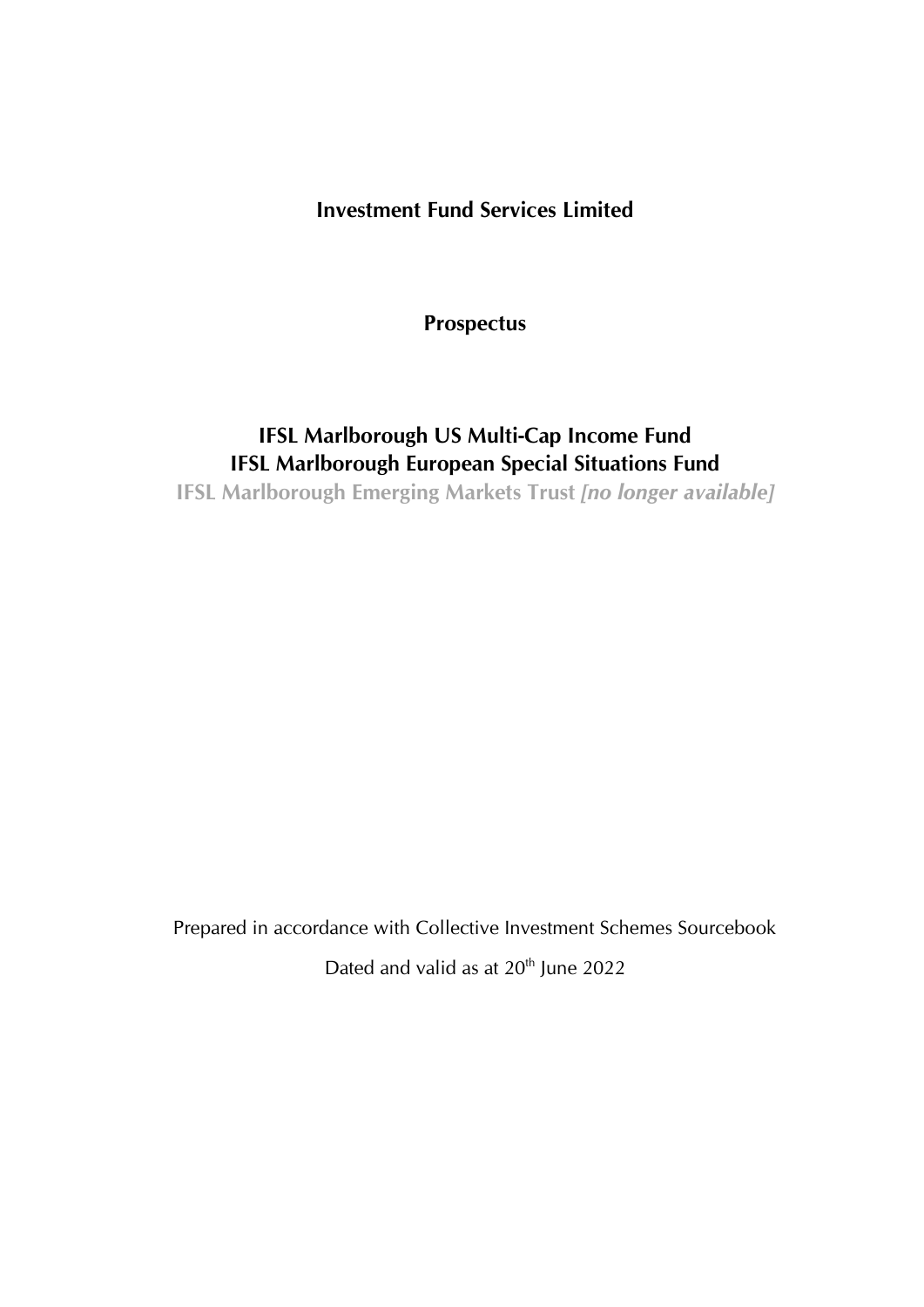### Investment Fund Services Limited

### **Prospectus of the following authorised funds:**

IFSL Marlborough US Multi-Cap Income Fund;

IFSL Marlborough European Special Situations Fund;

IFSL Marlborough Emerging Markets Trust *[no longer available]*.

#### **THIS PROSPECTUS IS IMPORTANT. IF YOU ARE IN ANY DOUBT AS TO THE MEANING OF ANY INFORMATION CONTAINED IN THIS PROSPECTUS, YOU SHOULD CONSULT THE MANAGER OR YOUR FINANCIAL ADVISER.**

No person has been authorised by the Schemes or the Manager to give any information or to make any representations about the Schemes in connection with the offering of units other than those contained in this Prospectus and, if given or made, such information or representations must not be relied upon as having been made by the Schemes or the Manager. The delivery of this Prospectus (whether or not accompanied by any reports) or the issues of Units shall not, under any circumstance, create any implication that the affairs of the Schemes have not changed since the date hereof.

This Prospectus is intended for distribution in the United Kingdom. Its distribution may be restricted in other countries. Persons into whose possession this Prospectus comes are required to inform themselves about and to observe any such restrictions. It does not constitute an offer or solicitation to anyone in any jurisdiction in which such offer or solicitation is unlawful or in which the person making such offer or solicitation is not qualified so to do, or to anyone to whom it is unlawful to make such an offer or solicitation.

Potential investors should not treat the contents of this Prospectus as advice relating to legal, taxation, investment or any other matters and are recommended to consult their own professional advisers concerning the acquisition, holding or disposal of Units.

This Prospectus has been approved for the purpose of Section 21 of the Financial Services and Markets Act 2000 by Investment Fund Services Limited.

Unitholders are deemed to have taken notice of the provisions of the Trust Deed for the relevant Scheme which is binding on each of its investors. A copy of the Trust Deed is available on request from the Manager.

This is based on information, law and practice as at the "valid as at" date on the front cover and below. The Schemes and the Manager cannot be bound by a Prospectus which is out of date when a new version has been issued. Investors should check with the Manager that this is the most recently published Prospectus.

#### **US Tax Reporting**

The Schemes are required to comply with certain reporting requirements in order to avoid a 30% US withholding tax on interest income and the proceeds of sales of US securities and other US financial instruments. Complying with such requirements may require the Schemes to request certain information and documentation from Unitholders, and to agree to provide such information and documentation to the IRS if requested to do so. Any Unitholder that fails to provide the required information may be subject to a compulsory redemption of their units and/or mandatory penalties.

Units have not been and will not be registered under the United States Securities Act of 1933, as amended. They may not be offered or sold in the United States of America, its territories and possessions, any State of the United States of America and the District of Columbia or offered or sold to US Persons (as defined below). The Schemes have not been and will not be registered under the United States Investment Company Act of 1940, as amended. The Manager has not been and will not be registered under the United States Investment Advisers Act of 1940.

A "U.S Person" means any citizen or resident of the United States of America, its territories and possessions including the State and District of Columbia and all areas subject to its jurisdiction (including the Commonwealth of Puerto Rico), any corporation, trust, partnership or other entity created or organised in or under the laws of the United States of America, any state thereof or any estate or trust the income of which is subject to United States federal income tax,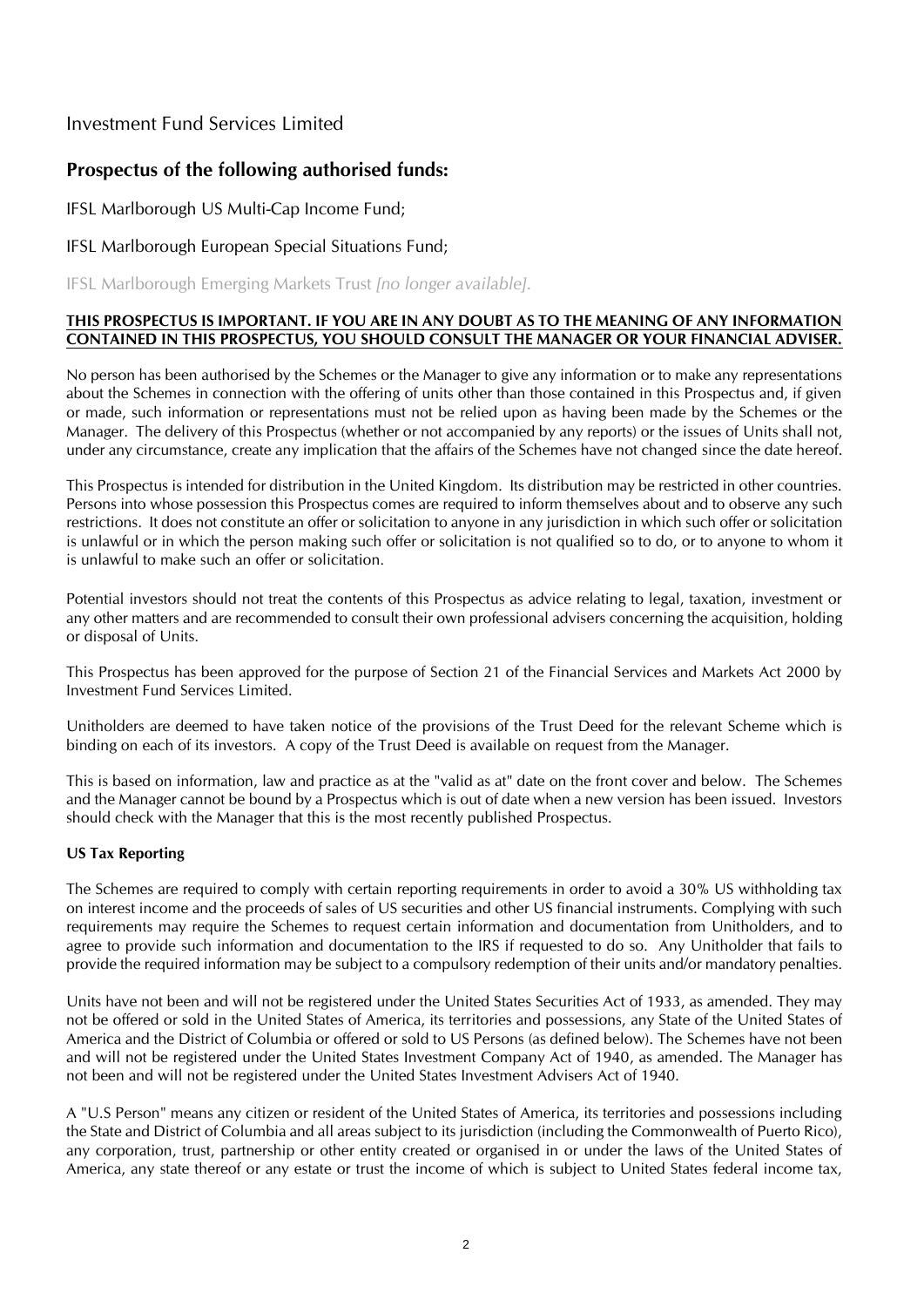regardless of source. The expression also includes any person falling within the definition of the term "U.S Person" under Regulation S promulgated under the United States Securities Act of 1933.

This Prospectus is dated and valid as at 20<sup>th</sup> June 2022.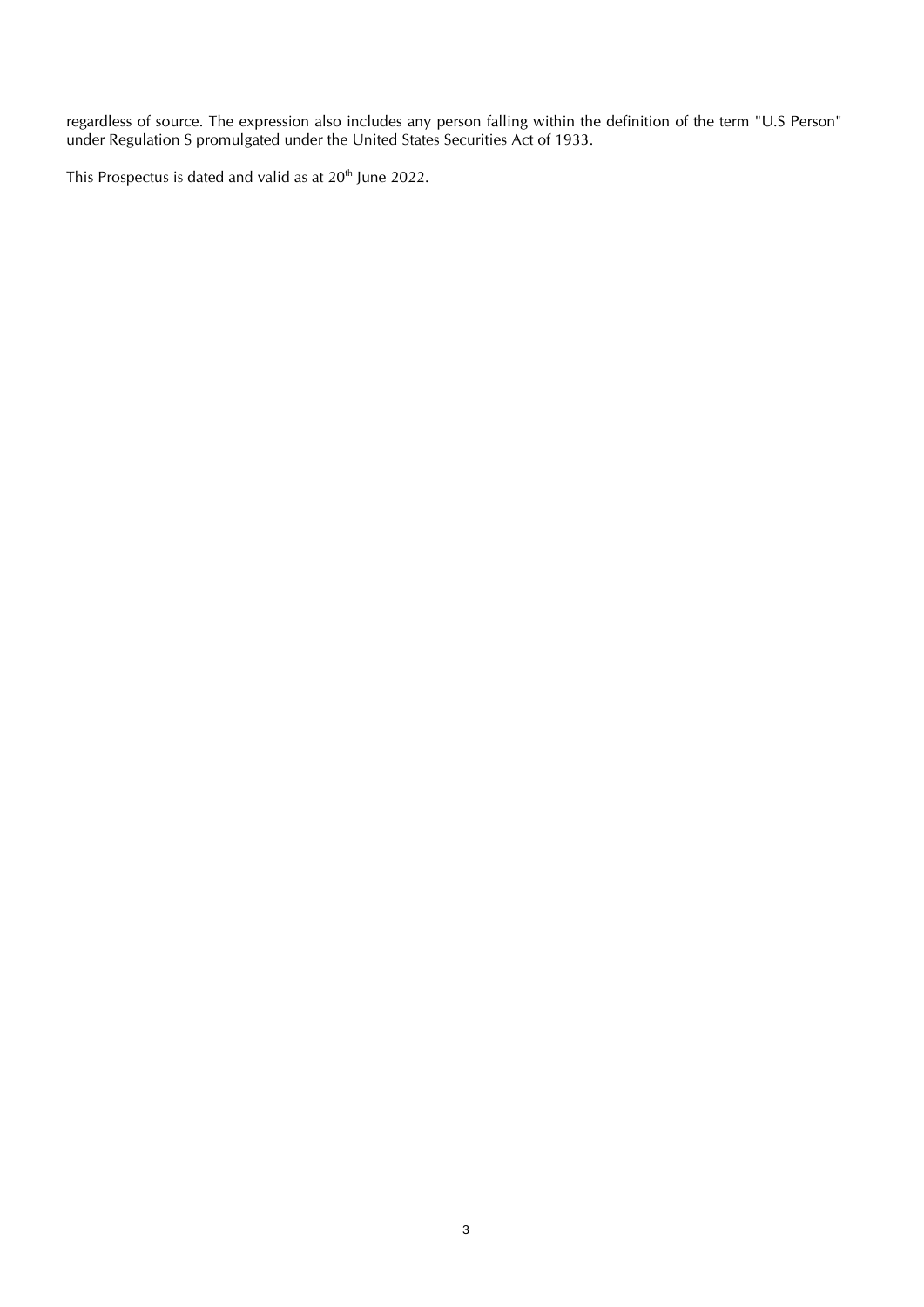### Contents

| $\mathbf{1}$            |                                                                   |  |
|-------------------------|-------------------------------------------------------------------|--|
| $\mathbf{2}$            |                                                                   |  |
| 3                       |                                                                   |  |
| $\overline{\mathbf{4}}$ |                                                                   |  |
| 5                       |                                                                   |  |
| 6                       |                                                                   |  |
| 7                       |                                                                   |  |
| 8                       |                                                                   |  |
| 9                       |                                                                   |  |
| 10                      |                                                                   |  |
| 11                      |                                                                   |  |
|                         |                                                                   |  |
| 12                      |                                                                   |  |
|                         |                                                                   |  |
|                         |                                                                   |  |
|                         |                                                                   |  |
|                         |                                                                   |  |
|                         |                                                                   |  |
|                         |                                                                   |  |
|                         | SCHEDULE 4 - VALUATION OF THE PROPERTY OF EACH OF THE SCHEMES  58 |  |
|                         |                                                                   |  |
|                         |                                                                   |  |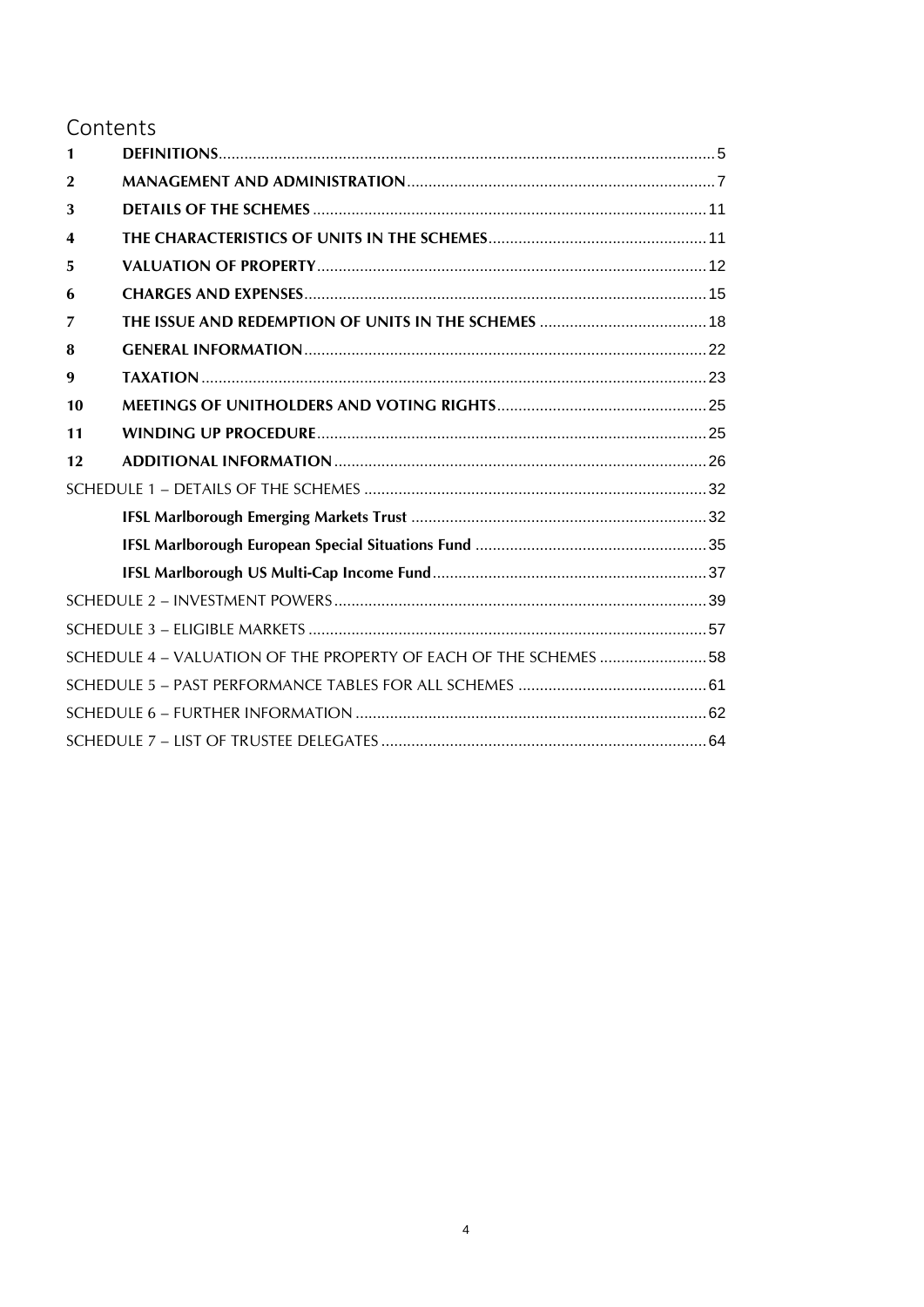### <span id="page-4-0"></span>**1 Definitions**

In this Prospectus, the following expressions shall have the following meanings:

| Act                                                                 | Financial Services and Markets Act 2000 as amended, restated, re-enacted or replaced from<br>time to time.                                                                                                                                                                                                                                                                                                                                                                                                                                                                                                                                                                                                                                                                           |  |  |  |
|---------------------------------------------------------------------|--------------------------------------------------------------------------------------------------------------------------------------------------------------------------------------------------------------------------------------------------------------------------------------------------------------------------------------------------------------------------------------------------------------------------------------------------------------------------------------------------------------------------------------------------------------------------------------------------------------------------------------------------------------------------------------------------------------------------------------------------------------------------------------|--|--|--|
| <b>Approved Bank</b>                                                | If the account is opened at a branch in the United Kingdom (UK):<br>(a)<br>the Bank of England; or<br>(i)<br>the central bank of a member state of the OECD; or<br>(ii)<br>(iii)<br>a bank or a building society which offers, unrestrictedly, banking services; or<br>a bank which is supervised by the central bank or other banking regulator of a<br>(iv)<br>member states of the OECD.<br>If the account is opened elsewhere:<br>(b)<br>(i)<br>a bank in (a); or<br>(ii)<br>a credit institution established in an EEA State other than in the UK and duly<br>authorised by the relevant Home State Regulator; or<br>a bank which is regulated in the Isle of Man or the Channel Islands.<br>(iii)<br>A bank supervised by the South African Reserve Bank.<br>$\left( c\right)$ |  |  |  |
| <b>The Auditor</b>                                                  | Ernst & Young LLP, Atria One, 144 Morrison Street, Edinburgh, EH3 8EX, the Auditor of the<br>Schemes.                                                                                                                                                                                                                                                                                                                                                                                                                                                                                                                                                                                                                                                                                |  |  |  |
| Collective<br>Investment<br><b>Schemes</b><br>Sourcebook<br>or COLL | The Collective Investment Schemes sourcebook issued by the FCA pursuant to the Act, as<br>amended, replaced or re-enacted from time-to-time.                                                                                                                                                                                                                                                                                                                                                                                                                                                                                                                                                                                                                                         |  |  |  |
| EEA                                                                 | The European Economic Area.                                                                                                                                                                                                                                                                                                                                                                                                                                                                                                                                                                                                                                                                                                                                                          |  |  |  |
| <b>Eligible Institution</b>                                         | One of certain eligible institutions as defined in the glossary of definitions in the FCA<br>Handbook.                                                                                                                                                                                                                                                                                                                                                                                                                                                                                                                                                                                                                                                                               |  |  |  |
| <b>Effective Yield</b>                                              | This is the income calculation methodology, for fixed income securities, as set out in<br>international reporting standards, of including in income the amortisation of any premiums<br>and discounts on the purchase price of a security to its maturity.                                                                                                                                                                                                                                                                                                                                                                                                                                                                                                                           |  |  |  |
| <b>FCA</b>                                                          | The Financial Services Authority in respect of matters prior to 1 April 2013 and, in respect of<br>matters after that date, the Financial Conduct Authority or any successor entity from time to<br>time.                                                                                                                                                                                                                                                                                                                                                                                                                                                                                                                                                                            |  |  |  |
| <b>Trust or Fund</b>                                                | Any of the Schemes of which this document forms the Prospectus.                                                                                                                                                                                                                                                                                                                                                                                                                                                                                                                                                                                                                                                                                                                      |  |  |  |
| <b>Investment Manager</b>                                           | Marlborough Investment Management Limited, Croxall Hall,_Croxall Road, Croxall,_Nr<br>Alrewas, Staffordshire, WS13 8RA.                                                                                                                                                                                                                                                                                                                                                                                                                                                                                                                                                                                                                                                              |  |  |  |
| <b>ISA</b>                                                          | An individual savings account under The Individual Savings Account Regulations 1998 (as<br>amended).                                                                                                                                                                                                                                                                                                                                                                                                                                                                                                                                                                                                                                                                                 |  |  |  |
| <b>The Manager</b>                                                  | Investment Fund Services Limited, Marlborough House, 59 Chorley New Road, Bolton BL1<br>4QP.                                                                                                                                                                                                                                                                                                                                                                                                                                                                                                                                                                                                                                                                                         |  |  |  |
| <b>The Regulations</b>                                              | The COLL Sourcebook.                                                                                                                                                                                                                                                                                                                                                                                                                                                                                                                                                                                                                                                                                                                                                                 |  |  |  |
| <b>The Schemes</b>                                                  | IFSL Marlborough US Multi-Cap Income Fund                                                                                                                                                                                                                                                                                                                                                                                                                                                                                                                                                                                                                                                                                                                                            |  |  |  |
|                                                                     | IFSL Marlborough European Special Situations Fund                                                                                                                                                                                                                                                                                                                                                                                                                                                                                                                                                                                                                                                                                                                                    |  |  |  |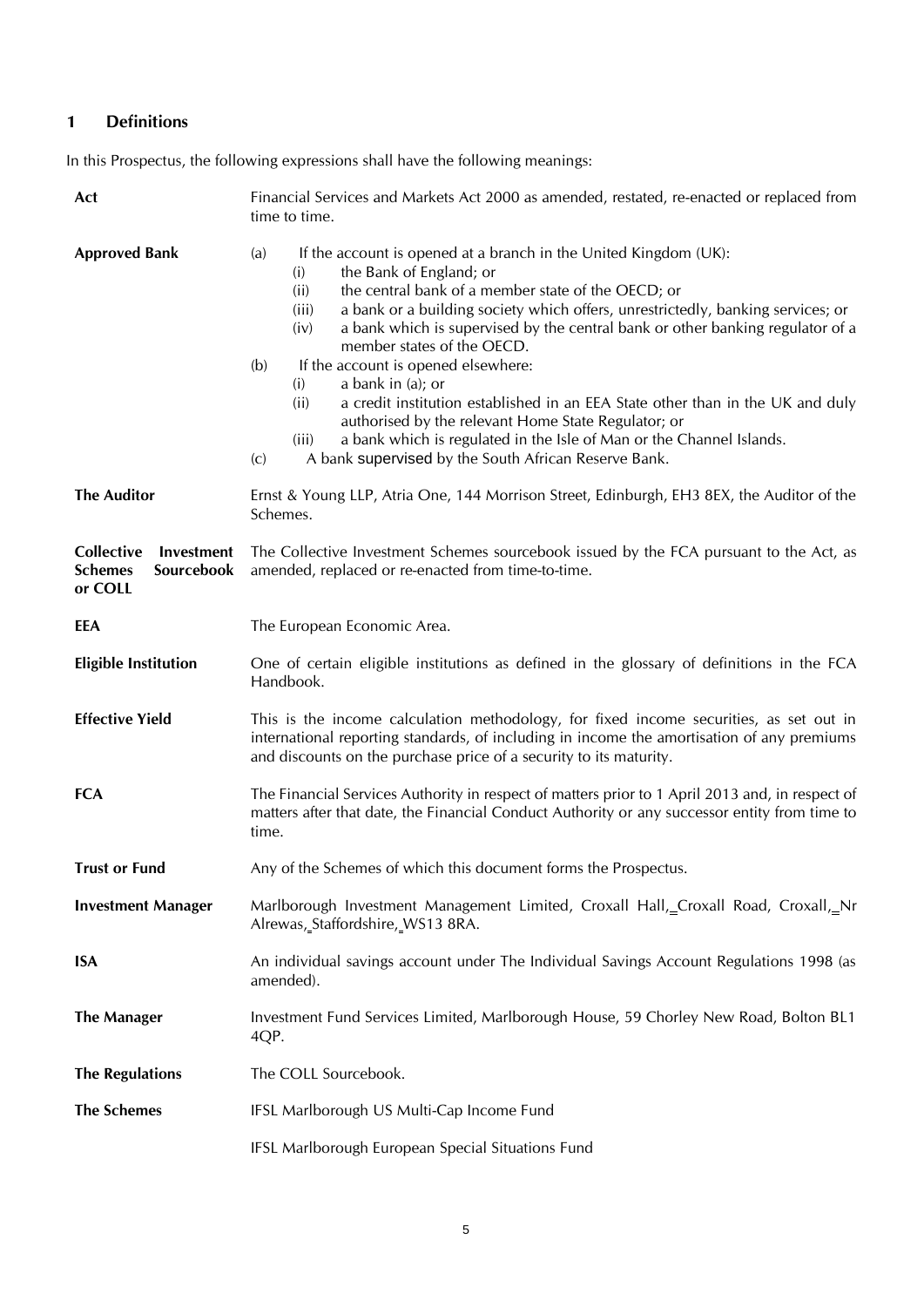|                        | IFSL Marlborough Emerging Markets Trust [no longer available]                                                                                                                                                                                                                                                                                                                                                                                                                                                                                                                                                                                                                                                                                                       |
|------------------------|---------------------------------------------------------------------------------------------------------------------------------------------------------------------------------------------------------------------------------------------------------------------------------------------------------------------------------------------------------------------------------------------------------------------------------------------------------------------------------------------------------------------------------------------------------------------------------------------------------------------------------------------------------------------------------------------------------------------------------------------------------------------|
| Sub-Investment         | The Sub-Investment Manager of the Schemes as set out in section 2.4 below.                                                                                                                                                                                                                                                                                                                                                                                                                                                                                                                                                                                                                                                                                          |
| Manager(s)             | Hargreave Hale Limited, Talisman House, 41 Lothbury, London, EC2R 7AE.                                                                                                                                                                                                                                                                                                                                                                                                                                                                                                                                                                                                                                                                                              |
|                        | Boston Financial Management LLC, 255 State Street, 6th Floor, Boston, MA 02109, USA.                                                                                                                                                                                                                                                                                                                                                                                                                                                                                                                                                                                                                                                                                |
|                        | The "Sub-Investment Manager" shall mean one of the Sub-Investment Managers as the<br>context may require.                                                                                                                                                                                                                                                                                                                                                                                                                                                                                                                                                                                                                                                           |
| <b>The Trustee</b>     | The Trustee to each of the Schemes is HSBC Bank plc, 8 Canada Square, London E14 5HQ.                                                                                                                                                                                                                                                                                                                                                                                                                                                                                                                                                                                                                                                                               |
| <b>UCITS</b>           | Means an Undertaking for Collective Investment in Transferable Securities. This will include<br>a UCITS Scheme or an EEA UCITS scheme, as defined in the Financial Conduct Authority<br>Handbook.                                                                                                                                                                                                                                                                                                                                                                                                                                                                                                                                                                   |
| <b>UCITS Directive</b> | The European Parliament and Council Directive of 13 July 2009 on the coordination of laws,<br>regulations and administrative provisions relating to undertakings for collective investment<br>in transferable securities (No.2009/65/EC) (as amended).                                                                                                                                                                                                                                                                                                                                                                                                                                                                                                              |
| <b>UCITS Scheme</b>    | A UK UCITS, as defined in the FCA Handbook.                                                                                                                                                                                                                                                                                                                                                                                                                                                                                                                                                                                                                                                                                                                         |
| <b>UK UCITS</b>        | In accordance with sections 236A and 237 of the Financial Services and Markets Act 2000,<br>a collective investment scheme which may consist of several sub-funds, which is either an<br>authorised unit trust scheme, an authorised contractual scheme, or an authorised open-ended<br>investment company with the sole object of collective investment of capital raised from the<br>public in transferable securities or other liquid financial assets, operating on the principle of<br>risk-spreading, with units which are, at the request of holders, repurchased or redeemed,<br>directly or indirectly, out of those undertakings' assets, and which has identified itself as a<br>UCITS in its prospectus and has been authorised accordingly by the FCA. |
| Unit(s)                | a Class A and/or Class P income or accumulation Unit in the Schemes (as applicable).                                                                                                                                                                                                                                                                                                                                                                                                                                                                                                                                                                                                                                                                                |
| Unitholder(s)          | A holder of Units in one of the Schemes.                                                                                                                                                                                                                                                                                                                                                                                                                                                                                                                                                                                                                                                                                                                            |
| <b>VAT</b>             | UK value added tax.                                                                                                                                                                                                                                                                                                                                                                                                                                                                                                                                                                                                                                                                                                                                                 |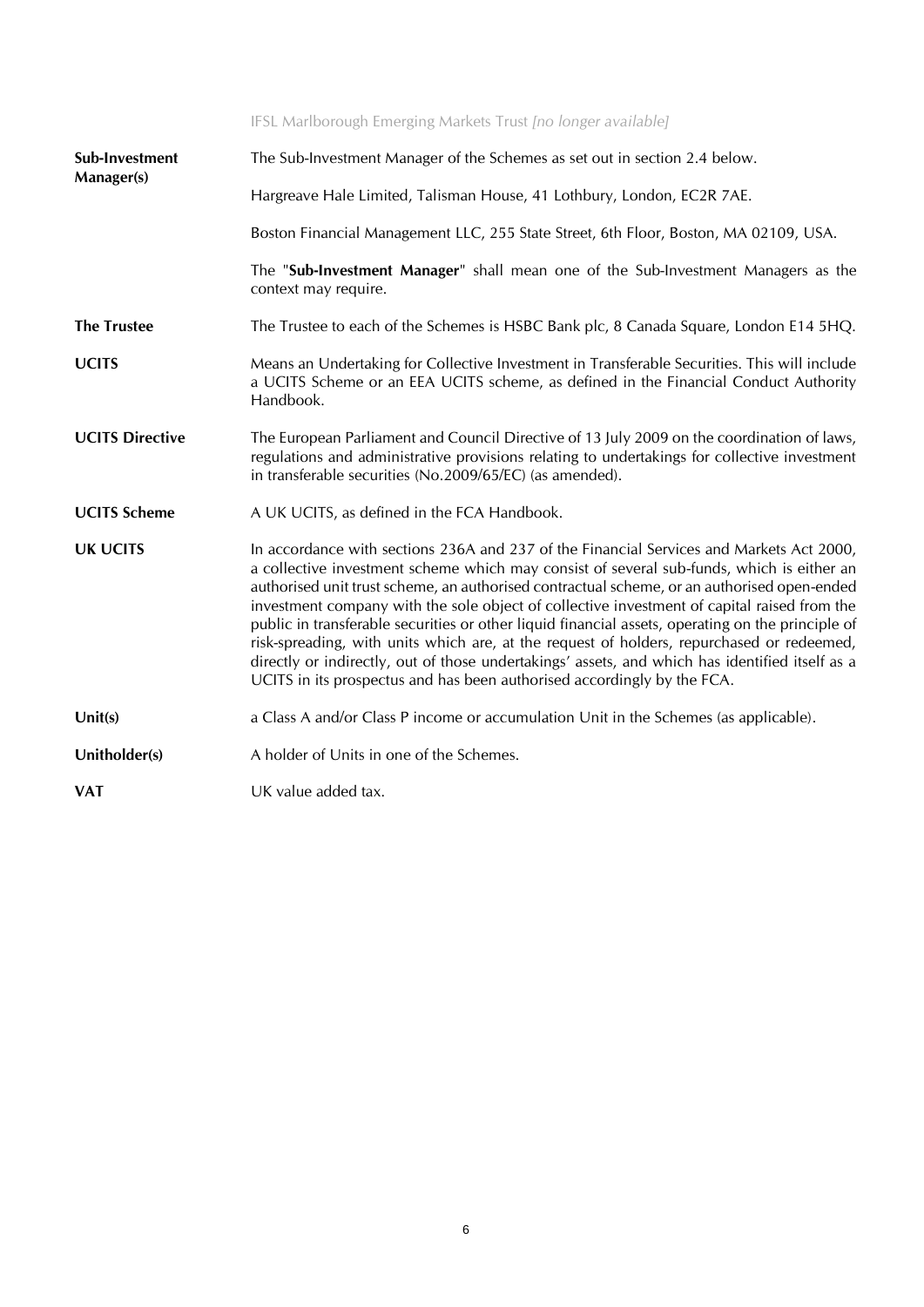#### <span id="page-6-0"></span>**2 Management and administration**

#### **2.1 The Manager**

The Manager of the Schemes is Investment Fund Services Limited, a company limited by shares incorporated on 16<sup>th</sup> February 2007 in England and Wales under the Companies Acts. The ultimate holding company of the Manager is UFC Fund Management plc, which is incorporated in England and Wales. The Manager's registered and head office is at Marlborough House, 59 Chorley New Road, Bolton BL1 4QP. The issued and fully paid share capital of the Manager consists of £10,000.

The Manager is authorised and regulated by the FCA.

The Manager may provide investment services to other clients and funds and to companies in which the Schemes may invest in accordance with the Regulations.

The Manager is responsible for managing and administering the Schemes' affairs in compliance with COLL. The Manager may delegate its management and administration functions, but not responsibility for such functions, to third parties (including its associates) subject to COLL. The Manager has therefore delegated its investment management function in relation to certain Schemes to the Investment Managers as set out in section 2.3 below.

When managing investments of the Schemes, the Manager will not be obliged to make use of information which in doing so would be a breach of duty or confidence to any other person or which comes to the notice of an employee or agent of the Manager but properly does not come to the notice of an individual managing the assets of a Scheme.

In accordance with the Regulations the Manager has in place a number of policies which set out how the Manager operates and manages the Schemes in a number of key areas. The Manager, Investment Manager and Sub-Investment Managers voting policy (which sets out how and when voting rights attaching to a Scheme's investments are to be exercised), execution policy (which sets out the procedure to be followed when transactions are carried out on behalf of a Scheme) and inducement policy (which sets out the type of payments, including fees, commissions – where permitted under the Regulations - and non-monetary benefits, which may be received or made by a third party in respect of the Schemes) are available on request from the Manager.

#### **Remuneration Policy**

The Manager has put in place a remuneration policy (the "Remuneration Policy") that is in accordance with the requirements of SYSC 19 E of the FCA Handbook. The Remuneration Policy is designed to ensure that the Manager's remuneration practices are consistent with and promote sound and effective risk management, do not encourage risk taking and are consistent with the risk profile of the Schemes. The Manager considers the Remuneration Policy to be appropriate to the size, internal operations, nature scale and complexity of the Schemes and in line with the risk profile, risk appetite and the strategy of the Schemes.

The matters covered by the Remuneration Policy include:

- An assessment of the individual member of staff's performance;
- restrictions on the awarding of guaranteed variable remuneration;
- the balance between fixed and variable remuneration;
- any payment of remuneration in the form of units or units in the Schemes;
- any mandatory deferral periods for the payment of some or all of the variable remuneration component;
- the reduction or cancellation of remuneration in the case of under performance.

The Remuneration Policy will apply to the fixed and variable (if any) remuneration received by the identified staff.

The Manager will make details of its latest Remuneration Policy available on its website, www.ifslfunds.com, including a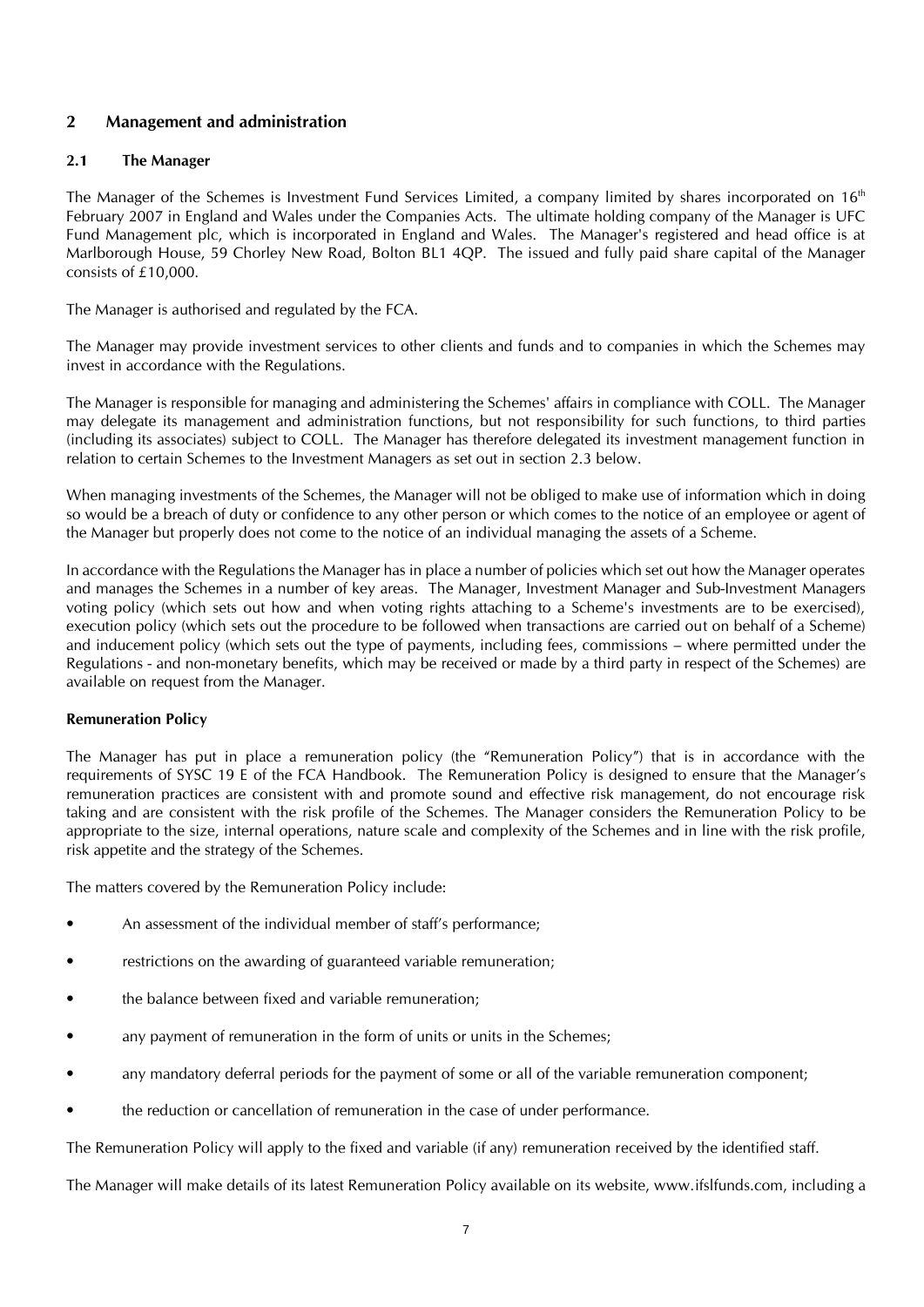description of how remuneration and benefits are calculated and the identity of the persons responsible for awarding the remuneration and benefits. The Manager will provide paper copies free of charge upon written request to its operating address.

In respect of any investment management delegates, the Manager requires that:(i) the entities to which such activities have been delegated are subject to regulatory requirements on remuneration that are equally as effective as those applicable under the European Securities and Market's (ESMA's) Guidelines on Sound Remuneration Policies under the UCITS Directive and AIFMD / Article 14 of the UCITS Directive; or (ii) appropriate contractual arrangements are put in place with entities to which such activities have been delegated in order to ensure that there is no circumvention of the remuneration rules set out in the ESMA Guidelines or the FCA Handbook.

#### **2.2 The Trustee**

#### **Terms of appointment**

Pursuant to the agreement dated 13<sup>th</sup> October 2016 (as novated) between the Schemes, the Manager and the Trustee (the "Depositary Services Agreement") and for the purposes of and in compliance with the Regulations, the Trustee has been appointed as the Trustee to the Schemes. The appointment of the Trustee under the Depositary Services Agreement may be terminated without cause by not less than 6 months written notice provided that the Depositary Services Agreement does not terminate until a replacement Trustee has been appointed.

The Trustee, HSBC Bank plc, is a public limited company incorporated in England and Wales with company registration number 00014259. HSBC Bank plc is a wholly owned subsidiary of HSBC Holdings plc. The Trustee's registered and head office is located at 8 Canada Square, London E14 5HQ and the principal business activity of the Trustee is the provision of financial services, including trustee and depositary services. The Trustee is authorised by the Prudential Regulation Authority and regulated by the Prudential Regulation Authority and the Financial Conduct Authority.

The fees to which the Trustee is entitled are set out below under the heading Trustee's charges.

#### **Key Duties of the Trustee**

The Trustee provides services to the Schemes as set out in the Depositary Services Agreement and, in doing so, shall comply with the Regulations. The Trustee's duties include the following:

- (i) ensuring that the Scheme's cash flows are properly monitored and that all payments made by or on behalf of applicants upon the subscription to units of the Schemes have been received.
- (ii) safekeeping of the Scheme Property, which includes (i) holding in Custody all financial instruments that can be registered in a financial instrument account opened in the Trustee's books and all financial instruments that can be physically delivered to the Trustee and (ii) verifying the ownership of other assets and maintaining records accordingly
- (iii) ensuring that issues, redemptions and cancellations of the units of each Scheme are carried out in accordance with the Trust Deed, the Prospectus and the Regulations.
- (iv) ensuring that in transactions involving Scheme Property any consideration is remitted to the Schemes within the usual time limits.
- (v) ensuring that the value of the units of the Schemes is calculated in accordance with the Regulations.
- (vi) carrying out the instructions of the Manager unless they conflict with the Trust Deed, the Prospectus or the Regulations.
- (vii) ensuring that a Scheme's income is applied in accordance with the Regulations.

#### **Delegation of safekeeping function**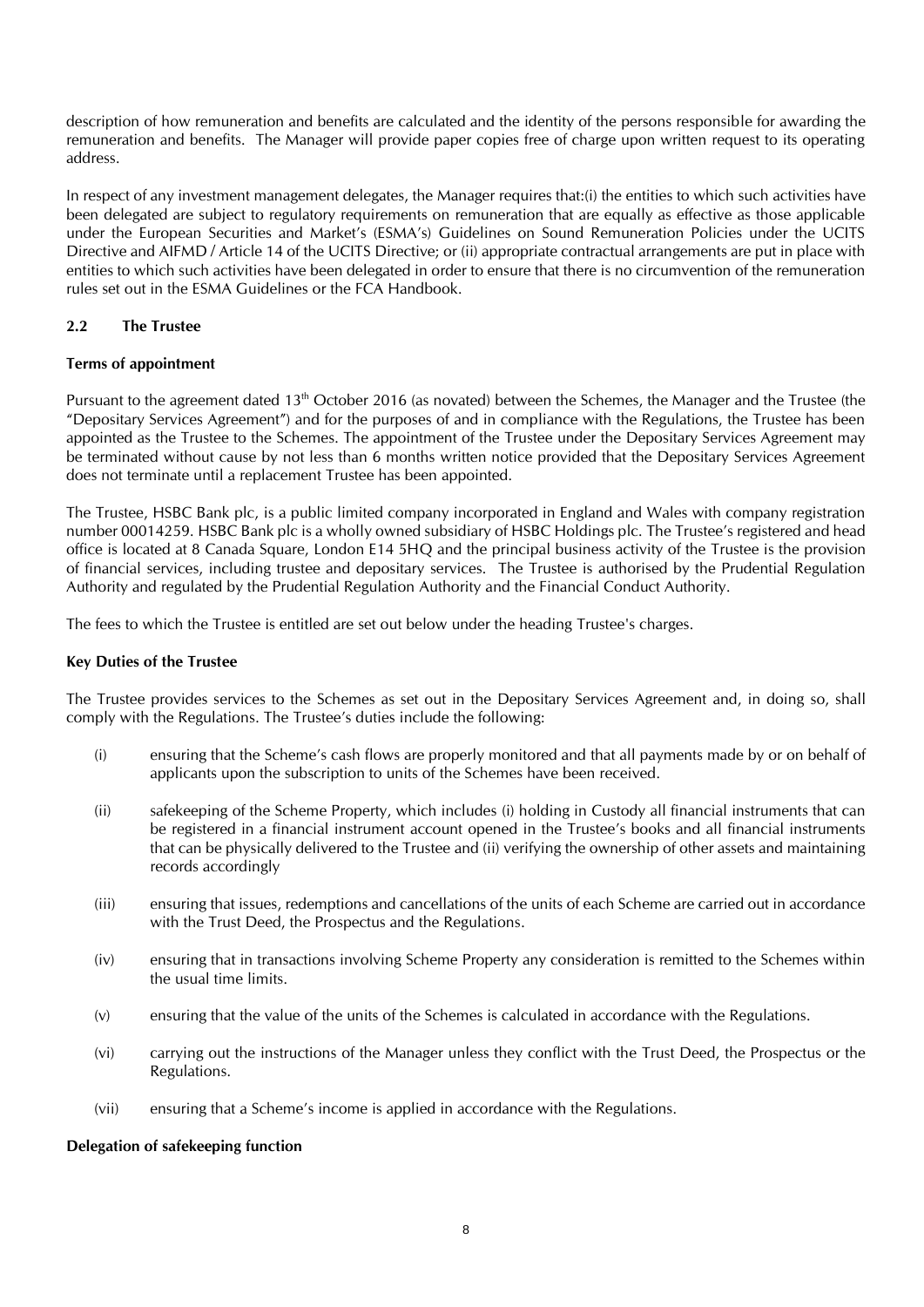The Trustee may delegate its safekeeping functions subject to the terms of the Depositary Services Agreement. The Trustee has delegated to a number of delegates the custody of certain Scheme Property entrusted to the Trustee for safekeeping in accordance with the terms of written agreements between the Trustee and those delegates.

A list of delegates is set out in Schedule 7. Unitholders should note that the list of delegates is updated only at each Prospectus review.

#### **Conflicts**

From time to time actual or potential conflicts of interest may arise between the Trustee and its delegates. For example, such conflicts may arise; (i) where an appointed delegate is an affiliated group company and is providing a product or service to the Schemes and has a financial or business interest in such product or service; or, (ii) where an appointed delegate is an affiliated group company which receives remuneration for other related products or services it provides to the Schemes. The Trustee maintains a conflict of interest policy to address this.

In addition, actual or potential conflicts of interest may also arise between the Schemes, the Unitholders or the Manager on the one hand and the Trustee on the other hand. For example, such actual or potential conflict may arise because the Trustee is part of a legal entity or is related to a legal entity which provides other products or services to the Schemes and from which fees and profits in relation to the provision of those products or services may arise and from which the Trustee may benefit directly or indirectly. In addition, the Trustee may have a financial or business interest in the provision of such products or services, or receives remuneration for related products or services provided to the Schemes, or may have other clients whose interests may conflict with those of the Schemes, the Unitholders or the Manager.

In particular, HSBC Bank plc may provide foreign exchange services to the Schemes for which they are remunerated out of the property of the Schemes. HSBC Bank plc or any of its affiliates or connected persons may also act as market maker in the investments of the Schemes; provides broking services to Schemes and/or to other funds or companies; acts as financial adviser, banker, derivatives counterparty or otherwise provides services to the issuer of the investments of the Schemes; acts in the same transaction as agent for more than one client; has a material interest in the issue of the investments of the Schemes; or earns profits from or has a financial or business interest in any of these activities.

The Trustee will ensure that any such additional services provided by it or its affiliates are on terms which are not materially less favourable to the Schemes than if the conflict or potential conflict had not existed.

The Trustee has a conflict of interest policy in place to identify, manage and monitor on an on-going basis any actual or potential conflict of interest. The Trustee has functionally and hierarchically separated the performance of its trustee tasks from its other potentially conflicting tasks. The system of internal controls, the different reporting lines, the allocation of tasks and the management reporting allow potential conflicts of interest and the Trustee issues to be properly identified, managed and monitored.

#### **Liability of the Trustee**

In general, the Trustee is liable for losses suffered by the Schemes as a result of its negligence or wilful default to properly fulfil its obligations. Subject to the paragraph below, and pursuant to the Depositary Services Agreement, the Trustee will be liable to the Schemes for the loss of financial instruments of the Schemes which are held in its custody. The Trustee will not be indemnified out of the Scheme Property for the loss of financial instruments.

The liability of the Trustee will not be affected by the fact that it has delegated safekeeping to a third party.

The Trustee will not be liable where the loss of financial instruments arises as a result of an external event beyond the reasonable control of the Trustee, the consequences of which would have been unavoidable despite all reasonable efforts to the contrary. The Trustee shall not be liable for any indirect, special or consequential loss.

In the event there are any changes to the Trustee's liability under the Regulations, the Manager will inform unitholders of such changes without delay.

Unitholders have no personal right to directly enforce any rights or obligations under the Depositary Services Agreement.

#### **Updated Information**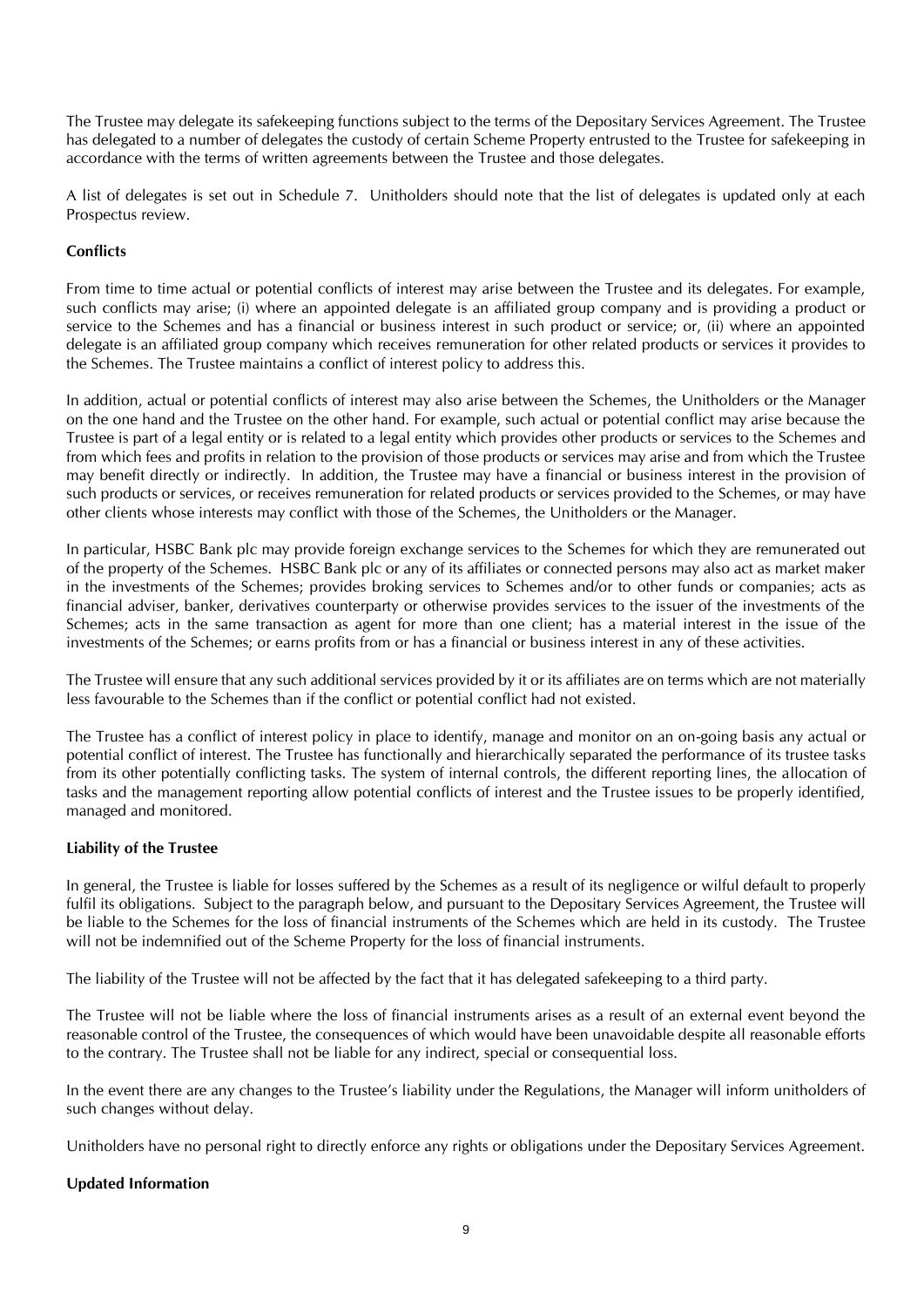Up to date information regarding the name of the Trustee, any conflicts of interest and delegations of the Trustee's safekeeping functions will be made available to Unitholders upon written request to the Manager.

#### **2.3 Investment Manager**

Marlborough Investment Management Limited is the Investment Manager in relation to the Schemes. The Investment Manager's principal activity is the provision of investment management services. The Investment Manager is authorised and regulated by the Financial Conduct Authority.

Pursuant to an agreement between the Investment Manager and the Manager, the Investment Manager provides general discretionary investment management services in respect of the IFSL Marlborough Emerging Markets Trust *[no longer available]*. The Investment Manager has chosen to delegate the day-to-day investment management to the Sub-Investment Managers for the IFSL Marlborough European Special Situations Fund and IFSL Marlborough US Multi-Cap Income Fund. The Investment Manager has the authority to make decisions on behalf of the Manager in relation to the Schemes' investments subject always to the provisions of the Trust Deed of the Scheme, this Prospectus, the Regulations and the investment objectives and policies of the Schemes. The Investment Manager is remunerated by the Manager out of the annual management charge.

#### **2.4 Sub-Investment Managers**

**Hargreave Hale Limited** ("Hargreave Hale") is the Sub-Investment Manager in relation to the following Scheme:

• IFSL Marlborough European Special Situations Fund.

Hargreave Hale's principal activity is the provision of investment advisory management services. Hargreave Hale is authorised and regulated by the FCA.

**Boston Financial Management** LLC ("Boston Financial") is the Sub-Investment Manager in relation to the following Scheme:

• IFSL Marlborough US Multi-Cap Income Fund.

Boston Financial's principal activity is the provision of investment advisory management services.

Pursuant to an agreement between the Sub-Investment Manager, the Investment Manager and the Manager, the Sub-Investment Manager provides general discretionary investment management services in respect of the respective Scheme. The Sub-Investment Managers have the authority to make decisions on behalf of the Manager in relation to the Scheme's investments subject always to the provisions of the Trust Deed of the Scheme, this Prospectus, the Regulations and the investment objectives and policies of the Schemes.

**Marlborough Investment Management Limited** has retained the day-to-day investment management of the following Schemes:

• IFSL Marlborough Emerging Markets Trust *[no longer available]*

#### **2.5 The Auditor**

Ernst & Young LLP, Atria One, 144 Morrison Street, Edinburgh EH3 8EX.

#### **2.6 The register of holders**

The Manager is the registrar for each of the Schemes. A unit holder's entry on the register can be inspected, at Marlborough House, 59 Chorley New Road, Bolton BL1 4QP on any business day between 9a.m. and 5p.m.

Title to the units of each of the Schemes will be evidenced by entries on a register of Unitholders. Unitholders will not be issued with a certificate, but will receive a six-monthly statement which will detail transactions since the previous statement, the number of units held and their value as at the statement date.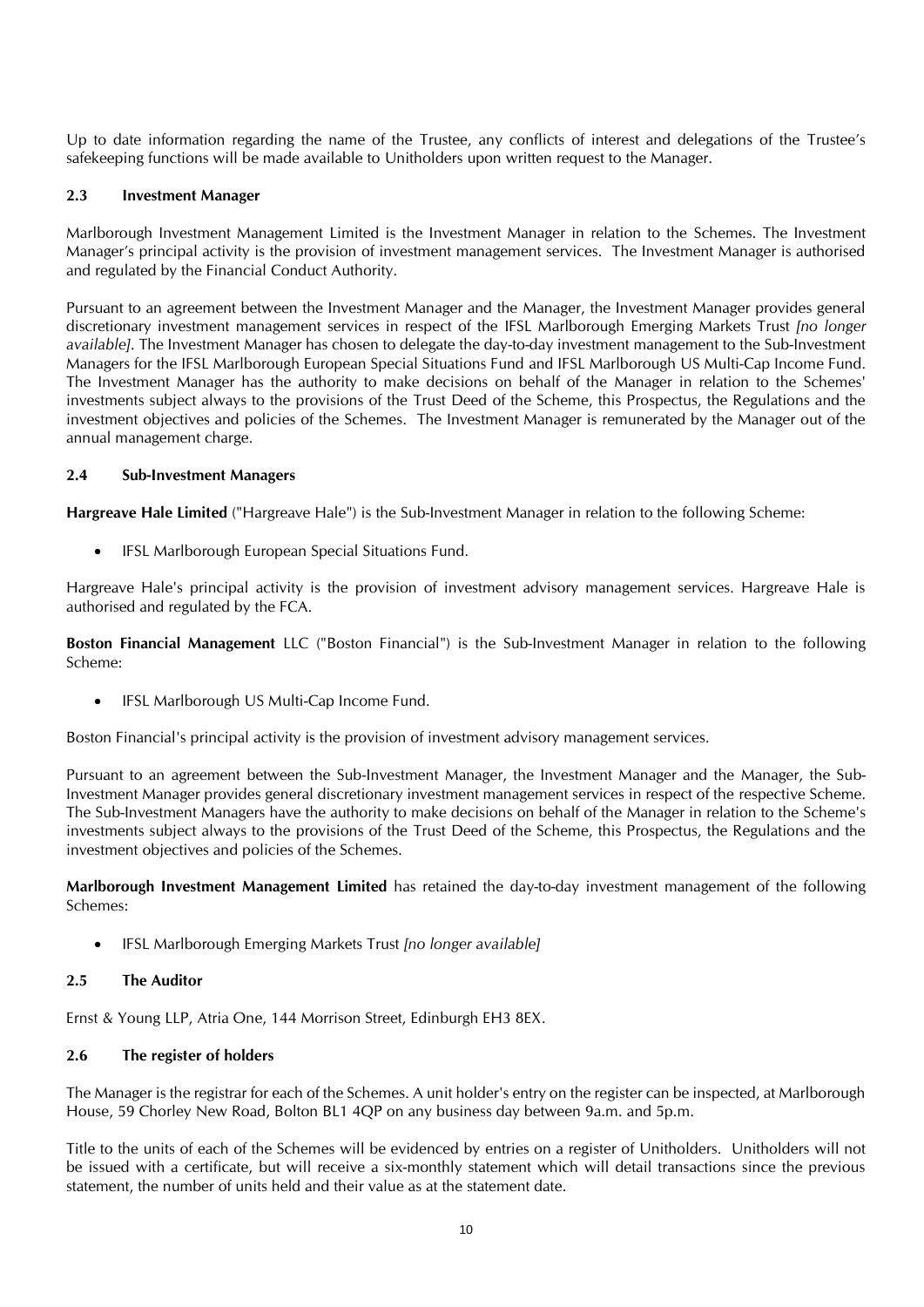Unitholders should notify the Manager in writing of any change to their name or address.

#### <span id="page-10-0"></span>**3 Details of the schemes**

#### **3.1 Categories of Scheme**

Each Scheme is an authorised unit trust and is a UCITS Scheme for the purposes of the Regulations.

The Schemes were previously known as Marlborough US Multi-Cap Income Fund, Marlborough European Multi-Cap Fund and Marlborough Emerging Markets Trust *[no longer available]*. Each of the Schemes were renamed on 26<sup>th</sup> November 2021 to reflect the appointment of Investment Fund Services Limited as Manager.

#### **3.2 Base currency**

The base currency of each of the Schemes is pounds sterling or such other currency or currencies as may in the future be the lawful currency of the UK.

#### **3.3 Date of establishment of the Schemes**

The Schemes were established on the dates set out in Schedule 1.

#### **3.4 Investment powers**

Details of the investment powers of the Trustee and the Manager of each of the Schemes are set out in Schedule 2.

#### **3.5 Investment objectives and policies**

Details of the investment objectives and policies adopted by the Manager in relation to each of the Schemes are set out in Schedule 1.

#### **3.6 Eligible markets**

Details of eligible markets in which the Schemes may invest are set out in Schedule 3.

#### **3.7 Large deals**

A large deal within the meaning of the Regulations is a transaction (or series of transactions in one dealing period) by any person as principal to buy, sell or exchange units where the total consideration payable exceeds £100,000 in any one Scheme.

#### <span id="page-10-1"></span>**4 The characteristics of units in the Schemes**

#### **4.1 Entitlement of Unitholders**

The holders of units of a particular Scheme are entitled to participate in the property of that Scheme in proportion to the number of units held and to receive the income thereof in proportion to their unit-holding. Unitholders do not have any proprietary interest in the underlying assets of a Scheme.

#### **4.2 Types of units**

The Trust Deeds constituting each of the Schemes allow the issue of Class A, Class B and Class P income and accumulation units but the Manager does not at present intend to issue accumulation units. Income from income units will be distributed or reinvested in accordance with the unit holder's instructions.

In the case of income units, each unit represents one undivided share in the property of a Scheme and entitles Unitholders to receive distributions of income as soon as practicable after the relevant accounting date and in any event on or before the relevant income allocation date.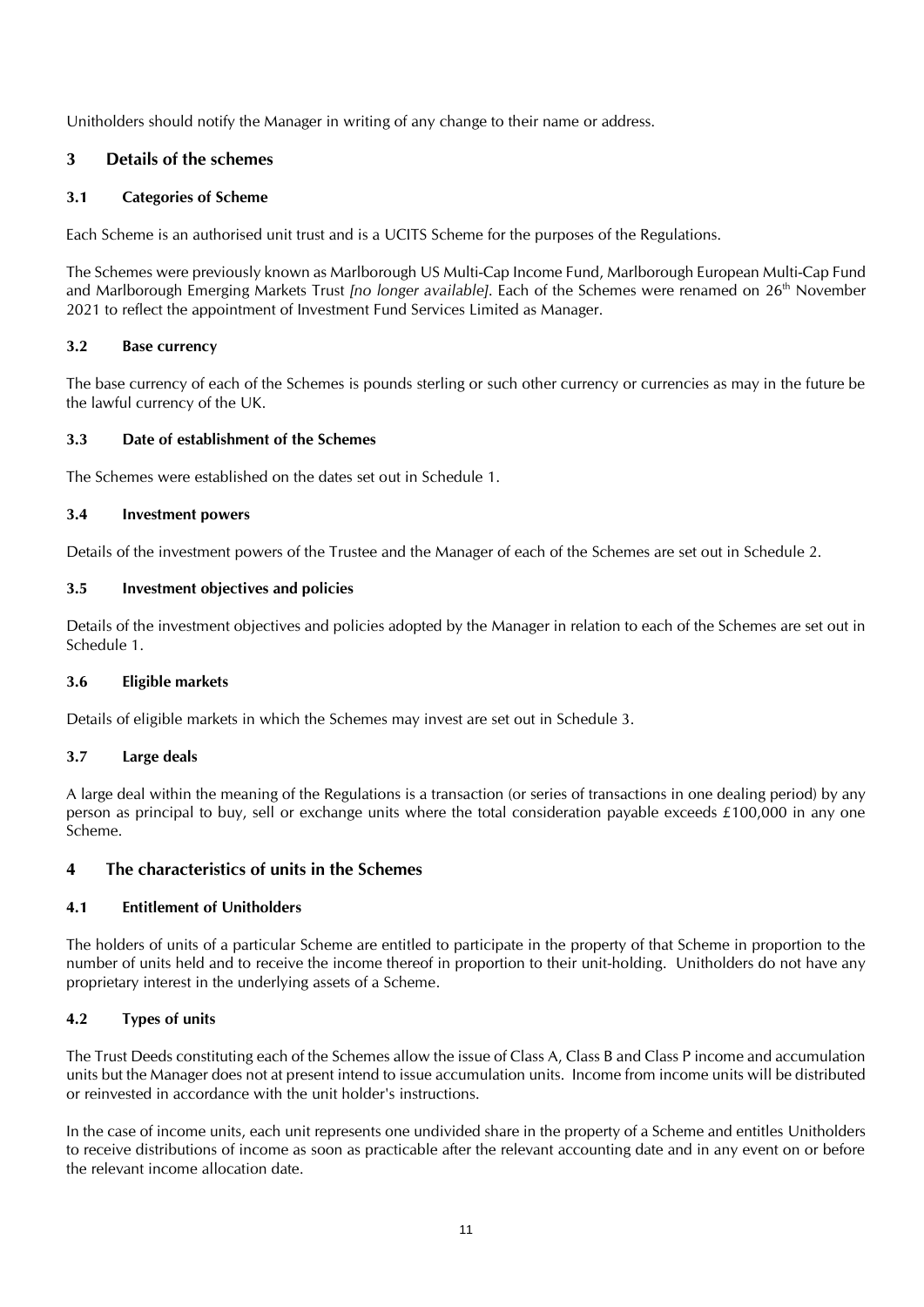Income earned on the investments of each Scheme is distributed to Unitholders in that Scheme on the basis set out below.

The amount available for distribution in any accounting period is calculated by taking the total of the income received or receivable by the Scheme, and deducting the total of the Manager's and Trustee's remuneration and other payments properly paid or payable out of the income account in respect of that accounting period. This total is adjusted by the Manager's best estimate of any relief from tax on that remuneration and those other payments. The Manager then makes such other adjustments as it considers appropriate (and after consulting the Auditors as appropriate) in relation to taxation, the proportion of the prices received or paid for units that is related to income (taking into account any provisions in the Trust Deed relating to income equalisation). Potential income which is unlikely to be received until 12 months after the income allocation date should not be accounted for on an accrual basis because of lack of information as to how it accrues, transfers between the income and capital account and other matters. Payments will be made by bank automated credit system. Cheques will not be sent for new investors who invest after 1<sup>st</sup> July 2018. Where new investor's bank details are not known or are inaccurate, accumulation Units will be purchased, where available, otherwise any income from income Units will be reinvested.

All investors will need to comply with the investment restrictions, subject to the Manager's discretion, as set out in Section 7 below.

All investors in the Schemes should understand and appreciate the risks associated with investing in units in the Schemes, including the risks set out in section 12.1 below under the heading "Risk Factors", and/or will have received advice from an appropriately qualified financial adviser.

#### **4.3 Distributions**

#### **Dates**

The accounting reference dates for each Scheme and the dates on which distributions of income are made to Unitholders in respect of each of the Schemes are provided in Schedule 1. The Trustee shall allocate the amount of income available at the end of the relevant accounting period.

If a distribution remains unclaimed for a period of six years after it has become due it will be returned to the property of the relevant Scheme.

#### **Income equalisation**

Upon the first distribution following the purchase of a unit in any of the Schemes, the relevant Unitholder will receive as part of that distribution a capital sum representing that part of the purchase price of the unit which represents the value of accrued income at the time of purchase. This amount is known as income equalisation. The amount of income equalisation is calculated by dividing the aggregate amounts of income included in the price of units issued or re-issued in an accounting period by the number of those units and applying the resulting average to each of the units in question.

For the purpose of calculating this income equalisation the Trust Deeds permit accounting periods to be grouped. This means that to determine the average income included in the creation price of units different accounting periods can be taken together. The Trust Deeds permit grouping of each interim accounting period and the period between the end of the only or last interim accounting period in any annual accounting period and the end of that annual accounting period. If there is no interim accounting period then each annual accounting period may be grouped.

#### **4.4 Nature of the right of Unitholders**

The nature of the right of the Unitholders represented by the units is that of a beneficial interest under a trust.

#### **4.5 Liabilities of Unitholders**

Unitholders are not liable for the debts of the Schemes.

#### <span id="page-11-0"></span>**5 Valuation of property**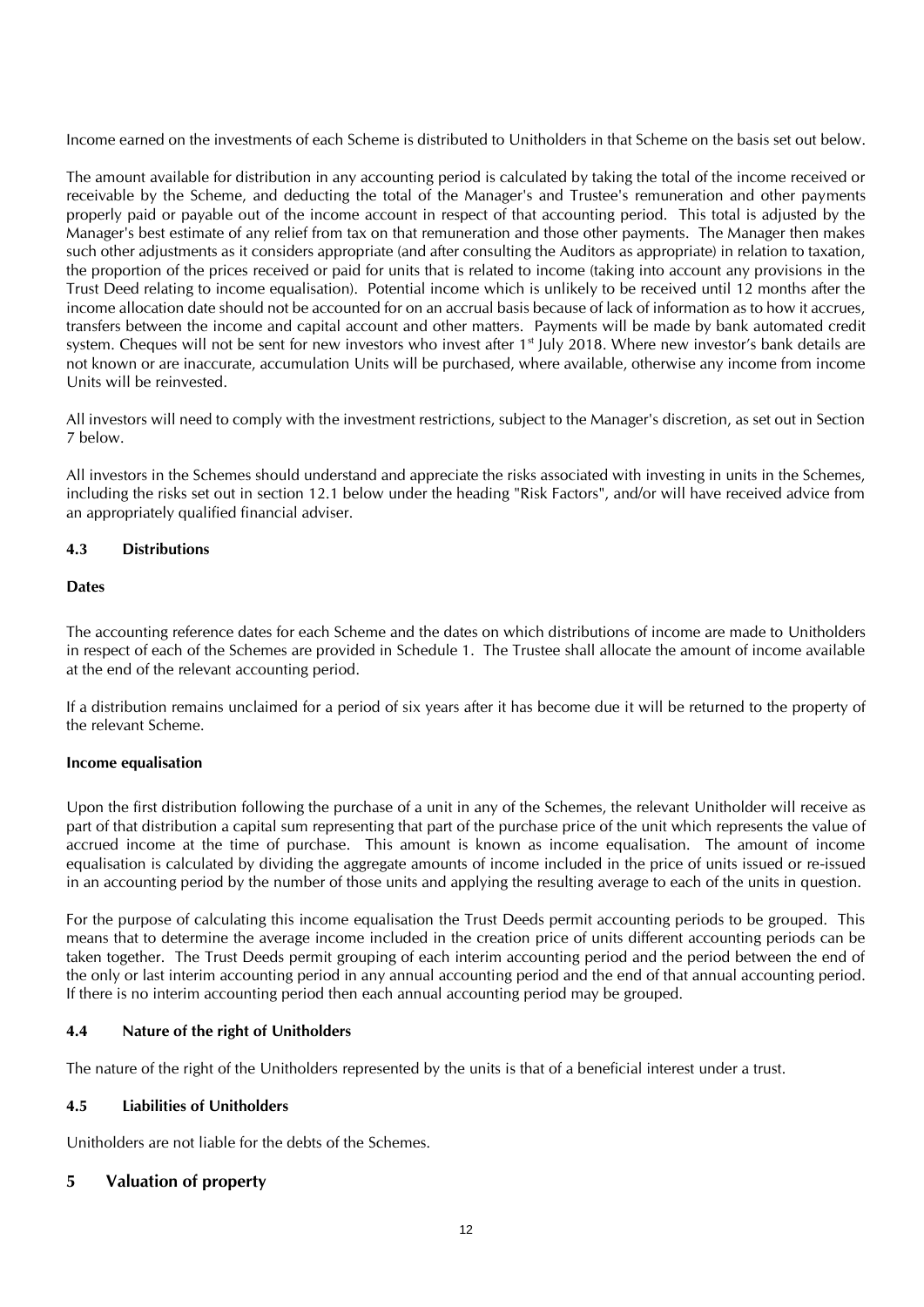#### **5.1 Frequency and time of valuation**

The property of each of the Schemes will be valued daily at 12 noon, Monday to Friday, excluding UK public and bank holidays or any day on which the London Stock Exchange is not open and excluding the last trading day before the 25th December or any day on which the Manager has notified the Trustee that it is not open for normal business or otherwise agreed between the Manager and the Trustee, for the purpose of determining the price at which units in each Scheme may be dealt.

There shall be a single price for a unit in a Scheme. Valuations of the property of the Schemes for the purpose of the calculation of unit prices will therefore be carried out in accordance with the rules for single-priced funds in COLL. Valuations will not take place on the Manager's concessionary company holidays, which may be declared from time-totime with the prior agreement of the Trustee. If it is not possible to obtain a valuation for the whole or part of a Scheme, or in exceptional circumstances where the Manager and the Trustee decide there is good and sufficient reason, the valuation point may be moved to such time as the Manager (in consultation with the Trustee) considers appropriate. Additional valuations at the discretion of the Manager may take place at any time during a dealing day. The Manager will inform the Trustee of any decision to carry out such an additional valuation. Where such an additional valuation takes place it is a further valuation point for the purposes of dealing.

Investors should note that, where the Manager has reasonable grounds to believe that: no reasonable price exists for a security at a valuation point; or the most recent price available does not reflect the Manager's best estimate of the value of a security at a valuation point, (subject to the Regulations the Manager may value an investment at a price which, in its opinion, reflects a fair and reasonable price for that investment (the "fair value price").

The circumstance which may give rise to a fair value price being used includes:

- (i) where there has been no recent trade in the security concerned; or
- (ii) due to the suspension of dealings in an underlying collective investment scheme; or
- (iii) where there has been the occurrence of a significant event since the most recent closure of the market where the price of the security is taken.

#### **5.2 Basis of valuation and dilution adjustment**

Subject to the Regulations and in accordance with the Trust Deed for the relevant Scheme the price of a unit shall be calculated as follows:

- (i) the value of the property of the relevant Scheme attributable to units of the type in question by reference to the most recent valuation of that property (excluding the distribution account) calculated in accordance with Schedule 4 will be taken;
- (ii) the number of units of the relevant type in existence immediately before the valuation in (i) will be computed;
- (iii) the total at (i) will be divided by the number of units at (ii);
- (iv) the price will be expressed in a form that is accurate to at least four significant figures.

The Regulations permit a method of calculation other than that set out above to be used as long as the Manager is sure that it is bound to produce the same result.

**What is 'dilution'?** - Where the Schemes buy or sell underlying investments in response to a request for the issue or redemption of units, they will generally incur a cost (diluting the value of the Scheme), made up of dealing costs and any spread between the bid and offer prices of the investments concerned, which is not reflected in the purchase or redemption price paid by or to the Unitholder and which is referred to as "dilution".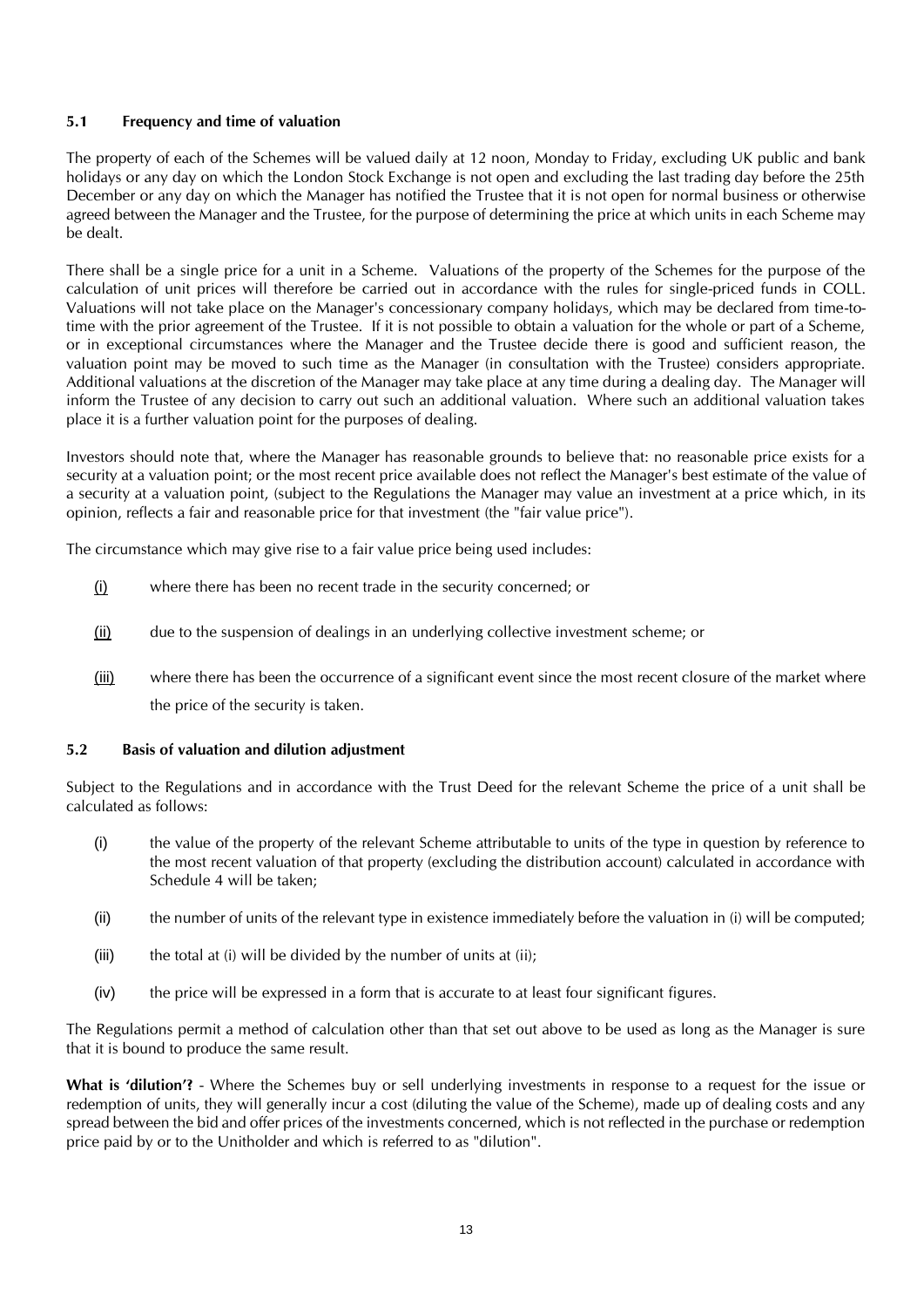To mitigate the effect of dilution on the Schemes as explained above, the Manager will recover the costs of dilution from investors on the issue or redemption of units in the Schemes. Instead of making a separate charge to investors when units in the Schemes are bought and sold, COLL permits the Manager to move the price at which units are bought or sold on any given day. The single price can be swung higher or lower at the discretion of the Manager on the sale or redemption of units in the Schemes. This price movement from the mid-market price is known as the dilution adjustment. Any dilution adjustment applied is included in the price applied to the deal and is not disclosed separately.

The dilution adjustment for the Schemes will be calculated by reference to the estimated costs of dealing in the underlying investments of the Schemes, including any dealing spreads, commission and transfer taxes. The need to apply the dilution adjustment will depend on the volume of sales (units issued) or redemptions. The amount of the dilution adjustment is reflected in the Schemes in respect of which it has been applied.

#### **What is the Manager's policy regarding dilution adjustment?**

Where applied, the amount of any swing is based on the estimated costs of dealing in the underlying investments of the relevant Scheme, including any dealing spreads, taxes or broker commissions (for example). In particular, the Manager may swing the price (make a dilution adjustment) in the following circumstances:

- in the case of a "large deal" (see paragraph  $3.7$ );
- if the net effect of unit issues and redemptions during the period between two valuation points represents a potential impact on ongoing Unitholders;
- where a Scheme is in decline (i.e. is experiencing a net outflow of investment);
- where there are inflows into a Scheme (i.e. is experiencing a net inflow of investment);
- in any other case where the Manager believes that adjusting the unit price is required to safeguard the interests of Unitholders.

As the requirement to swing the price is directly related to the net issue and sale of units in a Scheme, it is not possible to accurately predict when or how often dilution will occur in the future, however the Manager anticipates this to be infrequent.

#### **How will it affect Unitholders?**

On the occasions that the dilution adjustment is not applied there may be an adverse impact on the total assets of the Schemes which may otherwise constrain the future growth of the Schemes. The Manager's dilution policy was introduced on 25th March 2021, therefore historic information on dilution adjustments made to unit prices is not currently available and as a result the Manager is unable to accurately predict the likelihood of a dilution adjustment being applied, however the Manager anticipates this to be infrequent. Any dilution adjustment will be applied consistently and, in the usual course of business, automatically.

Estimates of the dilution adjustments for each Scheme are set out below, based on the assets held in each Scheme and the market conditions at 31<sup>st</sup> May 2022:

| Scheme                                  | Dilution adjustment                | Dilution adjustment              |  |
|-----------------------------------------|------------------------------------|----------------------------------|--|
|                                         | estimate applicable to             | estimate applicable to           |  |
|                                         | redemptions as at 31 <sup>st</sup> | purchases as at 31 <sup>st</sup> |  |
|                                         | May 2022                           | May 2022                         |  |
| Marlborough US Multi-Cap<br><b>IFSL</b> | $-0.0328%$                         | 0.0549%                          |  |
| Income Fund                             |                                    |                                  |  |
| IFSL Marlborough European Special       | $-0.4000\%$                        | 0.4288%                          |  |
| <b>Situations Fund</b>                  |                                    |                                  |  |
| IFSL Marlborough Emerging Markets       | n/a                                | n/a                              |  |
| Trust <i>[no longer available]</i>      |                                    |                                  |  |

The Manager's decision on whether or not to make a dilution adjustment, and at what level a dilution adjustment might be made in a particular case or generally, will not prevent it from making a different decision on future similar transactions.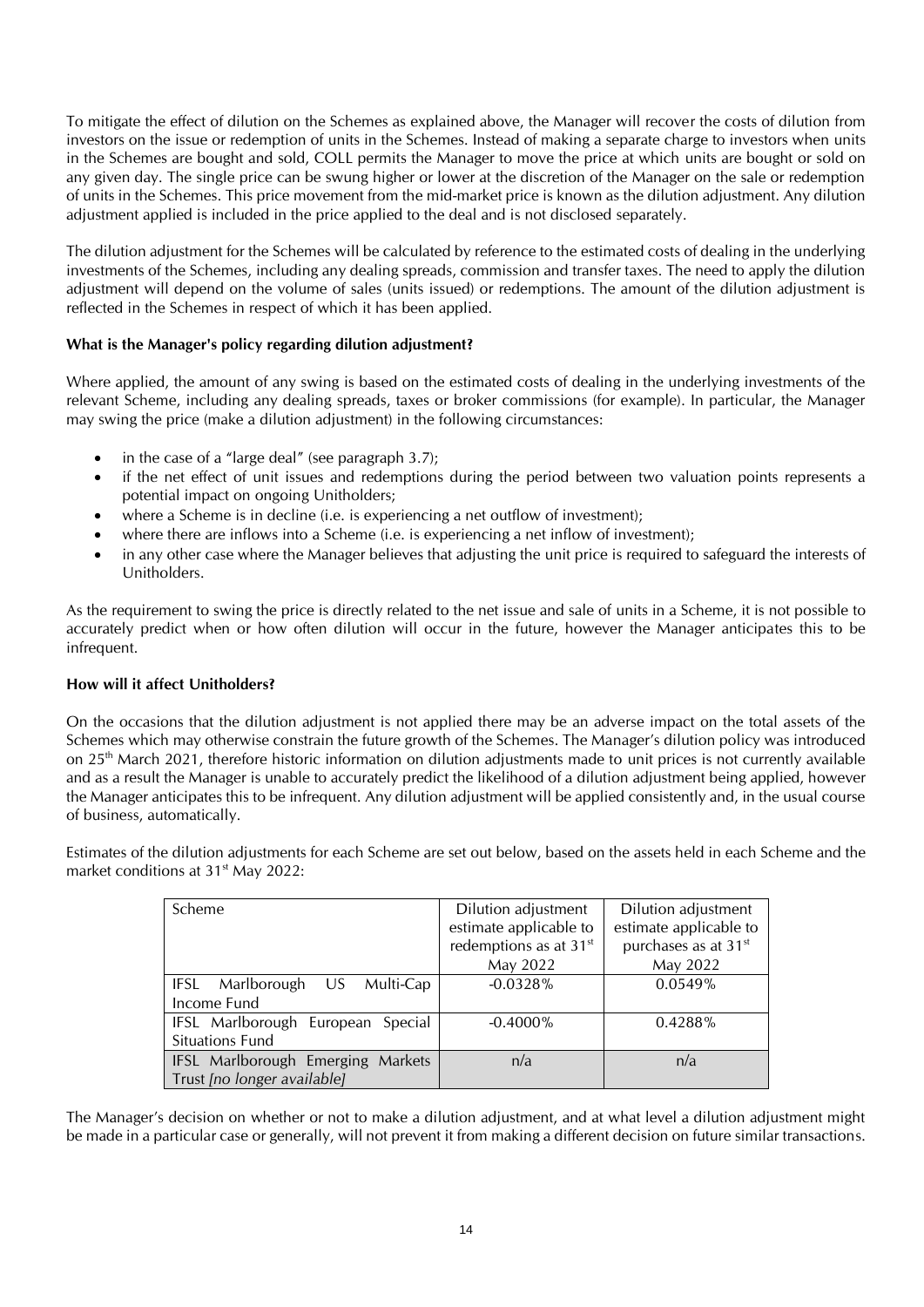The Manager will review the dilution adjustment on a quarterly basis, however it may at its discretion re-evaluate the adjustment in the event of significant market movement. The Manager may alter its current dilution adjustment policy by giving Unitholders notice and amending the prospectus at least 60 days before the change to the dilution policy is to take effect.

#### <span id="page-14-0"></span>**6 Charges and expenses**

All fees or expenses payable by a Unitholder or out of the Schemes' property are set out in this section and Schedule 1.

#### **6.1 The Manager's initial charge**

On the issue of units an initial charge of such amount as may from time-to-time be fixed by the Manager will be included and paid to the Manager, plus VAT (if any). If an initial charge is applied, it will be deducted from the investment proceeds at the outset and is calculated as a percentage of the price of a unit. The amount currently fixed by the Manager in respect of each of the Schemes is set out in Schedule 1.

The initial charge may only be increased in accordance with the Regulations and after the Manager has made available a revised Prospectus showing the new rate of charge and its commencement date.

#### **6.2 The Manager's annual management charge**

The Manager will be remunerated as Manager out of the property of each of the Schemes by an annual management charge of such amount as shall from time-to-time be fixed by it, plus VAT (if any). The amount currently fixed by the Manager in relation to each of the Schemes is set out in Schedule 1. The annual management charge is accrued daily and its calculation is based upon the first or only valuation point on each business day. The annual management charge charged during a calendar month is paid to the Manager no more frequently than weekly.

In respect of the IFSL Marlborough European Special Situations Fund and the IFSL Marlborough Emerging Markets Trust *[no longer available]*, the Manager takes the annual management charge out of the income property of the Schemes.

In respect of the IFSL Marlborough US Multi-Cap Income Fund, the Manager takes the annual management charge out of the capital property of the Scheme. Where charges and fees are taken from the capital of a Scheme, this may result in capital erosion or constrain the capital growth of that Scheme.

The annual management charge may only be increased in accordance with the Regulations and after the Manager has made available a revised Prospectus showing the new rate of charge and its commencement date.

The Trust Deeds of each of the Schemes give the Manager the power to make a charge on the redemption of units. The Manager does not currently make any redemption charge. The Manager may introduce a redemption charge or vary the rate or method of calculation of any redemption charge only in accordance with the Regulations and after the Manager has made available a revised Prospectus showing the new rate of charge and its commencement date.

#### **6.3 Trustee's charges**

The Trustee will be remunerated for its services out of the property of each Scheme by way of a charge of such amount as may be agreed between the Manager and the Trustee from time-to-time. In addition to the Trustee's charge, transaction and custody charges are also payable to the Trustee out of the property of each Scheme.

#### **The Trustee's charge**

For each of the Schemes, the Trustee's charge is expressed as an annual percentage of the value of the property of the Scheme plus VAT. This is payable out of the property of the relevant Scheme. The Trustee's charge is calculated by the same method as the annual management charge (see above), and the Trustee's fee charged during a calendar month is paid to the Trustee on or as soon as practicable after the last business day of that calendar month. The current sliding scale of the Trustee's charge in relation to each Scheme is set out in Schedule 1.

#### **Other charges of the Trustee**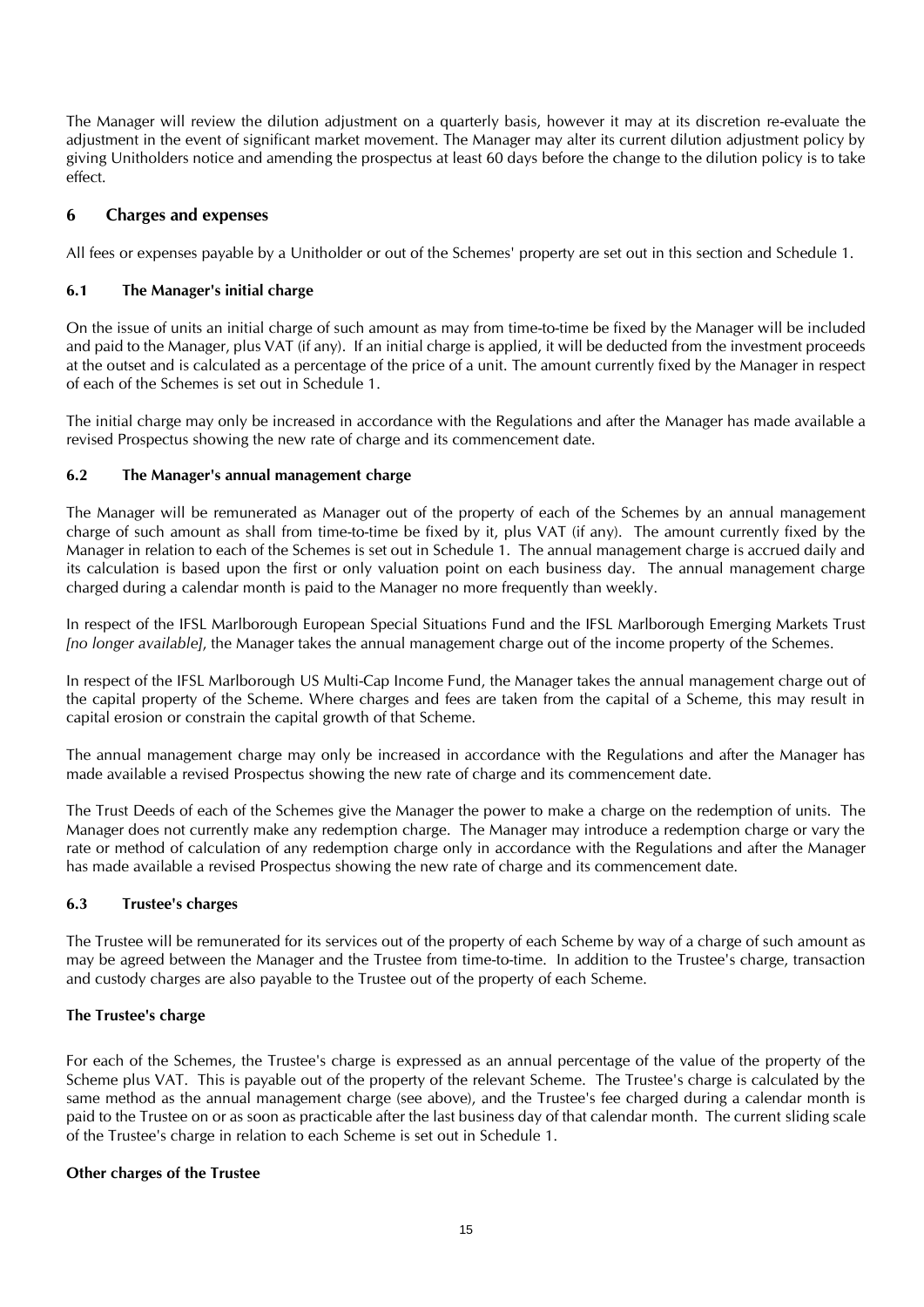In addition to the Trustee's charge, the Trustee may also be paid by way of remuneration out of the property of the Schemes:

- **transaction charges** these charges vary from country to country. Details of the range of charges based on geographic area are given below:
- **custody charges** these charges vary according to geographic location and market value of the holdings. The Trustee's custody charges are calculated on the last business day of each month and are paid as soon as reasonably practicable thereafter. Details of the range of charges based on geographic area are given below:

The current range of rates for the custody and transaction charges of the most commonly used countries are as shown below:

#### **Range of charges:**

| Item                       | Range           |
|----------------------------|-----------------|
| <b>Transaction Charges</b> | $£8$ to $£60$   |
| <b>Custody Charges</b>     | 0.005% to 0.14% |

The Trustee has delegated the Registrar function to the Manager and therefore does not receive such remuneration whilst this arrangement exists.

The custody and transaction fees are amounts exempt from VAT.

#### **The Trustee's expenses**

The Trustee may also be reimbursed for certain expenses out of the property of the relevant Scheme. These expenses are those incurred in exercising any powers conferred upon the Trustee, or in performing any of the duties imposed upon it by the Regulations, the Trust Deeds constituting each of the Schemes or by law, together with any VAT payable. Without prejudice to the generality of the foregoing, the duties of the Trustee may include the following:

- delivery of stock to the Trustee or to any custodian appointed by the Trustee;
- custody of assets;
- the maintenance of the register of Unitholders and any plan sub-register;
- the collection and distribution of income and capital;
- the submission of tax returns;
- $\blacksquare$  the handling of tax claims;
- the preparation of the Trustee's annual report; and
- such other duties as the Trustee is required by the Regulations, the Trust Deeds constituting each of the Schemes, or by law to perform.

The Trustee's charges, transaction charges or custody charges may only be increased in accordance with the Regulations and after the Manager has made available a revised Prospectus showing the new rate of charge and its commencement date.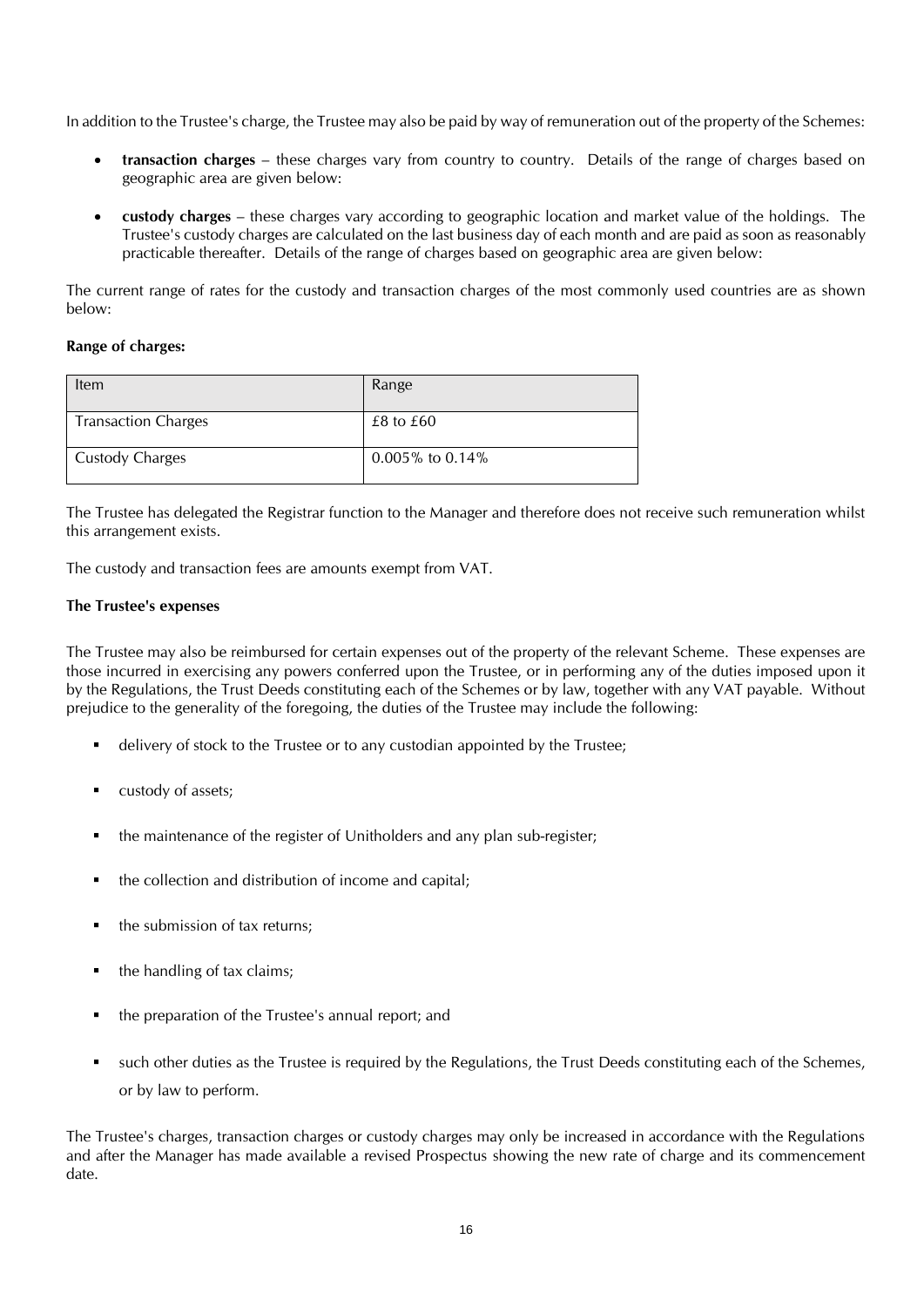#### **6.4 General expenses**

All expenses permitted by the Regulations and the Trust Deeds constituting the Schemes to be paid out of the property of the Schemes will be so paid. At present these include the following:

- a) transaction costs, including (without limitation):
	- i. the fees and/or expenses incurred in acquiring, registering and disposing of investments, such as (for example) broker's commissions (where permitted under the FCA Handbook), fiscal charges and other disbursements which are necessarily incurred in effecting transactions for a Scheme and normally shown on contract notes, confirmation notes and difference accounts as appropriate;
	- ii. the direct and indirect transaction and operational costs and/or fees arising from time to time as a result of the Manager's use of efficient portfolio management techniques (as described in Schedule 2);
- b) interest on borrowings permitted under the Regulations and the Trust Deeds constituting the Schemes and charges incurred in negotiating, effecting or varying the terms of such borrowings; and
- c) taxation and duties payable in respect of the property of the Schemes, the Trust Deeds constituting the Schemes or the issue of units; and any Stamp Duty Reserve Tax charged in accordance with Schedule 19 of the Finance Act 1999 (or any statutory modification or re-enactment of it); and
- d) any costs incurred in modifying the Trust Deeds constituting the Schemes, including costs incurred in respect of meetings of Unitholders convened for the purpose, where the modification is:
	- i. necessary to implement any change in the law (including changes in the Regulations); or
	- ii. necessary as a direct consequence of any change in the law (including changes in the Regulations); or

iii. expedient having regard to any change in the law made by or under any fiscal enactment and which the Manager and the Trustee agree is in the interests of Unitholders; or

iv. to remove from the Trust Deeds constituting the Schemes obsolete provisions; and

- e) any costs incurred in respect of meetings of Unitholders convened on a requisition by Unitholders not including the Manager or an associate of the Manager; and
- f) the expenses of the Trustee in performing any of its duties as set out in Schedule 4; and
- g) the audit fees of the Auditor and any expenses of the Auditor; and
- h) the fees of the FCA under Schedule 1, Part III of the Act or the corresponding periodic fees of any regulatory authority in a country or territory outside the UK in which units in the Schemes are or may be marketed; and
- i) VAT on the charges set out under paragraphs a) to h) above.
- j) any other fees, expenses, disbursements and other costs of the Schemes which are of a description authorised by the Trust Deeds constituting the Schemes to be paid out of the Scheme and these include:

i. those relating to exercising any right attaching to and attending any meeting in relation to any asset; insurance of documents; custody of documents; opening bank accounts; effecting currency transactions and transmitting money; obtaining legal, accountancy or other advice and conducting legal proceedings; communicating with Unitholders, Managers, any registrars or other persons; effecting borrowings or other permitted transactions;

ii. those relating to any registrars and investment managers appointed by the Trustee in relation to the Schemes;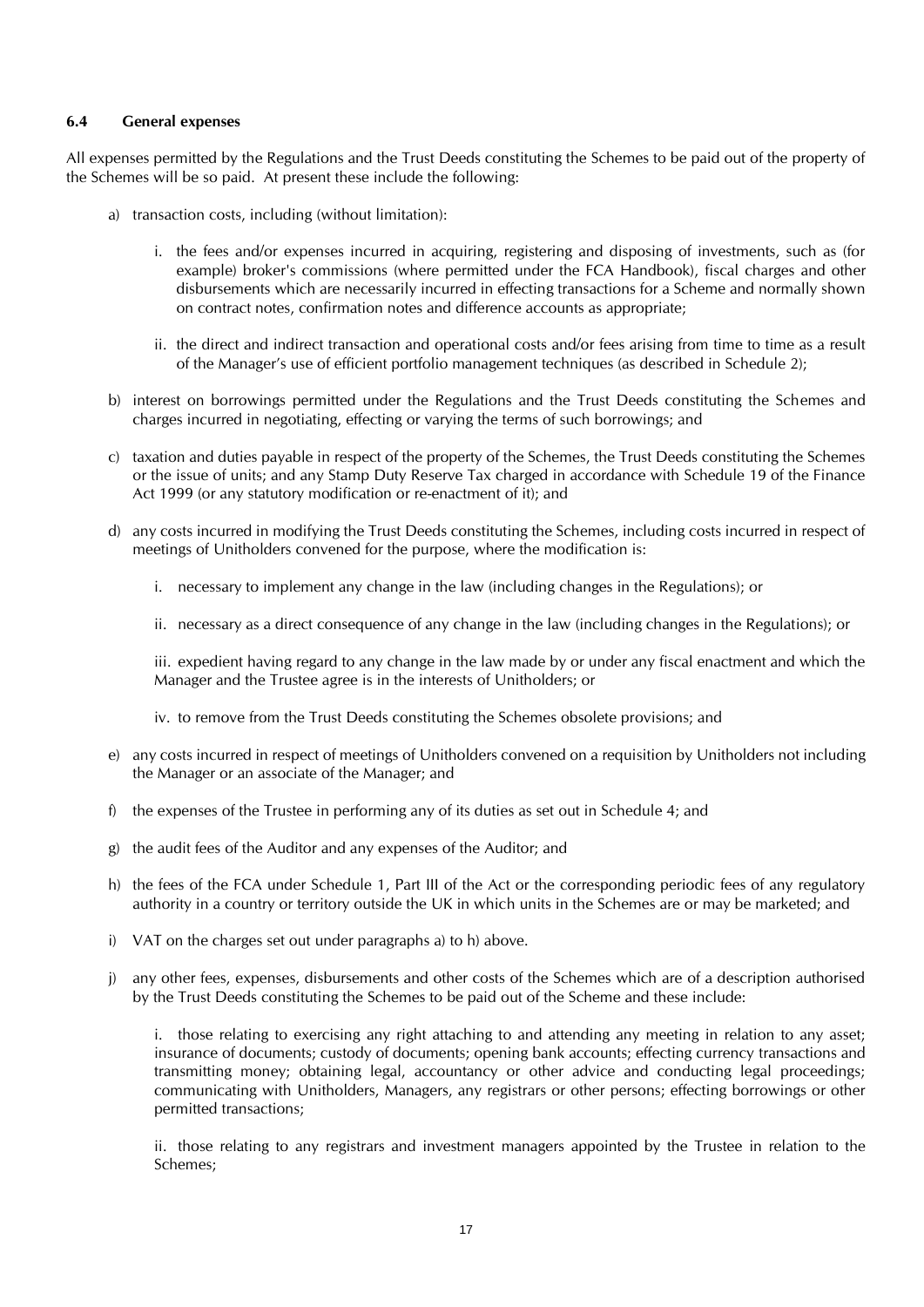iii. those which under general law the Trustee is entitled to charge against the Schemes; if any person, at the request of the Trustee in accordance with the Regulations, provides services including but not limited to those of a custodian of the property of the Scheme, the expense and disbursements hereby authorised to be paid to the Trustee out of the property of the Scheme shall extend to the remuneration of such persons as approved by the Trustee and the Manager;

iv. all fees, expenses and disbursements incurred in or about the acquisition, registration, holding, realisation, disposal or otherwise dealing with any asset comprised in the property of the Schemes and the collection and distribution of income thereof;

v. all fees, expenses and disbursements of nominees or agents of the Trustee acting in relation to the Schemes;

vi. all stamp duties and other taxes levied or payable from time-to-time in respect of the Schemes (except that payable by a unit holder).

#### **6.5 The Register charge**

The Manager is the registrar for the Schemes and makes a charge of £13.91 per unit holding per annum in respect of registration. The register charge may only be increased in accordance with the Regulations and after the Manager has made available a revised Prospectus showing the new rate of charge and its commencement date. It is the Manager intention to review its registration charges annually.

#### **6.6 Treatment of expenses for the IFSL Marlborough US Multi-Cap Income Fund**

For the IFSL Marlborough US Multi-Cap Income Fund, the annual management charge is taken out of the capital property of this Scheme, as set out in section 6.2. All other charges and expenses are taken from the income property of this Scheme. This does not change the allocation of payments for those charges which are as otherwise set out in this section 6 of the Prospectus.

Where charges and other expenses are taken from the capital of a Scheme, this may result in capital erosion or constrain the capital growth of that Scheme.

#### <span id="page-17-0"></span>**7 The issue and redemption of units in the Schemes**

#### **7.1 Dealing days and times**

The Manager will be available to receive requests for the issue and redemption of units between the hours of 9.00am and 5.00pm from Monday to Friday except for public holidays and concessionary company holidays with the prior agreement of the Trustee. Fund price information is available from the Manager between 9.00am to 5.00pm Monday to Friday by phoning 0808 145 2500 or by visiting www.ifslfunds.com.

#### **7.2 Procedure**

Subject to any restrictions applicable to certain classes of Units, applications for units may be made by completing an application form and delivering it to the Manager at Marlborough House, 59 Chorley New Road, Bolton BL1 4QP, or by email to dealing@ifslfunds.com, or during business hours (9.00am to 5.00pm) by telephone on 0808 145 2501. Telephone instructions must be confirmed by delivering a completed application form to the Manager at the same address. Applications will be dealt with in accordance with the Regulations and valuation and pricing policies previously referred to. Applications will not be acknowledged. However, a contract note will be sent out not later than the business day following the day on which the relevant price is determined containing full details of the transaction. For regular savings plan applications a letter confirming receipt and acceptance of your instructions will be sent no later than the business day following receipt of your application.

Title to units will be evidenced by entries on the register after the time when:

• the Manager has received the purchase price or other consideration for the issue of units; and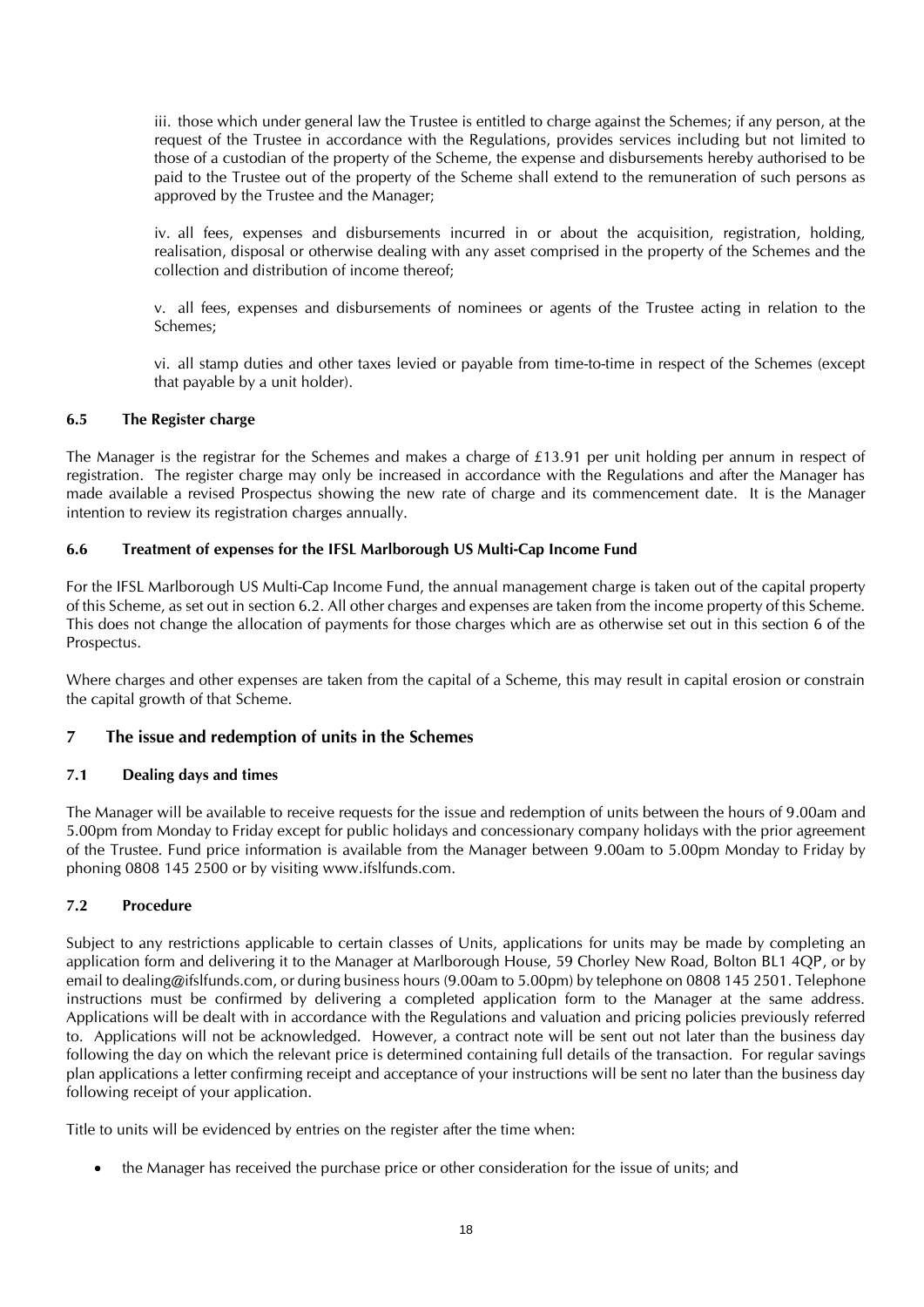• any period during which the purchaser has a right to cancel the agreement for the purchase of units has expired.

Application forms are available from the Manager. Applications, however made, are irrevocable (except in the case where cancellation rights are applied – see below). Subject to its obligations under COLL, the Manager reserves the right to reject any application in whole or in part. In that event application monies or any balance will be returned to the applicant by post at the applicant's risk.

Where the total price payable for all units for which the application is made would include a fraction of one penny it will be rounded up or down to the nearest penny. Payment in respect of applications must be received no later than the fourth business day after the relevant dealing day. However, the Manager reserves the right to request that payment in respect of applications be received prior to the relevant dealing day.

If an applicant defaults in making any payment in money or transfer of property due to the Manager in respect of the purchase of units, that applicant shall indemnify the Manager and/or the relevant Scheme (as the case may be) in respect of any loss or cost incurred by either of them as a result of such default and the Manager is entitled to make any necessary amendment to the register as a result. The Manager may in its discretion delay arranging for the issue of the units until payment has been received.

Applicants who have received advice may have the right to cancel their application to buy units at any time during the 14 days after the date on which they receive a cancellation notice from the Manager. If an applicant decides to cancel the investment, and the value of the investment has fallen at the time the Manager receives the completed cancellation notice, they will not receive a full refund as an amount equal to any fall in value will be deducted from the sum originally invested.

Holders may redeem units in the Schemes by application in writing to the Manager. Instructions can also be taken by fax, telephone and e-mail, although proceeds from the redemption will only be released upon the Manager's receipt of an original copy with the investor's signature. A contract note will be sent no later than the business day following the day on which the relevant selling price is determined. Redemption proceeds will be paid in accordance with the Regulations only after receipt by the Manager of a duly completed form of renunciation or other acceptable written confirmation and the completion of any necessary checks under the Money Laundering Regulations 2007 (see paragraph 7.13 below).

Subject to and in accordance with the Regulations, the issue or cancellation of units may take place through the Trustee directly.

The Manager may accept instructions to transfer or renounce title to units by electronic communication in certain, limited circumstances following our prior agreement which will only be given on a case by case basis. In such circumstances the Manager will accept electronic communication only where the Manager can satisfy itself that the communication is from the Unitholder and is genuine. The Manger does not intend, however, to accept electronic instructions as a matter of course and will require signed, hard copy instructions in accordance with the above.

#### **7.3 Minimum values and numbers of units**

Investment in each of the Schemes may be made either by means of a lump sum or by way of the regular savings plan option (see Schedule 1 for details).

The following investment, holding and redemption requirements apply to each unit class issued by the Schemes:

| Unit class | initial<br><b>Minimum</b><br>investment | <b>Minimum</b><br>subsequent<br>investment | Minimum holding | <b>Minimum</b><br>redemption |
|------------|-----------------------------------------|--------------------------------------------|-----------------|------------------------------|
| Class A    | £1.000                                  | £1.000                                     | £1.000          | £500                         |
| Class P    | £1.000                                  | £1.000                                     | £1.000          | £500                         |

Where investment is by means of the regular savings plan option, the minimum monthly investment is £100. The minimum investment, holding and redemption requirements set out above are subject to the Manager's discretion.

#### **7.4 Restrictions, compulsory transfer and redemption**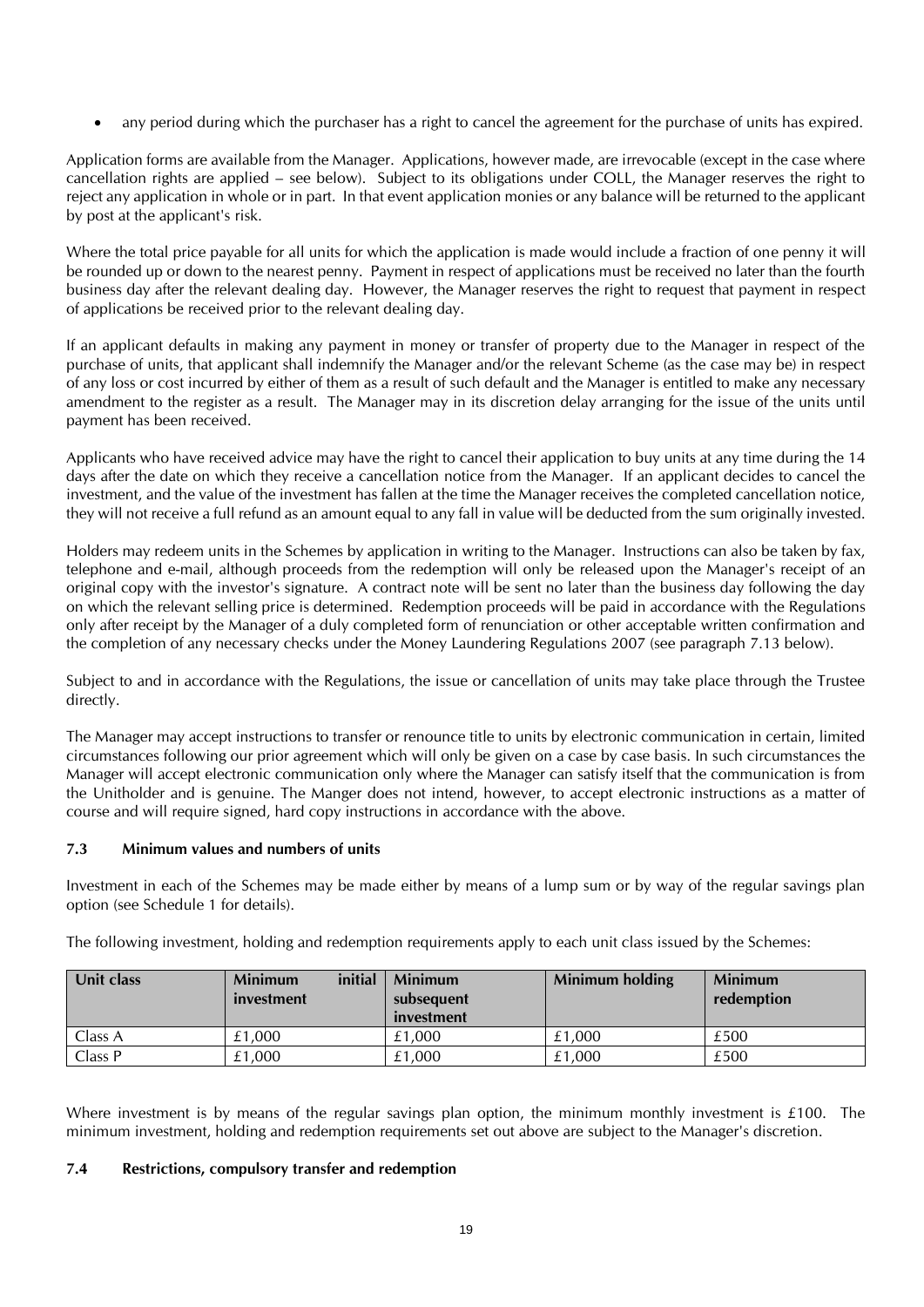The Manager may from time-to-time impose such restrictions as it may think necessary for the purpose of ensuring that no units are acquired or held by any person in breach of the law or governmental regulation (or any interpretation of a law or regulation by a competent authority) of any country or territory. In this regard, the Manager may, inter alia, reject at its discretion any application for the purchase, redemption or switching of units.

If it comes to the notice of the Manager that any affected units are owned directly or beneficially in breach of any law or governmental regulation (or any interpretation of a law or regulation by a competent authority) of any country or territory, which would (or would if other units were acquired or held in like circumstances) result in a Scheme incurring any liability to taxation which the Scheme would not be able to recoup itself or suffering any other adverse consequence (including a requirement to register under any securities or investment or similar laws or governmental regulations of any country or territory) or by virtue of which the Unitholder or Unitholders in question is/are not qualified to hold such units or if it reasonably believes this to be the case, the Manager may give notice to the Unitholder(s) of the affected units requiring the transfer of such units to a person who is qualified or entitled to own them or that a request in writing be given for the redemption of such units. If any Unitholder upon whom such a notice is served does not, within 30 days after the date of such notice, transfer their affected units to a person qualified to own them or submit a written request for their redemption to the Manager or establish to the satisfaction of the Manager (whose judgement is final and binding) that they or the beneficial owner is qualified and entitled to own the affected units, they shall be deemed upon the expiration of that 30 day period to have given a request in writing for the redemption or cancellation (at the discretion of the Manager) of all the affected units pursuant to the Regulations.

A Unitholder who becomes aware that they are holding or owns affected units shall forthwith, unless they have already received a notice as mentioned above, either transfer all their affected units to a person qualified to own them or submit a request in writing to the Manager for the redemption of all their affected units. Where a request in writing is given or deemed to be given for the redemption of affected units, such redemption will be effected in the same manner as provided for under the Regulations, if affected at all.

Where the Manager decides to close a unit class in any of the Funds, the Manager may mandatorily redeem a Unitholder's investment. The Manager will provide Unitholders with no less than 30 days' notice prior to the redemption.

#### **Switching units**

Unitholders in a Scheme are permitted to switch all or some of their Units between different types or classes. This includes switching from income to accumulation units, or between Class A and Class P units where applicable, and subject to the restrictions on holding each class of unit described in section 7.3. Such switches of unit class or unit type can be carried out at no charge. Instructions to switch units must be received by the Manager in writing. Instructions may also be received, at the Manager's sole discretion, by telephone or email. Units will be switched at the next available valuation point following receipt and acceptance of the instruction. The number of new units received will be determined by the price of old and new units at the valuation point when the switch is carried out. Switches between unit classes in the same Scheme are not treated as a disposal for UK tax purposes. In no circumstances will a Unitholder who switches units in once class for units in any other class, be given a right by law to cancel or withdraw from the transaction.

In certain circumstances the Manager may mandatorily convert a Unitholder's investment from one unit class into another unit class. The Manager will only undertake such a conversion where the proposed unit class has identical or preferential terms and the Manager will provide Unitholders with no less than 60 days' notice.

#### **7.5 Issue of units in exchange for in specie assets**

The Manager may arrange for the Schemes to issue units in exchange for assets other than cash, but will only do so where the Trustee has taken reasonable care to determine that the acquisition of those assets in exchange for the units concerned by the relevant Scheme is not likely to result in any material prejudice to the interests of Unitholders in that Scheme.

The Manager will ensure that the beneficial interest in the assets is transferred to the appropriate Scheme with effect from the issue of the units.

The Manager will not issue units in any Scheme in exchange for assets the holding of which would be inconsistent with the investment objective of that Scheme.

#### **7.6 In specie redemptions and cancellations**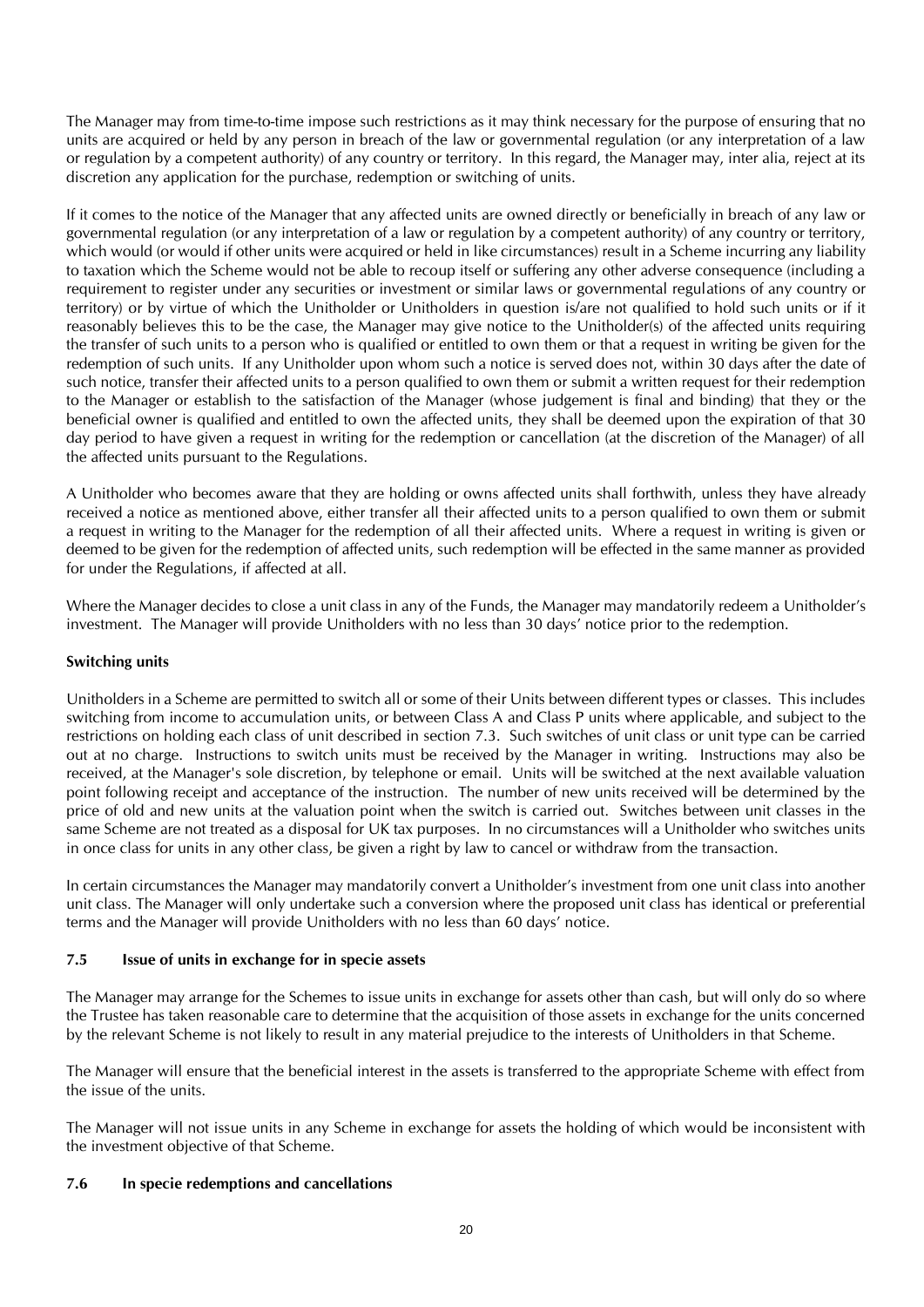If a Unitholder requests the redemption of Units, the Manager may, if it considers the deal is substantial in relation to the total size of the Fund, arrange for the Fund to cancel the Units and transfer Scheme Property to the Unitholder instead of paying the price of the Units in cash, or, if required by the Unitholder, pay the net proceeds of sale of the relevant Scheme Property to the Unitholder.

A deal involving Units representing 5% or more in value of the Fund will normally be considered substantial. However, the Manager may at its discretion agree an in specie redemption with a Unitholder whose Units represent less than 5% in value of the Fund.

In such cases, the Manager will serve a notice on the Unitholder within two Business Days of receipt of the redemption instruction that it proposes to make an in specie redemption and setting out the Scheme Property to be transferred to the Unitholder. The Unitholder may within four Business Days of receiving the notice serve a notice on the Manager requiring the Manager to sell the selected Scheme Property and pay the proceeds to the Unitholder.

The Manager will select the property to be transferred (or sold) in consultation with the Trust's Trustee. The Manager must ensure that the property selection is made with a view to achieving no greater advantage or disadvantage to the redeeming Unitholder than to continuing Unitholders.

#### **7.7 Suspension of issue and redemption**

The Manager may, with the prior agreement of the Trust's Trustee, or must if the Trustee so requires, temporarily suspend, without prior notice to Unitholders, the issue, cancellation, sale and redemption of Units in one or more Funds, if the Manager or the Trustee is of the opinion that due to exceptional circumstances there is good and sufficient reason to do so, having due regard to the interests of Unitholders. For example, but without limitation, on the closure or suspension of dealing on a relevant stock exchange, or the inability of the Manager to ascertain properly the value of any or all of the assets or realise any material part of the assets of the Fund or Funds.

The Manager will notify Unitholders as soon as it is practicable of any decision to suspend dealings and the exceptional circumstances which have led to the decision to do so. The Manager and Trustee will keep the suspension under ongoing review and will conduct a formal review of the reasons for the suspension at least every 28 days. Unitholders will be kept informed in writing of updates concerning any suspension. The FCA will be notified immediately of any suspension of dealing in Units and will be kept informed of the results of the formal reviews conducted by the Manager and Trustee.

Re-calculation of the Unit price for the purpose of dealings in Units will commence on the next valuation point following the ending of the suspension.

During any suspension, the Manager will permit a Unitholder to withdraw any redemption request provided that this withdrawal is in writing and is received before the period of suspension ends. Any redemption request not withdrawn will be dealt with on the first Dealing Day following the end of the suspension.

#### **7.8 Deferred redemption**

If redemptions in the Fund on a particular Dealing Day exceed 10% of the Fund's value, the Manager may, with the prior agreement of the Trust's Trustee, or if the Trustee so requires, defer redemptions to the next valuation point in accordance with the FCA's COLL rules.

Any such deferral is undertaken in such a manner as to ensure the consistent treatment of all Unitholders who have sought to redeem Units at the valuation point at which redemptions are deferred. All deals relating to the earlier valuation point are completed before these relating to a later valuation point are considered.

The intention of a deferred redemption is to reduce the impact of dilution on the Fund. In times of high levels of redemption, deferred redemption enables the Manager to protect the interests of continuing Unitholders and potential Unitholders, by allowing the Manager to match the sale of the Fund's property to the level of redemptions of Units in that Fund.

#### **7.9 Re-calculation of prices following suspensions**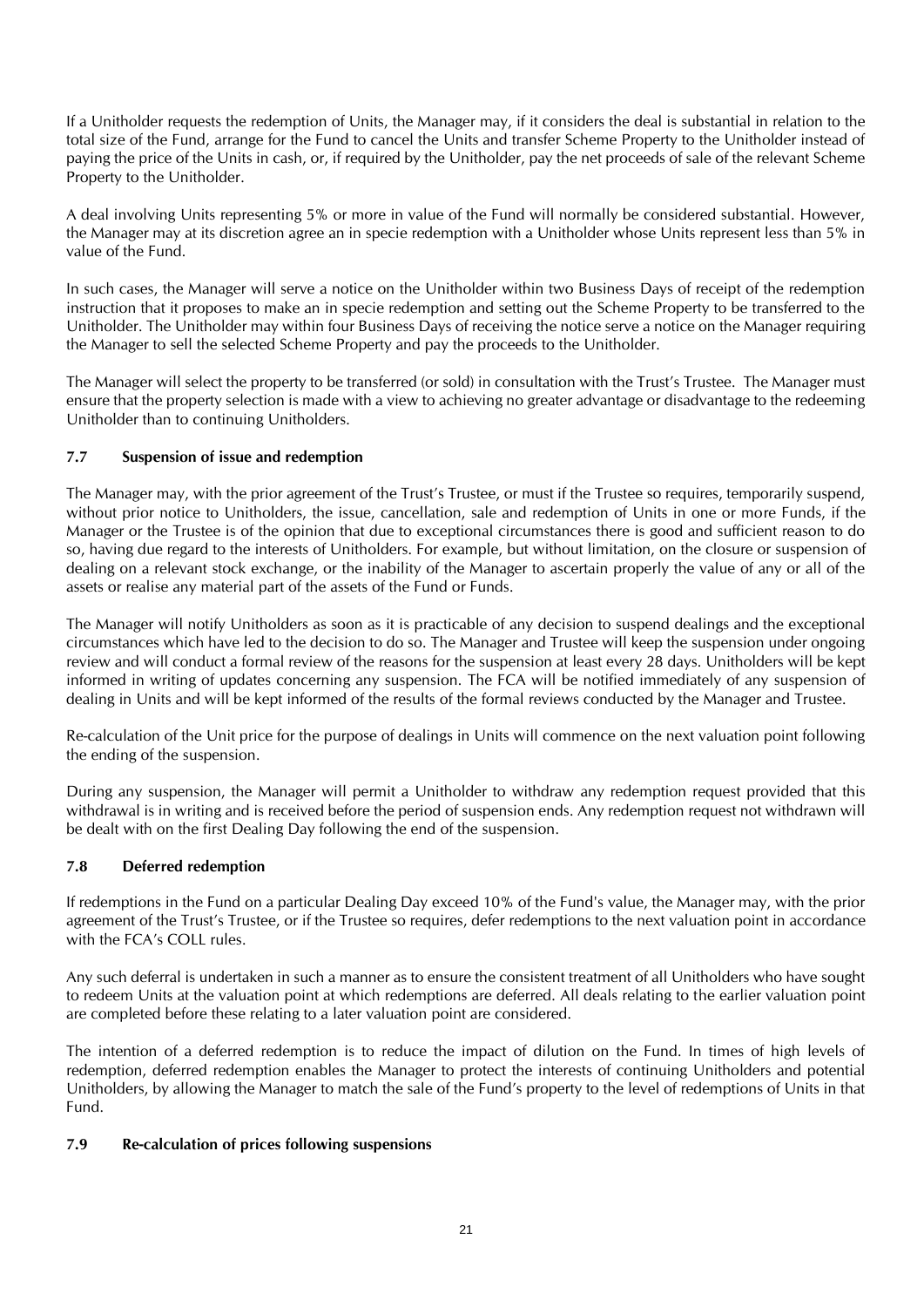The re-calculation of prices will commence on the business day immediately following the end of the suspension at 12 noon for all Schemes.

#### **7.10 Pricing basis**

The Manager will deal at forward prices.

#### **7.11 Publication of prices**

The latest available prices in respect of units of each of the Schemes are published on the following websites: www.ifslfunds.com or at www.theinvestmentassociation.org. The latest available price in respect of units is also available by calling the Manager's customer support line on 0808 145 2500 between 9.00am and 5.00pm Monday to Friday. The Schemes are not listed on any investment exchange. Prices are also published daily in the Financial Times.

The Manager is not responsible for any errors in publication or non-publication which are beyond its control.

#### **7.12 Profit on issue, re-issue or cancellation**

In the case of each of the Schemes neither the Manager nor the Trustee are under any obligation to account to the other or to the Unitholders for any profit the Manager or the Trustee makes on the issue of units or on re-issue or cancellation of units which the Manager has redeemed.

#### **7.13 The Manager dealing as principal**

Where the Manager deals as principal in the units in the Schemes any profits or losses arising from such transactions shall accrue to the Manager and not to the Schemes.

It is the Manager's policy to maintain a small position in each of the Schemes; this is known as the 'Manager's Box'. The Manager's Box is held for administrative convenience and minimises the risk to the Manager of breaching its obligation to issue sufficient units to meet all outstanding orders from investors.

The Manager is under no obligation to account to the Trustee, or to Unitholders for any profit it makes on the issue or reissue of units or cancellation of units which it has redeemed.

#### **7.14 Money laundering**

As a result of legislation in force in the UK to prevent financial fraud, the Manager is responsible for compliance with antimoney laundering regulations. In order to implement these procedures, in certain circumstances Unitholders may be asked to provide proof of identity, when buying or selling units. Until satisfactory proof of identity is provided, the Manager reserves the right to refuse to issue units, pay the proceeds of a redemption of units, or pay income or issue units in lieu of such income to the investor. In the case of a purchase of Units where the applicant is not willing or is unable to provide the information request within a reasonable period, the Manager also reserves the right to sell the units purchased and return the proceeds to the account from which the subscription was made. These proceeds may be less than the original investment. The Manager will not be liable for any price movements occurring during delays while money laundering checks are carried out. The Manager will, where possible, verify identity using information from credit reference agencies. Where this is not possible or where the Manager decides, at its own discretion, that it is appropriate further documentation will be requested.

#### <span id="page-21-0"></span>**8 General information**

#### **8.1 Annual and half-yearly reports and accounts**

The annual reports in respect of each of the Schemes will be published on the annual income allocation date in each case (see Schedule 1), and the half-yearly report in respect of each of the Schemes will be published within two months of the end of the relevant interim accounting period. Long reports are available from the Manager, free of charge, on request or at www.ifslfunds.com.

#### **8.2 Inspection of Trust Deeds, etc**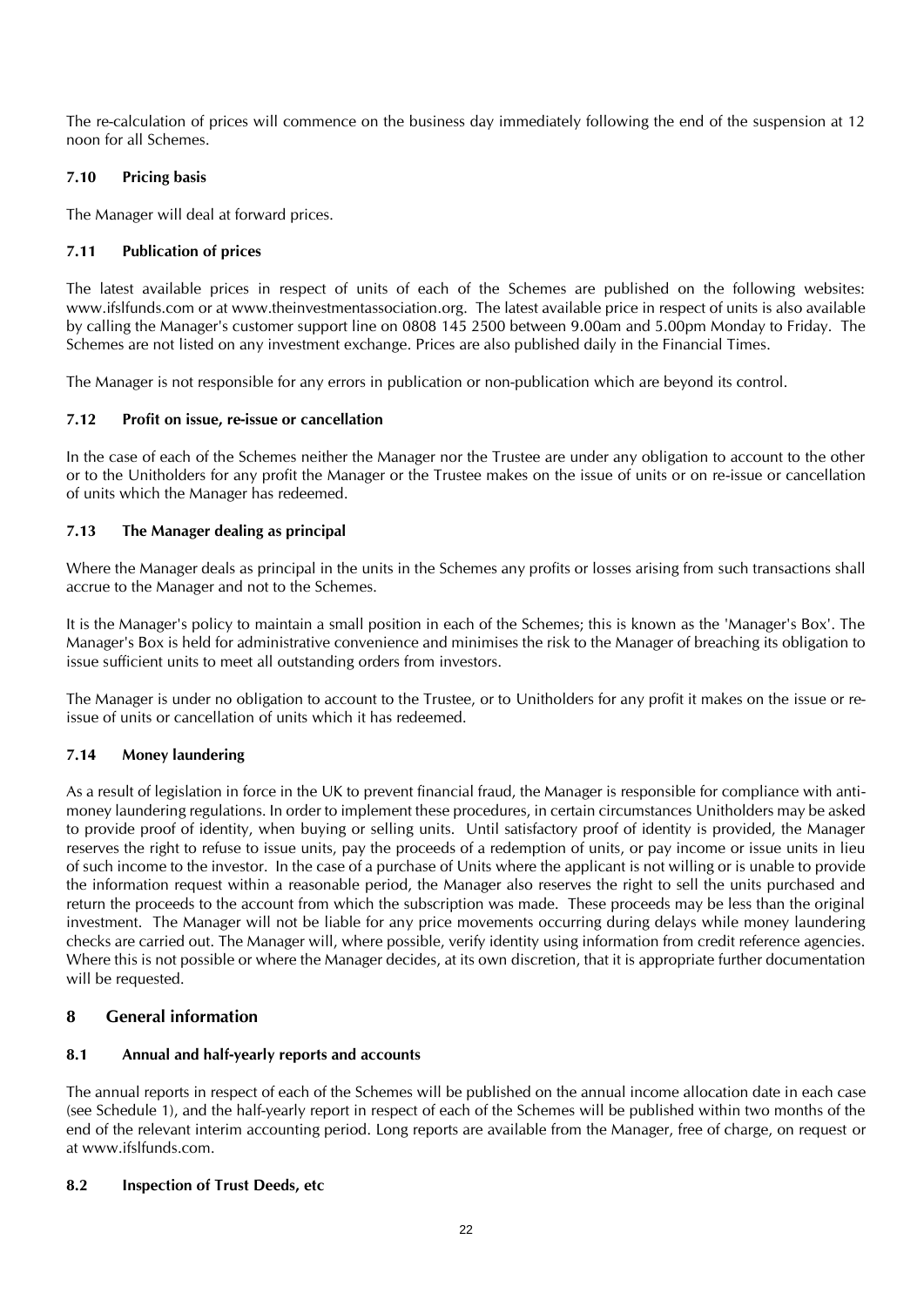Copies of the following documents are available for each Scheme for all purchasers of units on request, free of charge, from the Manager at Marlborough House, 59 Chorley New Road, Bolton BL1 4QP:

- Latest version of the Prospectus and Key Investor Information Document;
- Copies of the Trust Deeds (and any supplemental trust deeds); and
- Latest annual and half-yearly long reports applying to each Scheme (including the relevant accounts).

The above documents are also available for inspection on any business day during normal business hours at the offices of the Manager.

#### **8.3 Changes to the Schemes**

Where any changes are proposed to be made to a Scheme the Manager will assess whether the change is fundamental, significant or notifiable in accordance with COLL 4.3. If the change is regarded as fundamental, Unitholder approval will be required. If the change is regarded as significant, at least 60 days prior written notice will be given to Unitholders. If the change is regarded as notifiable, Unitholders will receive suitable notice of the change.

#### **8.4 Risk ratings and investor profiles**

The risk rating and investor profiles for each of the Schemes are set out at paragraph 12.2 and in Schedule 1.

#### **8.5 Fair Treatment of Investors**

The Manager seeks to ensure the fair and equitable treatment of Unitholders by complying with the Regulations, the Fund's Trust Deed and this Prospectus. The Manager employs a variety of management information to monitor both its own and its delegates' activities to ensure that the Funds perform in accordance with expectations and that Unitholders receive service and information of an acceptable standard.

As at the date of this Prospectus the Manager has not granted preferential treatment or the right to obtain preferential treatment to any investor or potential investor in the Funds. As such, all investors in the Funds will invest in the same manner and on the same terms.

#### <span id="page-22-0"></span>**9 Taxation**

*The following notes are based on our understanding of the law and practice of the United Kingdom (UK) as currently enacted and are intended to offer some guidance to persons (other than dealers in securities) on the UK taxation of the Schemes and their Unitholders. Investors should not take these notes as being definitive and are advised to take professional advice in relation to their personal tax position.*

#### **The Schemes**

The Schemes are exempt from UK tax on capital gains on the disposals of investments within the Schemes.

The Schemes are treated as companies for taxation purposes and are liable to corporation tax on their taxable income net of management expenses at the special rate of 20%.

Dividend income received by the Schemes in respect of investments in UK companies is not subject to tax.

Income received in respect of overseas investments may suffer withholding tax based upon the law of the territory in which the investment is based.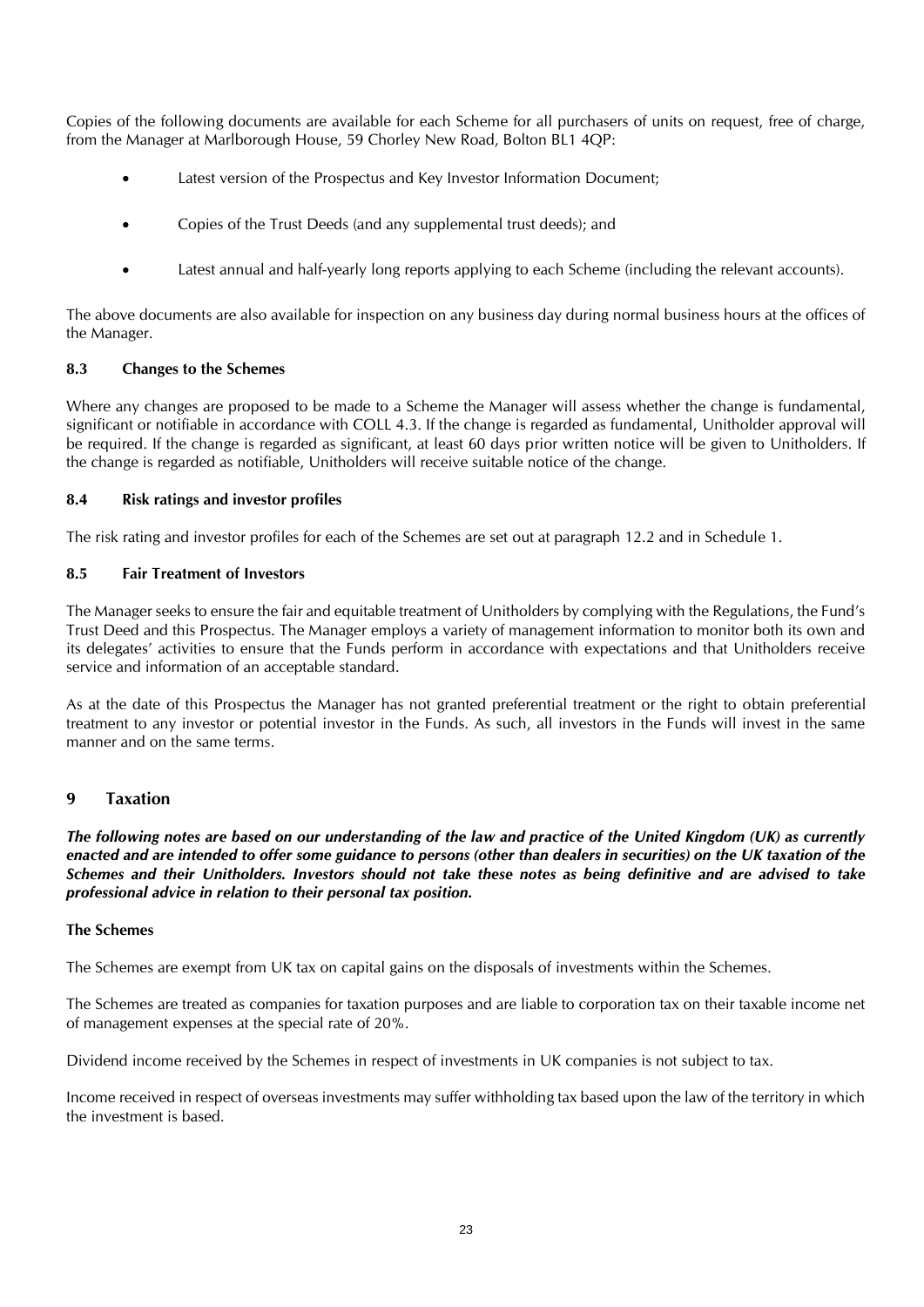Distributions made by the Schemes to Unitholders are treated as UK dividends except in the case of Schemes which maintain more than 60% of their investments in qualifying investments, broadly interest bearing securities (referred to below as 'Interest Schemes').

Distributions made by Interest Schemes are offset against the taxable income received by the Scheme. This will normally mean that there is no charge to UK corporation tax within these Schemes.

#### **UK Investors**

The Schemes will generally make dividend distributions which broadly reflect any income arising from its investments. Dividend distributions by the Schemes are made without deduction of income tax. The first £2,000 of dividend distributions received by individual investors in any tax year are not subject to income tax.

Dividend distributions received in excess of this amount should be reported on the individual investor's Self Assessment Tax Return. For distribution amounts in excess of  $£2,000$  in any tax year, individual investors liable to income tax at the basic rate will have an additional liability to income tax equal to 8.75% of the dividend distribution to the extent that such sum, when treated as the top slice of their income, falls above the threshold for basic rate tax.

Higher rate taxpayers will have a further liability to income tax equal to 33.75% of the dividend distribution to the extent that such sum, when treated as the top slice of their income, falls above the threshold for higher rate tax.

Additional rate taxpayers will have a further liability to income tax equal to 39.35% of the dividend distribution to the extent that such sum, when treated as the top slice of their income, falls above the threshold for the additional rate of tax.

#### **Overseas Investors**

Dividend distributions will be made gross to Unitholders who are not UK resident. Non-resident Unitholders who are individuals are not liable to UK income tax on the dividend distribution. Non-UK resident Unitholders are recommended to seek professional advice as to the tax consequences of receiving a dividend distribution under the law of the jurisdiction of their residence.

Non-resident trusts may be chargeable to UK income tax on distributions made by the Company and are recommended to seek professional advice.

#### **Corporate Unitholders**

Dividend distributions received by corporate Unitholders chargeable to UK corporation tax will need to be streamed into 'franked' and 'unfranked' income according to the underlying gross income of each Scheme.

In broad terms, the portion treated as being 'franked' will be such proportion of each Scheme's total income (brought into account when determining the distribution for the period in question) which consists of dividend income received which is treated as exempt under Part 9A of CTA 2009. The 'franked' portion will be treated as exempt dividend income when received by a UK resident corporate Unitholder (unless the Unitholder is treated as a dealer in securities for tax purposes). The 'unfranked' portion will be treated as an annual payment from which income tax at a rate of 20% has been deducted. A UK resident corporate Unitholder will, therefore, be subject to corporate tax at the rate applicable to that corporate Unitholder but with credit for the income tax deducted. Such Unitholders may, therefore, be liable to further tax and any ability to claim repayment of the income tax credit will be limited to the corporate Unitholder's share of the relevant Scheme's liability to corporation tax for the distribution period in question.

#### **Capital Gains Tax**

Capital gains made by individual Unitholders who are resident in the UK for tax purposes on the sale, disposal or as a result of any other chargeable event will be tax free if they fall within an individual's annual capital gains exemption. For the tax year 2022/2023, the first £12,300 of an individual's chargeable gains (that is after deduction of allowable losses) from all sources will, therefore, be exempt from capital gains tax. Subject to their personal circumstances, gains in excess of this amount are taxed at 10% for basic rate taxpayers and 20% for higher and additional rate taxpayers.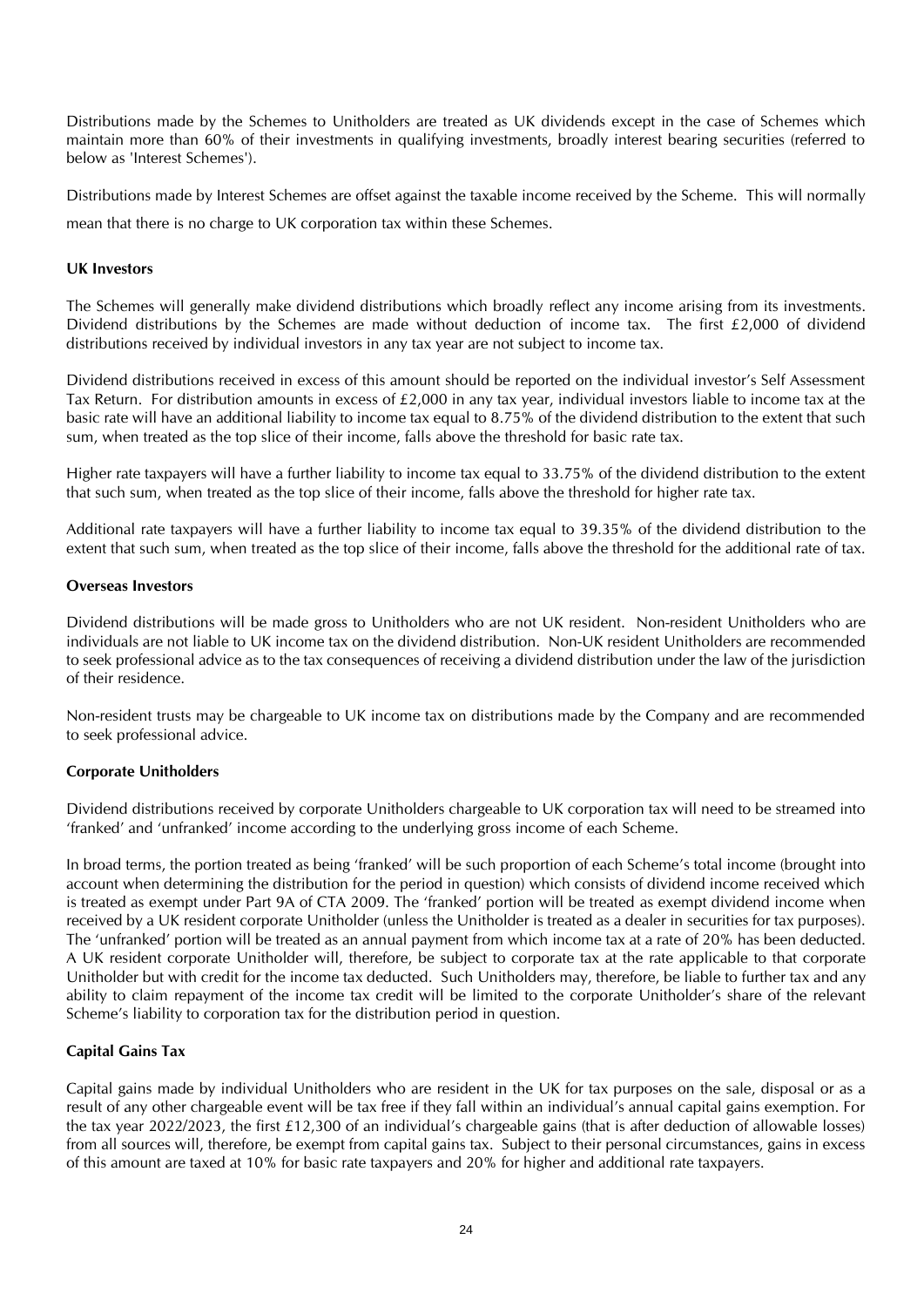Unitholders who are non UK resident will not normally be liable to UK tax on capital gains arising on a sale, disposal or other chargeable event unless the unitholding is connected with a trade carried on by the Unitholder through a UK branch or agency or certain anti-avoidance provisions relating to temporary non-UK residence apply.

Capital gains made by Unitholders liable to UK corporation tax will be taxable at the corporation tax rate applicable to that corporate Unitholder after taking account the availability of any indexation relief. The main rate of corporation tax is currently 19%.

#### **Equalisation**

In the case of the first distribution received in respect of units purchased, the amount representing the income equalisation payment is treated as a return of capital and is not taxable as income in the hands of the Unitholder. This amount should be deducted from the cost of units in computing any capital gains arising from the subsequent disposal of these units.

#### **Stamp Duty Reserve Tax (SDRT)**

There is generally no stamp duty reserve tax (SDRT) charge on the acquisition or surrender of units but SDRT can arise on:

#### • **Third party transfers of units without reregistration**

Where a third party buys units from a Unitholder and the transaction is not handled by the Manager (i.e. a third party purchase where only beneficial ownership of the units change) then the principal SDRT charge on agreements to transfer will still apply at 0.5%.

#### • **Non-pro rata in specie redemptions**

Non-pro rata in specie redemptions are subject to a principal SDRT charge at 0.5% on any chargeable securities acquired by the redeeming unitholder.

#### <span id="page-24-0"></span>**10 Meetings of Unitholders and voting rights**

A meeting of Unitholders duly convened and held may, by extraordinary resolution require, authorise or approve any act, matter or document in respect of which any such resolution is required or expressly contemplated by the Regulations, but shall not have any other powers. The quorum for a meeting is two Unitholders, present in person or by proxy. If after a reasonable length of time has elapsed from the time at which the adjourned meeting was to start and two Unitholders are not present in person or by proxy, one Unitholder may be counted as the quorum at this meeting.

In respect of each of the Schemes, at a meeting of Unitholders the voting rights of the Unitholders are as prescribed in the Regulations and which are as follows. On a show of hands every Unitholder who (being an individual) is present in person or by proxy or (being a corporation) is present by one of its representatives properly authorised in that respect shall have one vote.

A poll may be demanded by the Chairman of the meeting or the Trustee or by at least two Unitholders present in person or by proxy. On a poll, every Unitholder who is present in person or by proxy shall have one vote for every unit of which they are the holder. In the case of joint holders the vote of the most senior who votes, whether in person or by proxy, must be accepted to the exclusion of votes of other joint Unitholders. For these purposes seniority must be determined by the order in which the names stand in the register of Unitholders.

Unitholders in this context means the persons who were entered on the register of holders at a time to be determined by the Manager and stated in the notice of meeting which is a reasonable time before the notice of the meeting is sent out.

#### <span id="page-24-1"></span>**11 Winding up procedure**

#### **11.1 When the Schemes are to be wound up**

A Scheme may be wound up upon the occurrence of any of the events relevant to a Scheme set out in COLL which include (without limitation):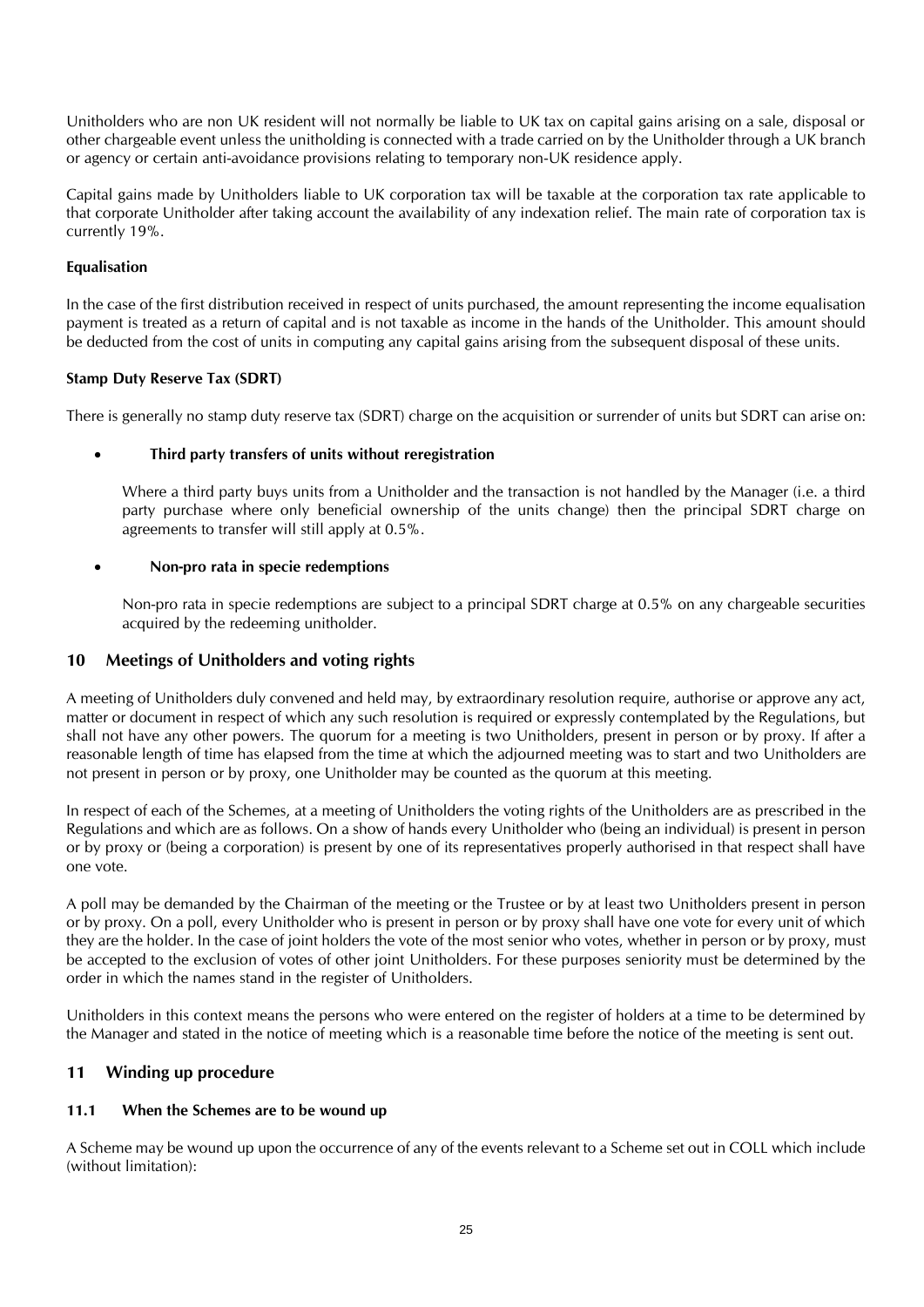- if the order declaring that Scheme to be an authorised unit trust is revoked;
- the passing of an extraordinary resolution winding up the Scheme (provided the FCA's prior to consent to the resolution has been obtained by the Manager or the Trustee); or
- if the Manager or the Trustee requests the FCA to revoke the order declaring the Scheme to be an authorised unit trust and the FCA has agreed (provided no material change in any relevant factor occurs) that on the winding-up of the Scheme, the FCA will accede to that request; or
- upon the effective date of a duly approved scheme of arrangement which is to result in a Scheme being left with no property.

If any of the events set out above occurs COLL 6.2 (Dealing), COLL 6.3 (Valuation and Pricing) and COLL 5 (Investment and Borrowing Powers) of the Regulations will cease to apply. The Trustee shall cease to issue and cancel units and the Manager will stop redeeming and selling units.

#### **11.2 Manner of winding up**

In the case of a duly approved scheme of arrangement, the Trustee shall wind up the Scheme concerned in accordance with the approved scheme of arrangement.

In any other case, the Trustee shall, as soon as practicable after the Scheme falls to be wound up, realise the property of the Scheme. After paying out or retaining adequate provisions for all liabilities properly so payable and after retaining provision for the costs of the winding up, the Trustee shall distribute the proceeds of that realisation to the holders and the Manager (upon production by them of evidence as to their entitlement) proportionally to their respective interests in the Scheme as at the date of the relevant event.

Any unclaimed net proceeds or other cash, held by the Trustee after the expiration of 12 months from the date on which the same became payable shall be paid by the Trustee into court subject to the Trustee having a right to retain any expenses incurred in making and relating to that payment.

On completion of a winding up, the Trustee shall notify the FCA in writing of that fact and the Trustee or Manager shall request the FCA to revoke the order of authorisation.

#### <span id="page-25-0"></span>**12 Additional information**

#### **12.1 Risk Factors**

In respect of each of the Schemes, investors and their professional advisers should note the following:

- Past performance is not a guide to future performance. The value of units and the income derived from them can go down as well as up and as a result the investor may not get back the amount originally invested. This can be as a result of market movements and also of variations in the exchange rates between currencies. The Manager's initial charge (see 6.1 above) is deducted from an investment at the outset such that an equivalent rise in the value of the units is required before the original investment can be recovered.
- There is no guarantee that the investment objective of a Scheme will be achieved.
- Schemes that invest in overseas markets are exposed to currency risk and as a result the value of your investment can be affected by changes in exchange rates.
- Schemes that invest in bonds are exposed to default risk from the bond issuer. This risk of default will increase as the creditworthiness of the issuer declines.
- Schemes with exposure to less developed overseas markets pose greater investment risk than funds invested in larger and more established markets.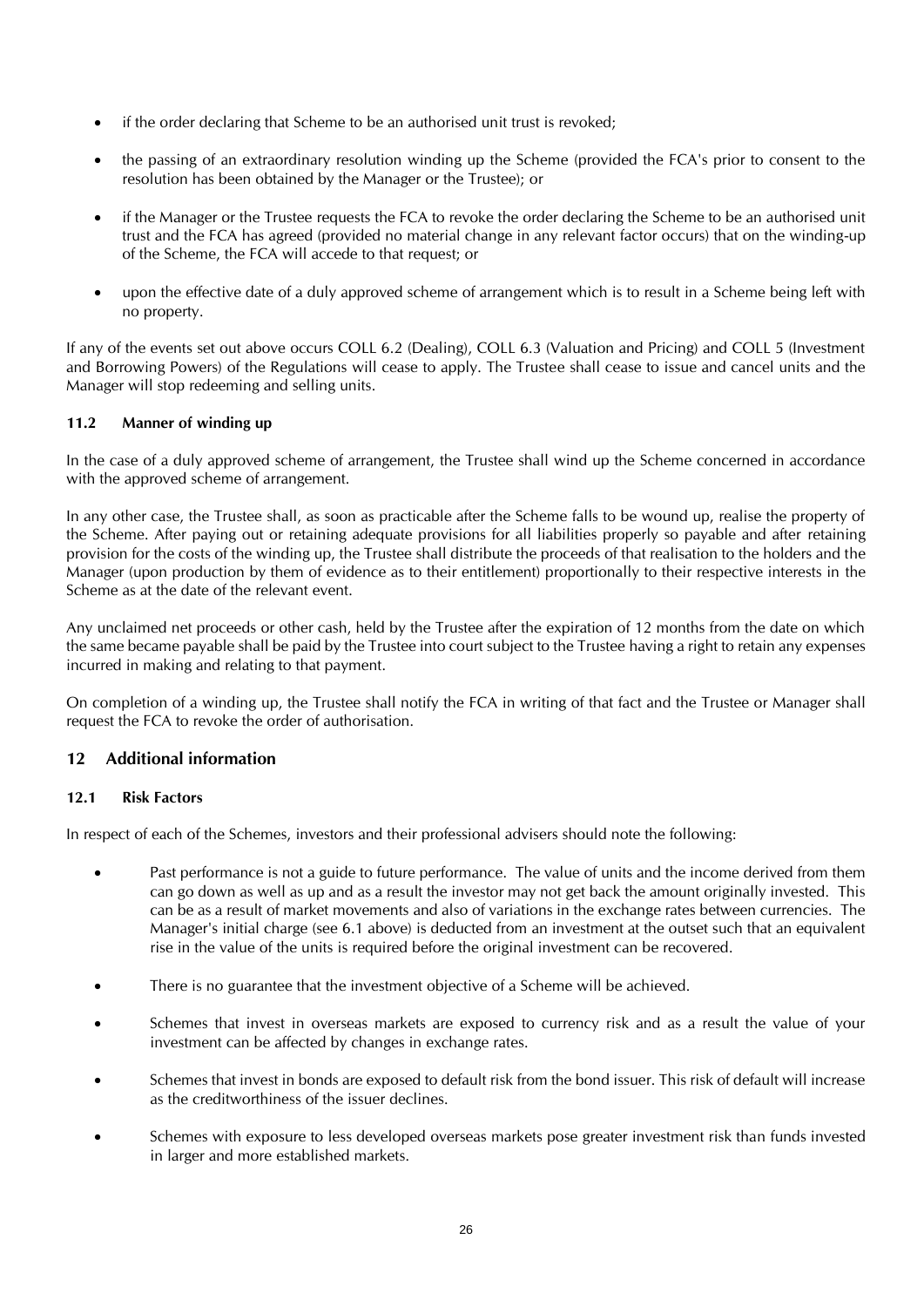- Schemes with a relatively small number of holdings can be more volatile than funds with greater diversification.
- Schemes that invest predominantly in smaller companies are subject to greater risk than funds invested in larger companies.
- Schemes that invest predominantly in other funds may be subject to higher overall costs due to the effect of management charges on each underlying fund.
- Tax advantages associated with trust structures may be changed by future legislation as may those associated with the underlying investments and their domicile.
- If you invested via a financial adviser and you decide to cancel your investment during the 14-day period we allow, you may not get back the full investment if the unit price has fallen. This applies to lump sum investments only.
- If you are saving to build a capital sum and you do not maintain your regular payments, you may not meet any target that has been projected.
- Inflation will result in the value of your investment on encashment not being equal to its value in current terms i.e. £1 in the future will not be equivalent to £1 today.
- When a Scheme is permitted to enter into certain derivatives transactions (including, without limitation, forward transactions, futures and options) for the purposes of efficient portfolio management, including hedging (as explained under the heading "**Efficient Portfolio Management**" in Part 1 of Schedule 2), investors should be aware that the value of these investments may fluctuate significantly. By holding these types of investments there is a risk of capital depreciation in relation to certain Scheme assets. There is also the potential for capital appreciation of such assets. **The Manager does not anticipate that the use of derivatives for the limited purposes of efficient portfolio management will alter the risk profile of the relevant Schemes.**
- The Manager does not permit the Schemes to be used for the purposes of "market timing". For this purpose market timing is defined as a trading strategy with the intention of taking advantage of short term changes in market prices. The Manager will undertake monitoring activities to ensure that market timing does not take place in relation to the Schemes.
- In respect of the IFSL Marlborough US Multi-Cap Income Fund, the Manager takes the annual management charge out of the capital property of the Scheme. Where charges and fees are taken from the capital of a Scheme, this may result in capital erosion or constrain the capital growth of that Scheme.

#### **12.2(a) Risk profiles of the Schemes**

| Above<br><b>Medium Risk</b> |            | IFSL Marlborough European<br><b>Special Situations Fund</b><br>IFSL Marlborough US Multi- |
|-----------------------------|------------|-------------------------------------------------------------------------------------------|
|                             | Aggressive | Cap Income Fund                                                                           |
| Higher Risk                 |            | IFSL Marlborough Emerging<br>Markets Trust <i>[no longer</i><br>availablel                |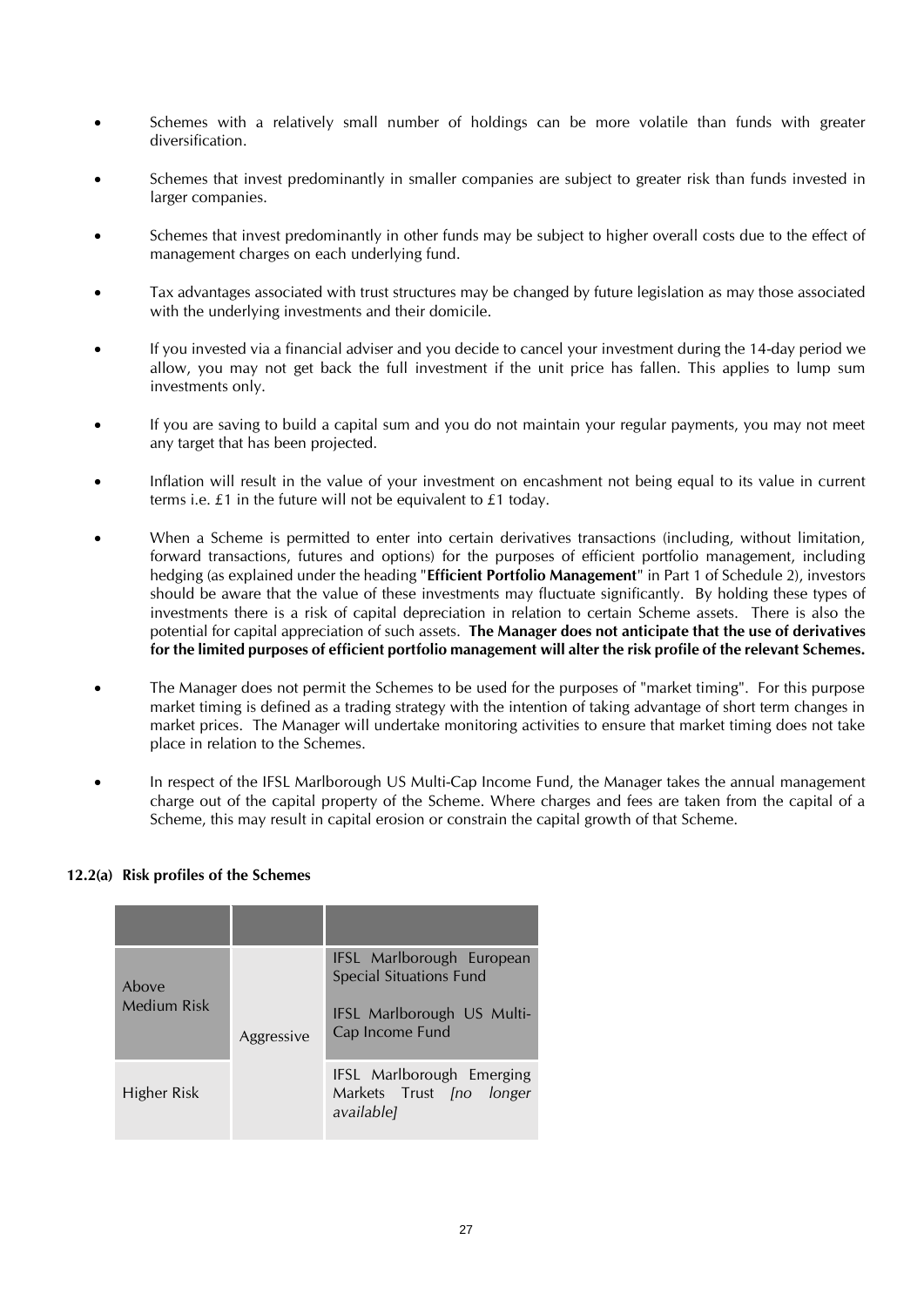#### **12.2(b) Risk management**

In the case of all Schemes, the Manager will, upon the request of a unit holder, provide further information relating to:

- (i) the quantitative limits applying in the risk management of any Scheme;
- (ii) the methods used in relation to (i) above; and
- (iii) any recent development of the risk and yields of the main categories of investment.

#### **12.3 Complaints**

Complaints concerning the operation or marketing of any of the Schemes should be referred to the Customer Services team at the Manager's offices whose address is set out on page 6. If you are not satisfied with the outcome of your complaint you may be able to refer complaints about how the investment is managed or about how the investment was sold to you to the Financial Ombudsman Service at Exchange Tower, London, E14 9SR. More details about the Financial Ombudsman Service are available from the Manager.

#### **12.4 Data Protection**

The data controller in respect of the personal data you provide on your application form (or you otherwise submit to the Manager in connection with your application for the services generally) is the Manager, who you can contact using the contact details below.

| <b>Purpose</b>                                                                                                                                                        | Type of data                                                                                               | <b>Basis for processing</b>                                                                                                                                                                                                                                                       |
|-----------------------------------------------------------------------------------------------------------------------------------------------------------------------|------------------------------------------------------------------------------------------------------------|-----------------------------------------------------------------------------------------------------------------------------------------------------------------------------------------------------------------------------------------------------------------------------------|
| Providing investment and<br>administration services to you                                                                                                            | Identity, contact and financial<br>data                                                                    | Performance of a contract<br>with you                                                                                                                                                                                                                                             |
| Carrying out identity checks,<br>anti-money laundering checks<br>and checks with fraud<br>prevention agencies                                                         | Identity, contact and financial<br>data                                                                    | Necessary to comply with a<br>legal obligation                                                                                                                                                                                                                                    |
| Statistical analysis to<br>understand how you use the<br>Manager's services                                                                                           | Identity, contact, financial,<br>transaction, technical, usage<br>and marketing and<br>communications data | Necessary for the Manager's<br>legitimate interests (to<br>improve its services and<br>develop its business)                                                                                                                                                                      |
| To inform you about updates<br>to the service and to notify<br>you about other products and<br>services offered by the<br>Manager that may be of<br>relevance to you. | Identity, contact, usage and<br>marketing and<br>communications data                                       | Necessary for the Manager's<br>legitimate interests (to market<br>its services and develop its<br>business) or, if the Manager<br>cannot rely on legitimate<br>interest for direct electronic<br>marketing, where you have<br>given us your consent to<br>receive such marketing. |
| To ask you to participate in<br>surveys for market research<br>purposes, and to analyse those<br>surveys and research to<br>benchmark our services.                   | Identity, contact and<br>marketing and<br>communications data                                              | Necessary for our legitimate<br>interests (to improve our<br>services and develop our<br>business)                                                                                                                                                                                |

The Manager will process the personal data that you provide as set out below: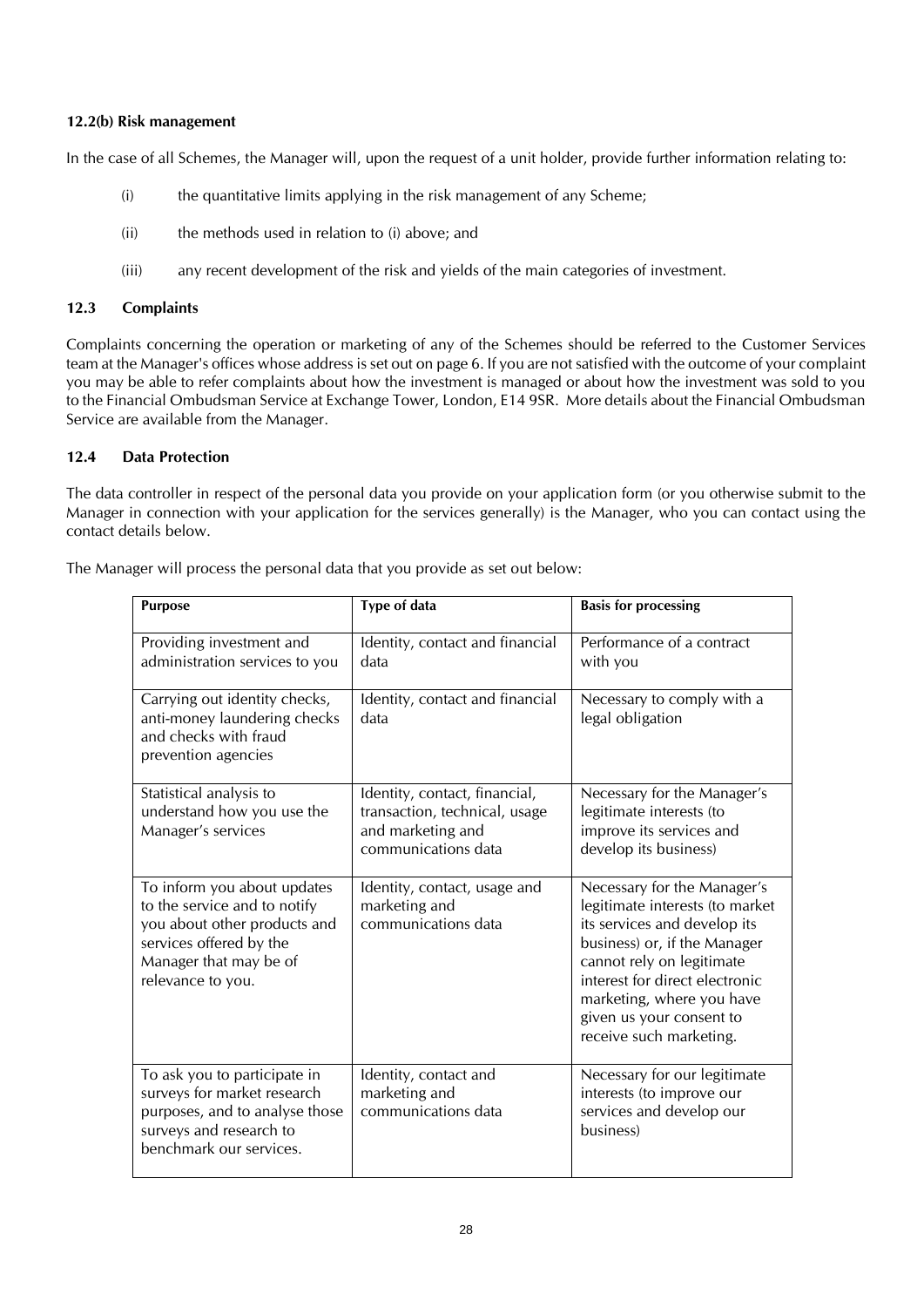The Manager strives to provide you with choices regarding certain personal data uses particularly around marketing and advertising. It is possible to opt in to receiving marketing communications by contacting the Manager using the details below. If you do not provide the Manager with the personal data that the Manager specifies is required for the supply and administration of the services, then the Manager may not be able to provide the services to you.

To the extent that it is necessary for the supply and administration of the services, the Manager may disclose your information: (a) to credit reference agencies to assess your eligibility for the product or service applied for and to verify your identity; (b) to third parties who the Manager uses to assist it in administering the Schemes; (c) another division or part of the Manager's group (if there is a restructuring of the Manager's business) or to the buyer of the business (if the business is sold); or (d) where the Manager is under a duty to disclose your personal data in order to comply with a legal obligation or to protect the rights, property or safety of the Manager, its associates, or others. Where an authorised financial adviser acts on your behalf, the Manager will disclose information concerning your investment to that financial adviser.

Your personal data may be processed outside the United Kingdom where it is necessary in order to provide the services to you. In each instance, the Manager will ensure that the transfer is in compliance with the requirements of applicable data protection law (such as the transfer being to a country approved as providing adequate protection; there being appropriate safeguards in place; or one of the derogations for specific situations applying to the transfer).

The Manager will keep your personal data stored on its systems for as long as it takes the Manager to provide the services to you. The Manager will retain and use your information as necessary to comply with its legal obligations, resolve disputes and enforce its rights. The Manager reviews its data retention policies regularly and will retain your personal data only as long as necessary for the purpose for which it processes that data.

Data protection legislation gives you the right to access information held about you. In the event that an access request is unfounded, excessive or especially repetitive, the Manager may charge a 'reasonable fee' for meeting that request. Similarly, the Manager may charge a reasonable fee to comply with requests for further copies of the same information (that fee will be based upon the administrative costs of providing the information).

You are entitled to receive the personal data that you have provided to the Manager in a structured, commonly used and machine-readable format, and to transmit that data to another data controller. You can exercise your data protection rights, including your rights to access, restrict, object to the processing of, rectify and erase your personal data by writing to the Manager at: Marlborough House, 59 Chorley New Road, Bolton, BL1 4QP. If you are unhappy with the way in which your personal data is being processed you have a right to lodge a complaint with the Information Commissioner's Office. You can report your concerns by telephoning their helpline on 0303 123 1113 or through their website at https://ico.org.uk/concerns.

#### **12.5 Current version of the Prospectus**

Any person relying on the information contained in this Prospectus, which is current at the date shown, should check with the Manager that this document is the most current version and that no revisions have been made nor corrections published to the information contained in the Prospectus since the date shown.

#### **12.6 Notices**

All notices or documents required to be served on Unitholders shall be served by post to the address of such Unitholder as evidenced on the register. All documents and remittances are sent at the risk of the Unitholder.

#### **12.7 Compensation Scheme**

The Financial Services Compensation Scheme Limited has been established under the rules of the FCA as a "rescue fund" for certain clients of firms authorised and regulated by the FCA which have gone out of business. The Manager will supply you with further details of the scheme on written request to its operating address. Alternatively, you can visit the scheme's website at www.fscs.org.uk or by writing to the Financial Services Compensation Scheme, PO Box 300, Mitcheldean, GL17 1DY.

#### **12.8 Conflicts of interest**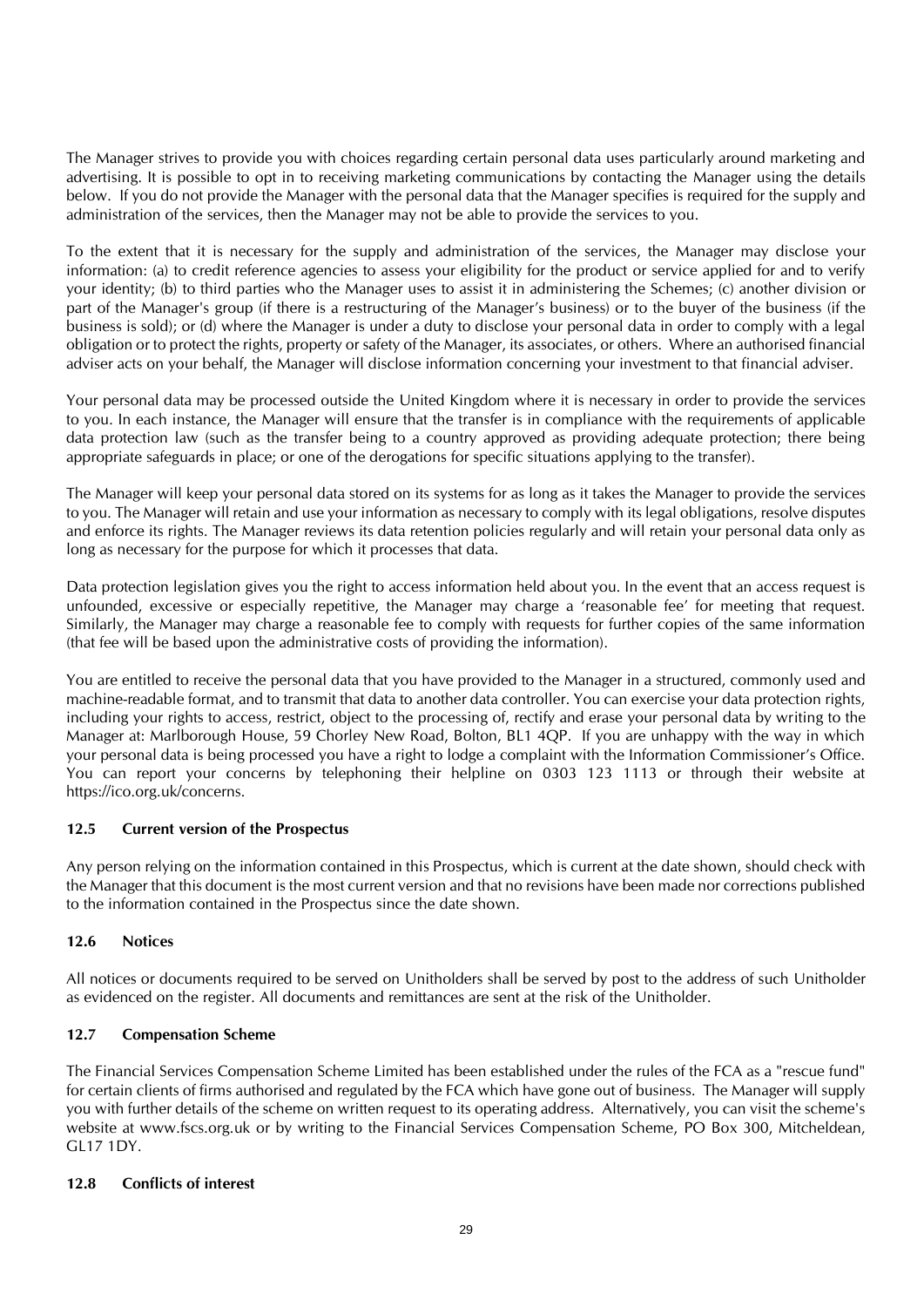The Manager is in the same corporate group and has an agreement in place with the Investment Manager under the terms of which it works closely on the structuring, marketing and distribution of the Schemes. Whilst the Manager remains at all times responsible for the Schemes on a legal and regulatory basis, the Investment Manager may request changes to the Schemes, subject always to applicable rules and the Manager's duties to the Schemes and the Unitholders. For example, the Investment Manager may request changes to be made to the investment objective and policy of a Scheme (unless these are required by the FCA) or any other material changes to the Trust Deeds or this Prospectus. Given the relationship between the Manager and the Investment Manager in this context there is the potential for the Manager's own commercial interests to conflict with the interests of the Schemes and Unitholders. In that respect, in accordance with all applicable regulatory requirements, the Manager maintains and operates organisational, governance and administrative arrangements with a view to taking all reasonable steps to prevent such conflicts from adversely affecting the interests of the Schemes and their respective Unitholders.

The Manager, the Investment Manager and other companies within the Manager's and/or the Investment Manager's group may, from time to time, act as Manager, investment manager or advisers (as applicable) to other funds or sub-funds which may follow similar investment objectives and policies to the Schemes. It is therefore possible that the Manager and/or the Investment Manager may in the course of their business have potential conflicts of interest with the Schemes or a particular sub-fund or that a conflict exists between the Schemes and other funds managed by the Manager. The Manager and the Investment Manager maintain and operate effective organisational and administrative arrangements with a view to taking all reasonable steps to prevent such conflicts from adversely affecting the interests of the Schemes.

The Manager and the Investment Manager will take all appropriate steps to identify and prevent or manage such conflicts and each of the Manager and the Investment Manager will have regard in such event to its obligations under the Trust Deeds and the applicable investment management agreement respectively and, in particular, to its obligation to act in the best interests of the Schemes so far as practicable, having regard to its obligations to other clients, when undertaking any investment business where potential conflicts of interest may arise. Where a conflict of interest cannot be avoided, the Manager and the Investment Manager will ensure that the Schemes and other collective investment schemes it manages are fairly treated.

The Manager acknowledges that there may be some situations where the organisational or administrative arrangements in place for the management of conflict of interest are not sufficient to ensure, with reasonable confidence, that risks of damage to the interests of the Schemes and their Unitholders will be prevented. Should any such situations arise the Manager will, as a last resort where such conflict(s) cannot be avoided, disclose these to Unitholders in an appropriate manner.

The Trustee or any associate of the Trustee, the Manager or the Investment Manager may (subject to COLL) hold money on deposit from, lend money to, or engage in stock lending transactions in relation to the Schemes, so long as the services concerned are provided on arm's length terms.

The Trustee, the Manager, Investment Manager or any Sub-Investment Manager or any associate of any of them may sell or deal in the sale of property to the Schemes or purchase property from the Schemes provided the applicable provisions of the COLL apply and are observed.

Subject to compliance with COLL the Manager may be party to or interested in any contract, arrangement or transaction to which a Scheme is a party or in which it is interested.

The Manager, Investment Manager and the Sub-Investment Managers (and other companies within their respective groups) may, from time to time, act as managers to other funds or sub-funds which follow similar investment objectives to that of the Schemes. It is therefore possible that the Manager, Investment Manager and/or the Sub-Investment Managers may in the course of their business have potential conflicts of interest with the Schemes. The Trustee may act as the depositary of other open-ended investment companies and as trustee or custodian of other collective investment schemes.

Details of the Manager's conflicts of interest policy are available from the Manager, upon request.

#### **12.9 Governing Law**

The Schemes, the Trust Deeds, this Prospectus and any matters arising out of or in connection with a Unitholder's investment in a Scheme and the establishment, management and administration of the Schemes shall be governed by and construed in accordance with the laws of England and Wales. The rights of the Unitholders and the construction and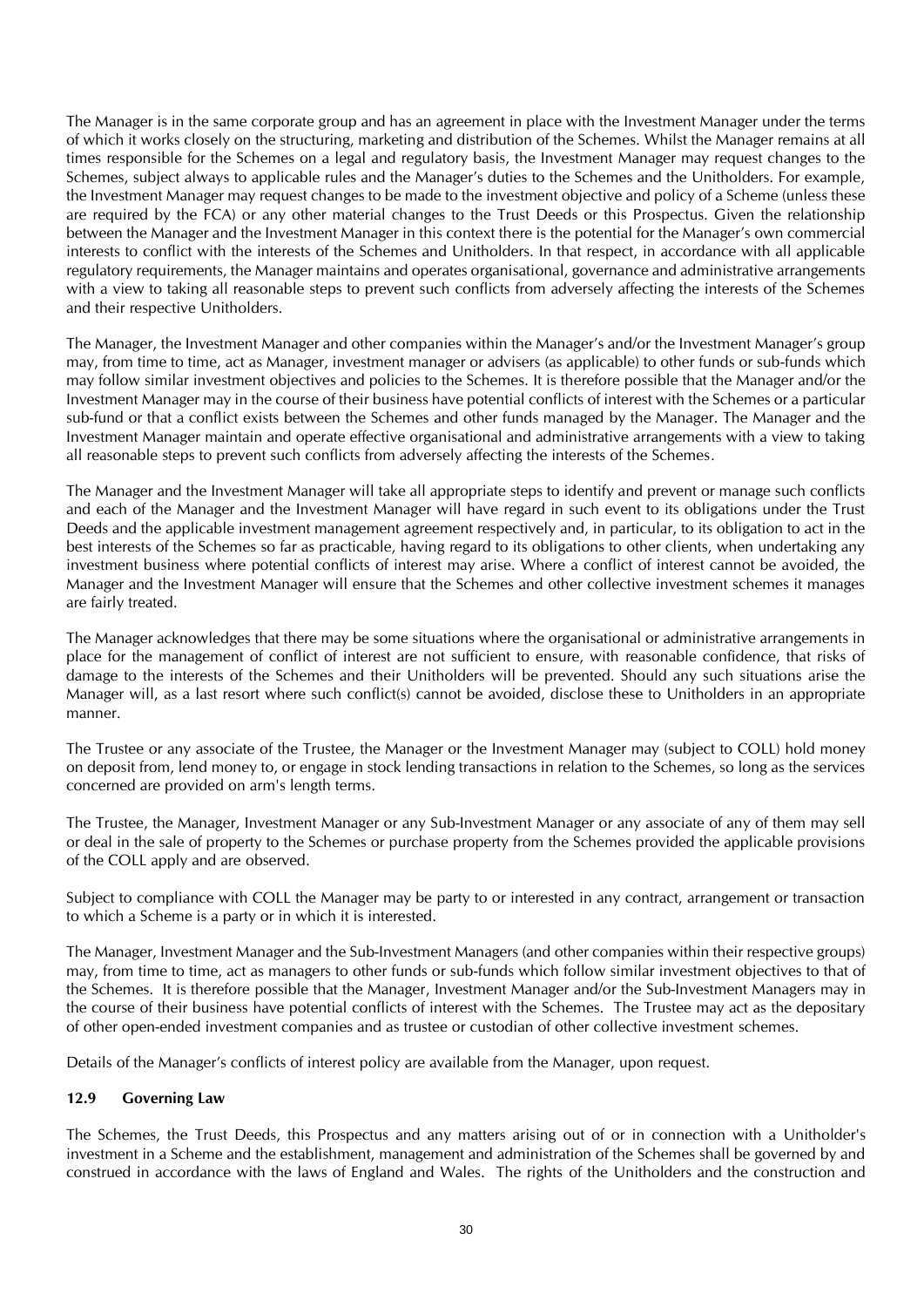effect of the provisions of the Trust Deeds and this Prospectus shall be subject to the exclusive jurisdiction of the courts of England and Wales.

Potential investors should note that there are a number of legal instruments providing for the recognition and enforcement of foreign judgments in England and Wales. Depending on the nature and jurisdiction of the original judgment, the 2005 Hague Convention on Choice of Court Agreements, which has force of law in the UK by virtue of section 3D of the Civil Jurisdiction and Judgments Act 1982 as introduced by the Private International Law (Implementation of Agreements) Act 2020; the Civil Jurisdiction and Judgments Act 1982 as amended by the Civil Jurisdiction and Judgments (Amendment) Regulations 2014, the Administration of Justice Act 1920 and the Foreign Judgments (Reciprocal Enforcement) Act 1933 may apply. There are no legal instruments providing for the recognition and enforcement of judgments obtained in jurisdictions outside those covered by the instruments above, although such judgments might be enforceable at common law.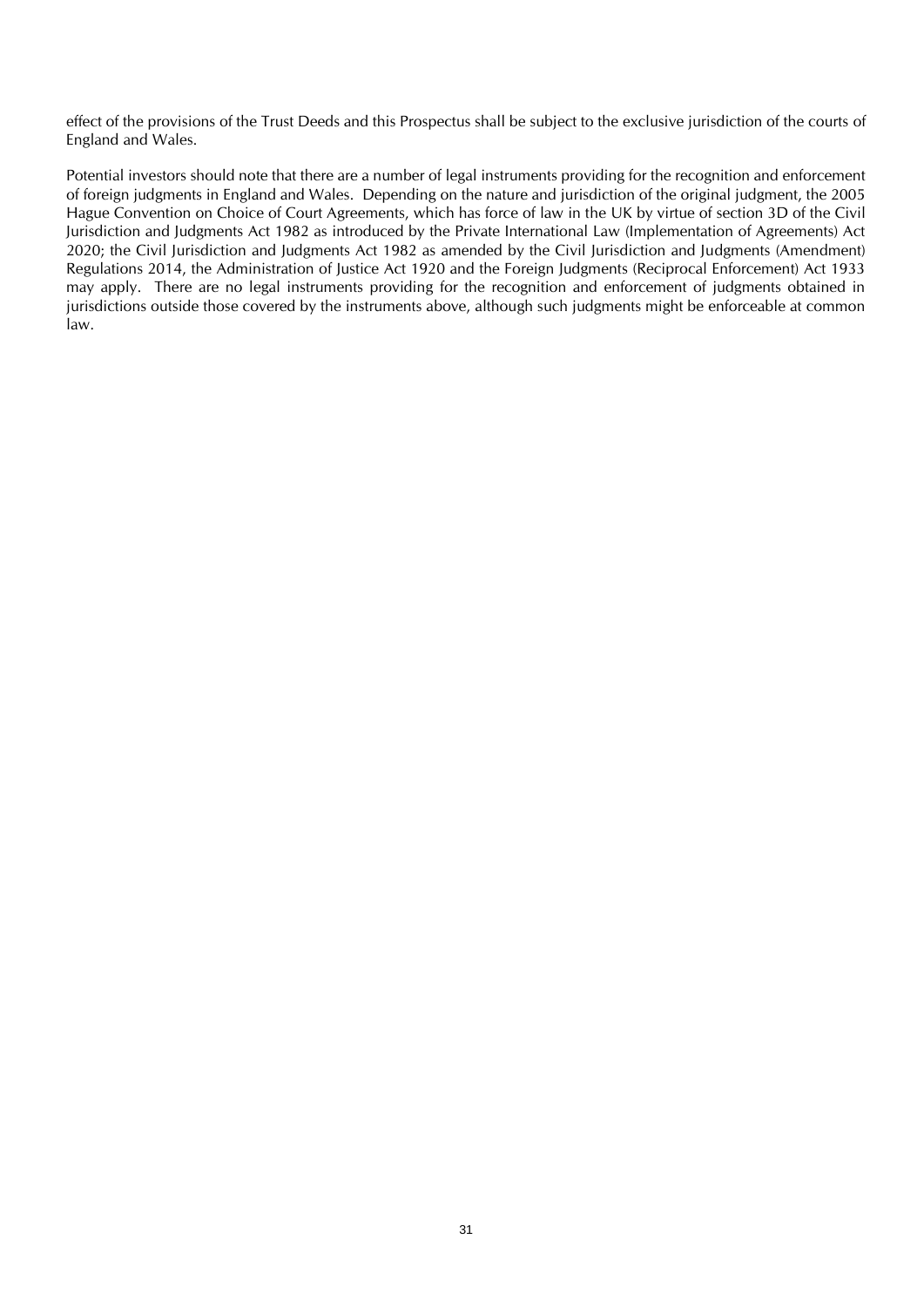### <span id="page-31-0"></span>**Schedule 1 – Details of the Schemes**

<span id="page-31-1"></span>**IFSL Marlborough Emerging Markets Trust** *[no longer available]*

**Type of fund** UCITS Scheme

**Date of establishment** 5 March 2004

**Date of FCA Authorisation** 15 March 2004

**FCA Product Reference Number** 231651

#### **Investment objective**

The aim of the Fund is to provide capital growth, that is, to increase the value of your investment over a minimum of 10 years. The Fund aims to outperform the average of the IA Global Emerging Markets sector over any 5 year period, however, there is no certainty this will be achieved.

#### **Investment policy**

At least 80% of the Fund will be invested in the shares of companies which are incorporated, headquartered, operating in or listed on stock markets in emerging market countries.

Emerging markets are countries progressing toward becoming Advanced, usually shown by development in financial markets, the existence of a stock exchange and a regulatory body.

This may include up to 10% through funds (including exchange traded funds which typically track an index) which themselves invest in these countries or which gain exposure through financial instruments whose returns are linked to these markets (also known as derivatives). The Fund may also invest in shares of investment trusts and other securities whose returns are linked to company performance, such as depositary receipts.

The Fund may also hold money market instruments, a type of short term loan, and money market funds, which themselves invest in these instruments.

The Fund is actively managed which means the Manager decides which investments to buy or sell and when, and will maintain a relatively concentrated portfolio, typically between 60 – 80 holdings in companies of a range of sizes.

The team approaches construction of the portfolio from three overlapping standpoints:

- economic and market conditions in each country and sector
- a selection of companies which the team believes to be financially strong or whose valuations appear out of line with expectations
- companies which fit broader themes, such as, manufacturing automation, which the investment team believes are likely to drive share price returns over the medium term. Themes will change and this can often happen quickly.

The team use the Morningstar Emerging Markets Index as a reference point for portfolio construction and risk management purposes, however, the Fund will not be constrained by the Index.

The Fund may invest in derivatives and forward transactions, whose returns are linked to exchange rates, in order to reduce currency risk or to protect against market movements (also known as hedging) although this is anticipated to be infrequent. The Fund may hold cash to enable ready settlement of liabilities, for the efficient management of the Fund and in order to meet its objective. This will typically be below 10% but may from time to time exceed this level.

#### **Performance target**

The performance benchmark is the level of performance the Fund aims to deliver however there is no certainty this will be achieved.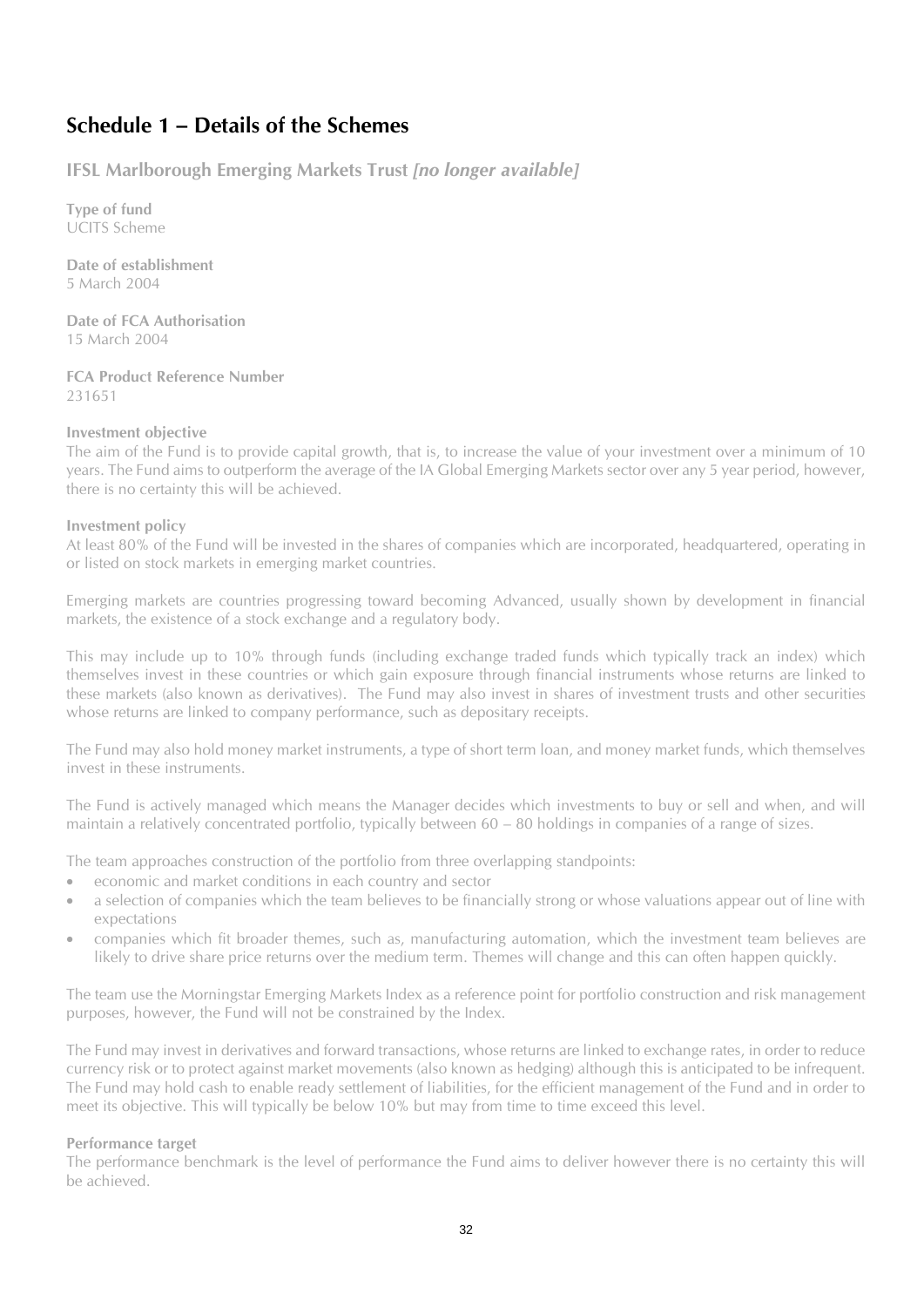The Investment Association (IA), the trade body for UK investment managers, has created a number of 'sectors' as a way of dividing funds into broad groups with similar characteristics. The Fund aims to be in the top half of all funds included in the IA Global Emerging Markets sector.

#### **Investment restriction**

The investment of the capital property of the Scheme is specialised in investment in the securities of any companies incorporated or headquartered in emerging markets countries wherever they are listed or quoted in emerging markets countries.

| Time of daily valuation of property | 12.00 noon            |
|-------------------------------------|-----------------------|
| Annual accounting date              | 10 March              |
| Interim accounting date             | 10 September*         |
| Income allocation date              | 10 May (final)        |
| <b>ISA</b> status                   | Qualifying investment |

#### **Unit classes and type of units** Class A, Class B and Class P Income Units

#### **Investor profile**

The Scheme is suitable for retail investors, professional investors and eligible counterparties whose investment requirements are aligned with the objectives, policies and risk profiles of the Scheme. The Scheme will be distributed primarily via fund platforms, wealth managers, discretionary fund managers and financial institutions. The Scheme has no complex features or guarantees and investors do not necessarily need to have investment experience however a basic understanding of investment markets, the kind of underlying investments of the Scheme and the risks involved in investment is important.

This Prospectus contains detail on the Schemes' objectives, investment strategies, risks, performance, distribution policy and fees and expenses. All investors are expected to have also read the Key Investor Information Document (KIID) which is intended to help investors understand the nature and risks of investing in the Scheme.

The Scheme may not be suitable for certain investors, including but not limited to those whose objectives and needs are not consistent with the nature of the Scheme, those who are unable to commit capital for a sufficient term or do not have sufficient resources to bear any loss which may result from an investment in the Scheme. The Scheme is also not committed to meeting any specific ethical, social, religious or environmental restrictions which some investors may be seeking. Further information on the intended target market for the Scheme is available from the Manager upon request. If you are in any doubt as to the suitability of the Scheme, you should consult an appropriately qualified financial adviser prior to making an investment.

The IFSL Marlborough Emerging Markets Trust is categorised as aggressive from a risk rating perspective. The Scheme is more appropriate for those who can remain invested for the long term (ten years or more) and whose financial situation can tolerate wider fluctuations in performance. You should expect the price of units in this Scheme to be more volatile than investments in more developed markets. This may involve risks related to currency valuations, potential or actual economic instability or weaker accounting and regulatory standards.

| <b>Charges</b>           |                                                                            |
|--------------------------|----------------------------------------------------------------------------|
| Initial charge           | Class A Units $-$ 5.25%, Class B Units $-$ 5%, Class P Units $-$ 0%        |
| Annual management charge | Class A Units $-1.50\%$ , Class B Units $-1\%$ , Class P Units $-0.75\%$   |
| Trustee's charge         | $0.03\%$ + VAT per annum of the first £200 million of the Scheme property; |
|                          | $0.015\%$ + VAT per annum of the next £800 million of the Scheme property; |
|                          | $0.0075\%$ + VAT per annum of the balance over £1 billion.                 |
| Minimum investment       |                                                                            |
| Lump sum                 | Class $A - £1,000$                                                         |
|                          | Class $B - £1,000$                                                         |
|                          | Class $P - £1,000$                                                         |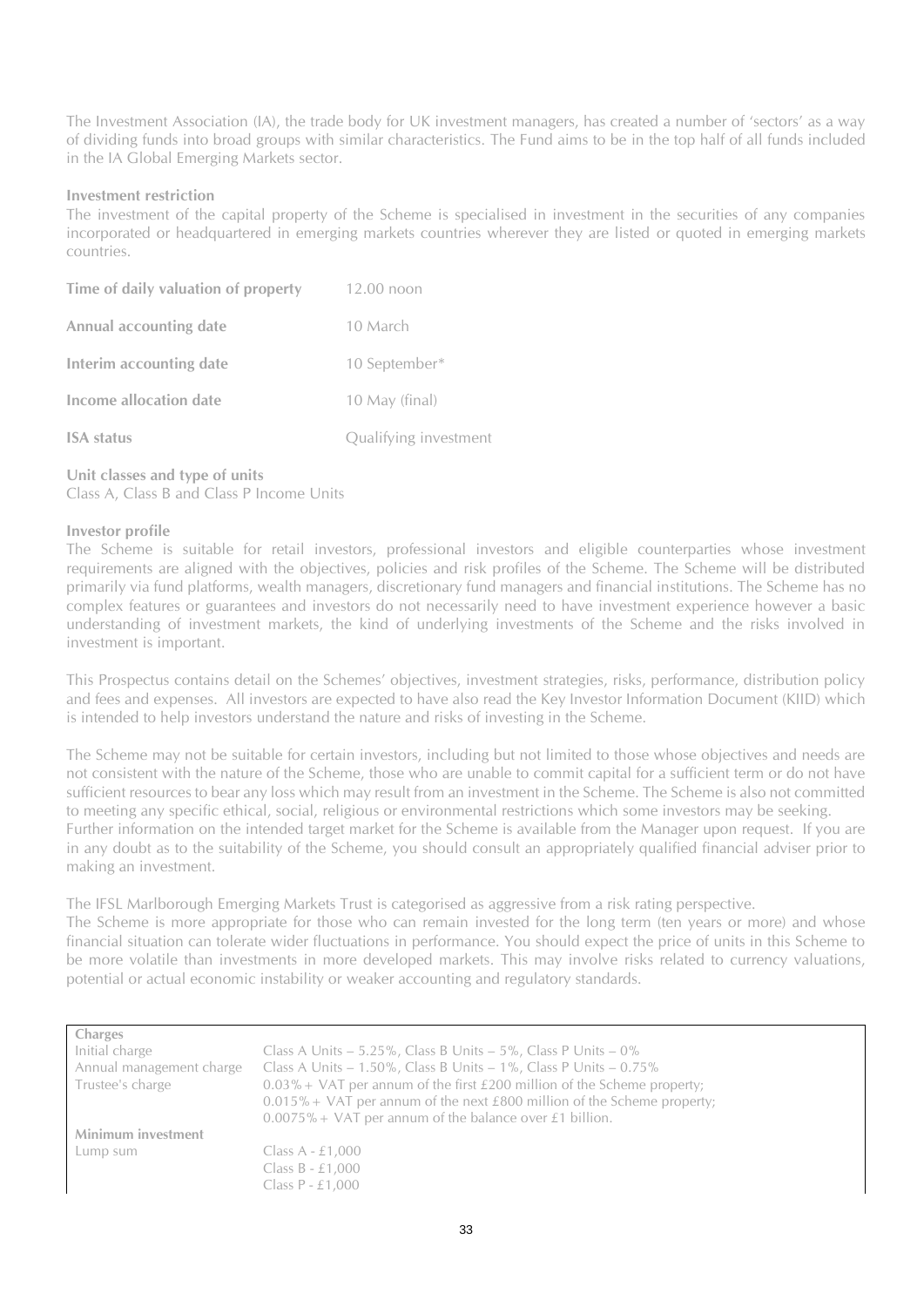| Holding                  | Class $A - £1,000$ |  |  |
|--------------------------|--------------------|--|--|
|                          | Class $B - £1,000$ |  |  |
|                          | Class $P - £1,000$ |  |  |
| Subsequent subscriptions | Class $A - £1,000$ |  |  |
|                          | Class $B - £1,000$ |  |  |
|                          | Class $P - £1,000$ |  |  |
| Regular savings plan     | £100               |  |  |

\* No distribution is made in respect of the interim accounting period ending on the interim accounting date.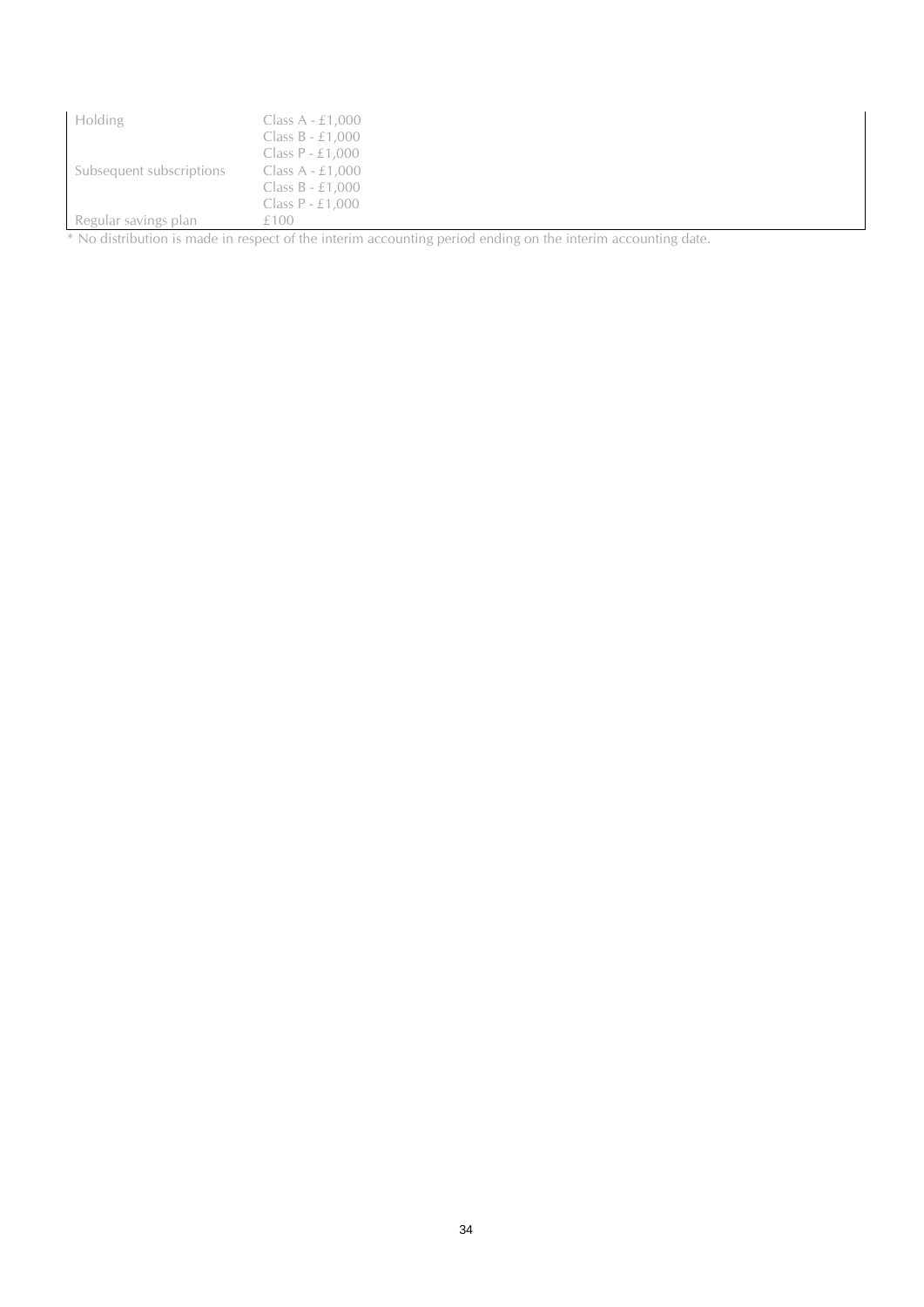### <span id="page-34-0"></span>**IFSL Marlborough European Special Situations Fund**

**Type of fund** UCITS Scheme

**Date of establishment** 19 May 1986

**Date of FCA Authorisation** 21 May 1986

**FCA Product Reference Number** 106787

#### **Investment objective**

The aim of the Fund is to provide capital growth, that is, to increase the value of your investment, over a minimum of 5 years.

#### **Investment policy**

At least 80% of the Fund will be invested in the shares of companies listed on European stock markets (excluding the UK). Of this, up to 90% will be in smaller companies. The Investment Manager defines smaller companies as companies in the bottom 20% of the market cap, meaning the 20% smallest listed companies by size. The remainder will be in Mid and Large cap companies.

The Fund is actively managed, which means the investment manager decides which investments to buy or sell and when.

The Fund may also invest in other types of security which are linked to the performance of a company, such as; investment grade bonds, which are loans typically issued by companies and governments, where the issuer has a higher capacity to repay the debt; bonds which may be converted into shares (known as convertible bonds); and preference shares. A small amount may be held in UK companies to allow for changes which may be made to existing investments, for example following a restructure.

In addition, the Fund may invest in other funds (including investment trusts) which offer exposure to European companies and from time to time, may hold a small amount in investment grade bonds.

The Fund will normally hold an amount of cash to enable ready settlement of liabilities and efficient management of the Fund both generally and in relation to strategic objectives however may hold higher cash balances in certain circumstances, such as volatile market conditions.

The Fund may also hold money market instruments, a type of short-term loan, and funds that invest in these instruments as an alternative to holding cash.

#### **Assessing performance**

The Investment Association (IA), the trade body for UK investment managers, has created a number of 'sectors', as a way of dividing funds into broad groups with similar characteristics.

The Fund's investment policy puts it in the IA Europe Excluding UK sector. You may want to assess the Fund's performance compared to the performance of this sector.

| Time of daily valuation of property | $12.00$ noon        |  |
|-------------------------------------|---------------------|--|
| Annual accounting date              | 10 September        |  |
| Interim accounting date             | 10 March $*$        |  |
| Income allocation dates             | 10 November (final) |  |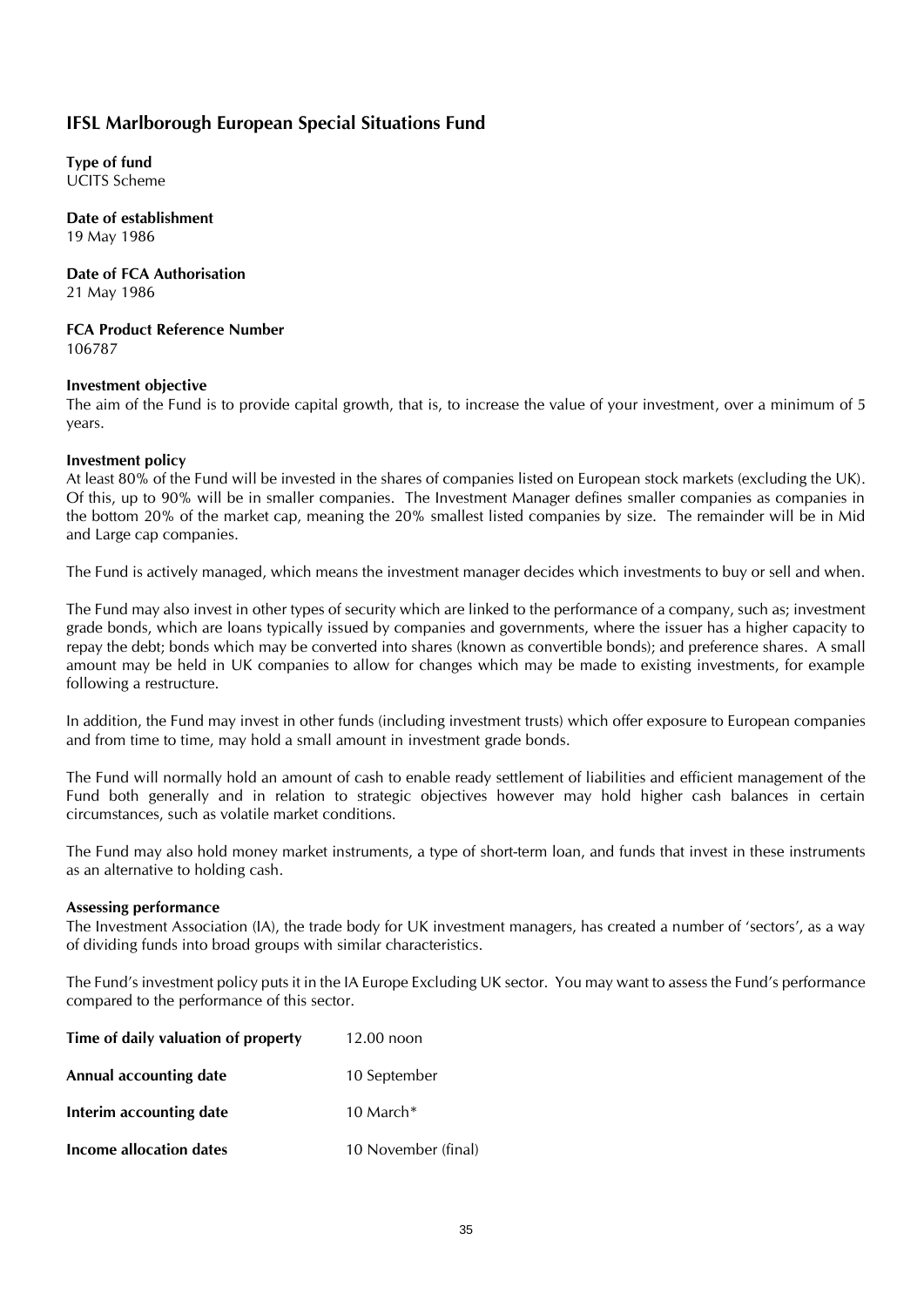#### **ISA status** Qualifying investment

#### **Units classes and type of units**

Class A and Class P Income Units

#### **Investor profile**

The Scheme is suitable for retail investors, professional investors and eligible counterparties whose investment requirements are aligned with the objectives, policies and risk profiles of the Scheme. The Scheme will be distributed primarily via fund platforms, wealth managers, discretionary fund managers and financial institutions. The Scheme has no complex features or guarantees and investors do not necessarily need to have investment experience however a basic understanding of investment markets, the kind of underlying investments of the Scheme and the risks involved in investment is important.

This Prospectus contains detail on the Schemes' objectives, investment strategies, risks, performance, distribution policy and fees and expenses. All investors are expected to have also read the Key Investor Information Document (KIID) which is intended to help investors understand the nature and risks of investing in the Scheme.

The Scheme may not be suitable for certain investors, including but not limited to those whose objectives and needs are not consistent with the nature of the Scheme, those who are unable to commit capital for a sufficient term or do not have sufficient resources to bear any loss which may result from an investment in the Scheme. The Scheme is also not committed to meeting any specific ethical, social, religious or environmental restrictions which some investors may be seeking.

Further information on the intended target market for the Scheme is available from the Manager upon request. If you are in any doubt as to the suitability of the Scheme, you should consult an appropriately qualified financial adviser prior to making an investment.

The IFSL Marlborough European Special Situations Fund is categorised as aggressive from a risk rating perspective.

The Scheme is more appropriate for those investors who can remain invested for the long term (five years or more), and whose financial situation and temperament can tolerate wider fluctuations in performance.

| <b>Charges</b>           |                                                                            |
|--------------------------|----------------------------------------------------------------------------|
| Initial charge           | Class A - $5.25\%$ , Class P - 0%                                          |
| Annual management charge | Class A - $1.50\%$ , Class P – $0.75\%$                                    |
| Trustee's charge         | $0.03\%$ + VAT per annum of the first £200 million of the Scheme property; |
|                          | $0.015\%$ + VAT per annum of the next £800 million of the Scheme property; |
|                          | $0.0075\% + \text{VAT}$ per annum of the balance over £1 billion.          |
| Minimum investment       |                                                                            |
| Lump sum                 | Class A - £1,000                                                           |
|                          | Class $P - £1,000$                                                         |
| <b>Holding</b>           | Class $A - £1,000$                                                         |
|                          | Class $P - £1,000$                                                         |
| Subsequent subscription  | Class $A - £1,000$                                                         |
|                          | Class $P - £1,000$                                                         |
| Regular savings plan     | $£100$ per month                                                           |

\*No distribution is made in respect of the interim accounting period ending on the interim accounting date.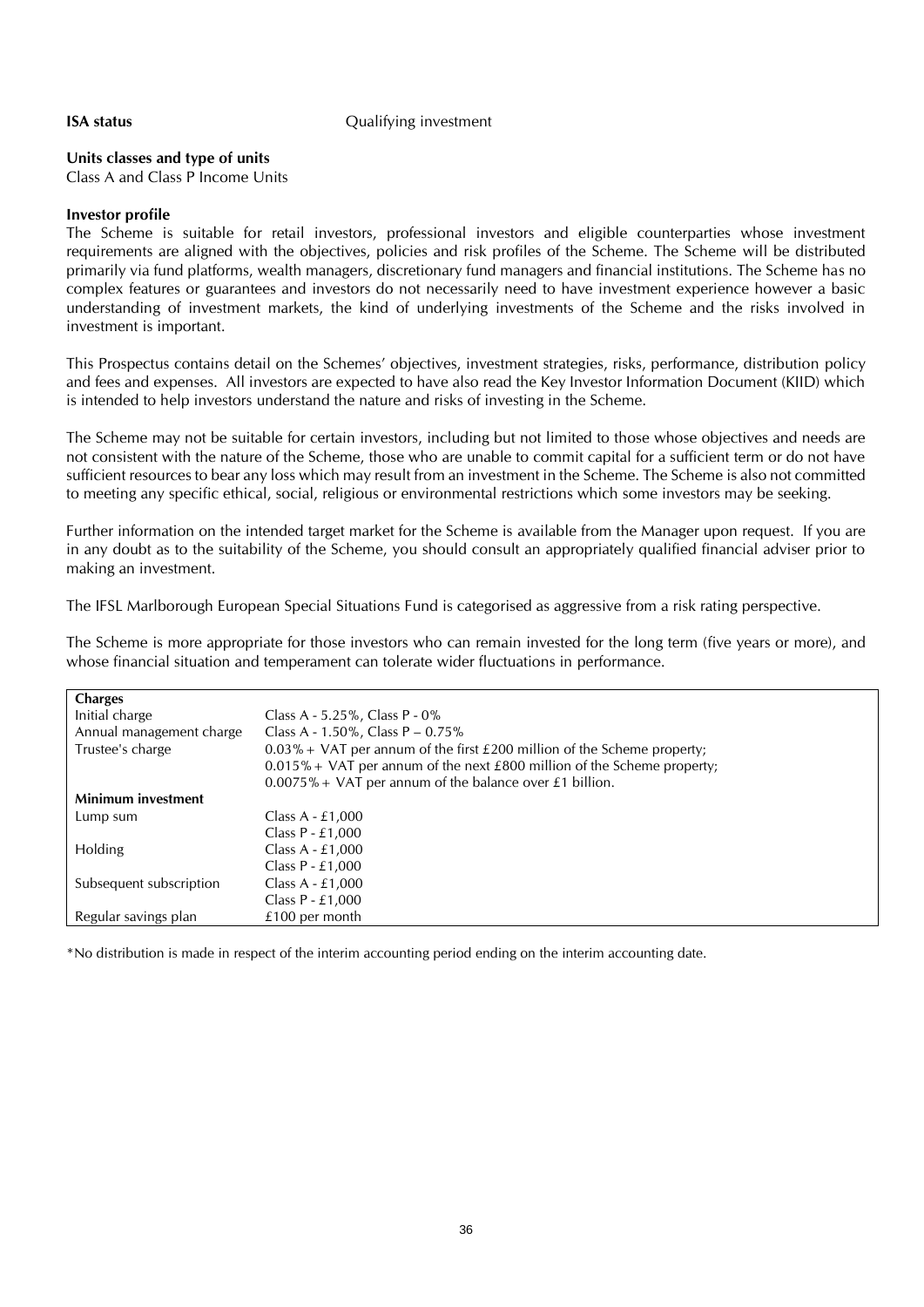### <span id="page-36-0"></span>**IFSL Marlborough US Multi-Cap Income Fund**

**Type of fund** UCITS Scheme

### **Date of establishment**

23 September 1983

#### **Date of FCA Authorisation** 30 September 1983

**FCA Product Reference Number**

106808

#### **Investment objective**

The aim of the Fund is to provide income, that is, money paid out of an investment such as dividends from shares, with the potential for some increase in the value of an investment, over a minimum of 5 years.

#### **Investment policy**

At least 80% of the Fund will be invested in the shares of companies which are listed on stock markets or domiciled in the United States of America.

The Fund is actively managed, which means the investment manager decides which investments to buy or sell and when. Whilst the Investment Manager may invest in small, medium and large companies, in order to meet the income objective, there will typically be a bias towards larger companies.

The Fund may also invest in other types of security which are linked to the performance of a company, such as; investment grade bonds, which are loans typically issued by companies and governments, where the issuer has a higher capacity to repay the debt; bonds which may be converted into shares (known as convertible bonds); and preference shares.

In addition, the Fund may invest in other funds (including investment trusts) which offer exposure to North American companies and from time to time, may hold a small amount in investment grade bonds.

The Fund will normally hold an amount of cash to enable ready settlement of liabilities (including redemption of shares) and efficient management of the Fund both generally and in relation to strategic objectives however may hold higher cash balances in certain circumstances, such as volatile market conditions.

The Fund may also hold money market instruments, a type of short-term loan, and funds that invest in these instruments as an alternative to holding cash.

#### **Assessing performance**

The Investment Association (IA), the trade body for UK investment managers, has created a number of 'sectors', as a way of dividing funds into broad groups with similar characteristics.

The Fund's investment policy puts it in the IA North America sector. You may want to assess the Fund's performance compared to the performance of this sector.

| Time of daily valuation of property | $12.00$ noon          |  |  |
|-------------------------------------|-----------------------|--|--|
| Annual accounting date              | 10 September          |  |  |
| Interim accounting date             | 10 March $*$          |  |  |
| Income allocation date              | 10 November (final)   |  |  |
| <b>ISA</b> status                   | Qualifying investment |  |  |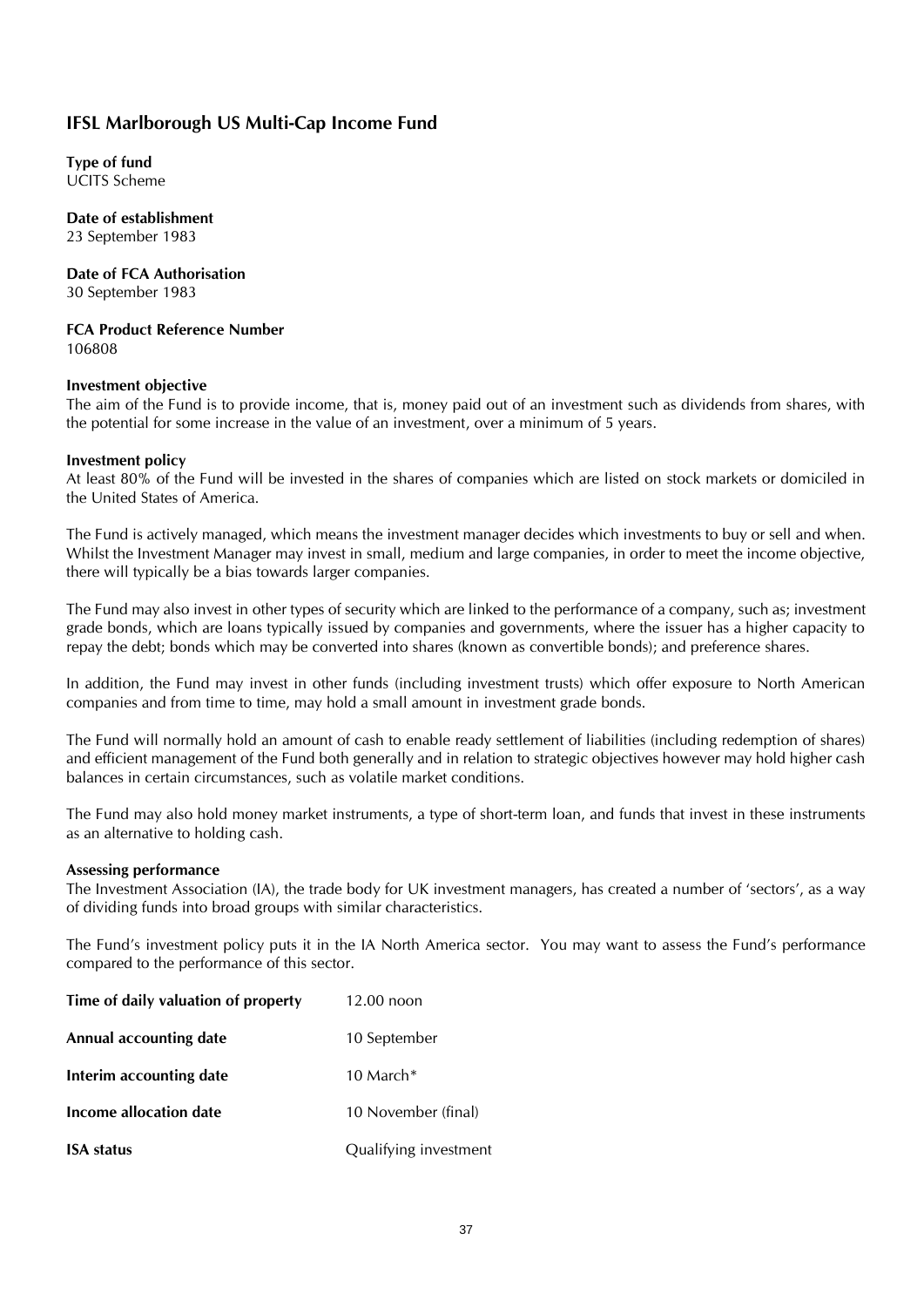#### **Units classes and type of units**

Class A and Class P Income Units

#### **Investor Profile**

The Scheme is suitable for retail investors, professional investors and eligible counterparties whose investment requirements are aligned with the objectives, policies and risk profiles of the Scheme. The Scheme will be distributed primarily via fund platforms, wealth managers, discretionary fund managers and financial institutions. The Scheme has no complex features or guarantees and investors do not necessarily need to have investment experience however a basic understanding of investment markets, the kind of underlying investments of the Scheme and the risks involved in investment is important.

This Prospectus contains detail on the Schemes' objectives, investment strategies, risks, performance, distribution policy and fees and expenses. All investors are expected to have also read the Key Investor Information Document (KIID) which is intended to help investors understand the nature and risks of investing in the Scheme.

The Scheme may not be suitable for certain investors, including but not limited to those whose objectives and needs are not consistent with the nature of the Scheme, those who are unable to commit capital for a sufficient term or do not have sufficient resources to bear any loss which may result from an investment in the Scheme. The Scheme is also not committed to meeting any specific ethical, social, religious or environmental restrictions which some investors may be seeking.

Further information on the intended target market for the Scheme is available from the Manager upon request. If you are in any doubt as to the suitability of the Scheme, you should consult an appropriately qualified financial adviser prior to making an investment.

The IFSL Marlborough US Multi-Cap Income Fund is categorised as aggressive from a risk rating perspective. The Scheme is more appropriate for those investors who can remain invested for the long term (ten years or more), and whose financial situation and temperament can tolerate wider fluctuations in performance.

| <b>Charges</b>            |                                                                            |
|---------------------------|----------------------------------------------------------------------------|
| Initial charge            | Class A - 5.25%, Class $P - 0\%$                                           |
| Annual management charge  | Class A - 1.50%, Class P – $0.75\%$                                        |
| Trustee's charge          | $0.03\%$ + VAT per annum of the first £200 million of the Scheme property; |
|                           | $0.015\%$ + VAT per annum of the next £800 million of the Scheme property; |
|                           | $0.0075\%$ + VAT per annum of the balance over £1 billion.                 |
| <b>Minimum investment</b> |                                                                            |
| Lump sum                  | Class $A - £1,000$                                                         |
|                           | Class $P - £1,000$                                                         |
| <b>Holding</b>            | Class $A - £1,000$                                                         |
|                           | Class $P - £1,000$                                                         |
| Subsequent subscriptions  | Class $A - £1,000$                                                         |
|                           | Class $P - £1,000$                                                         |
| Regular savings plan      | £100 per month                                                             |

\*No distribution is made in respect of the interim accounting period ending on the interim accounting date.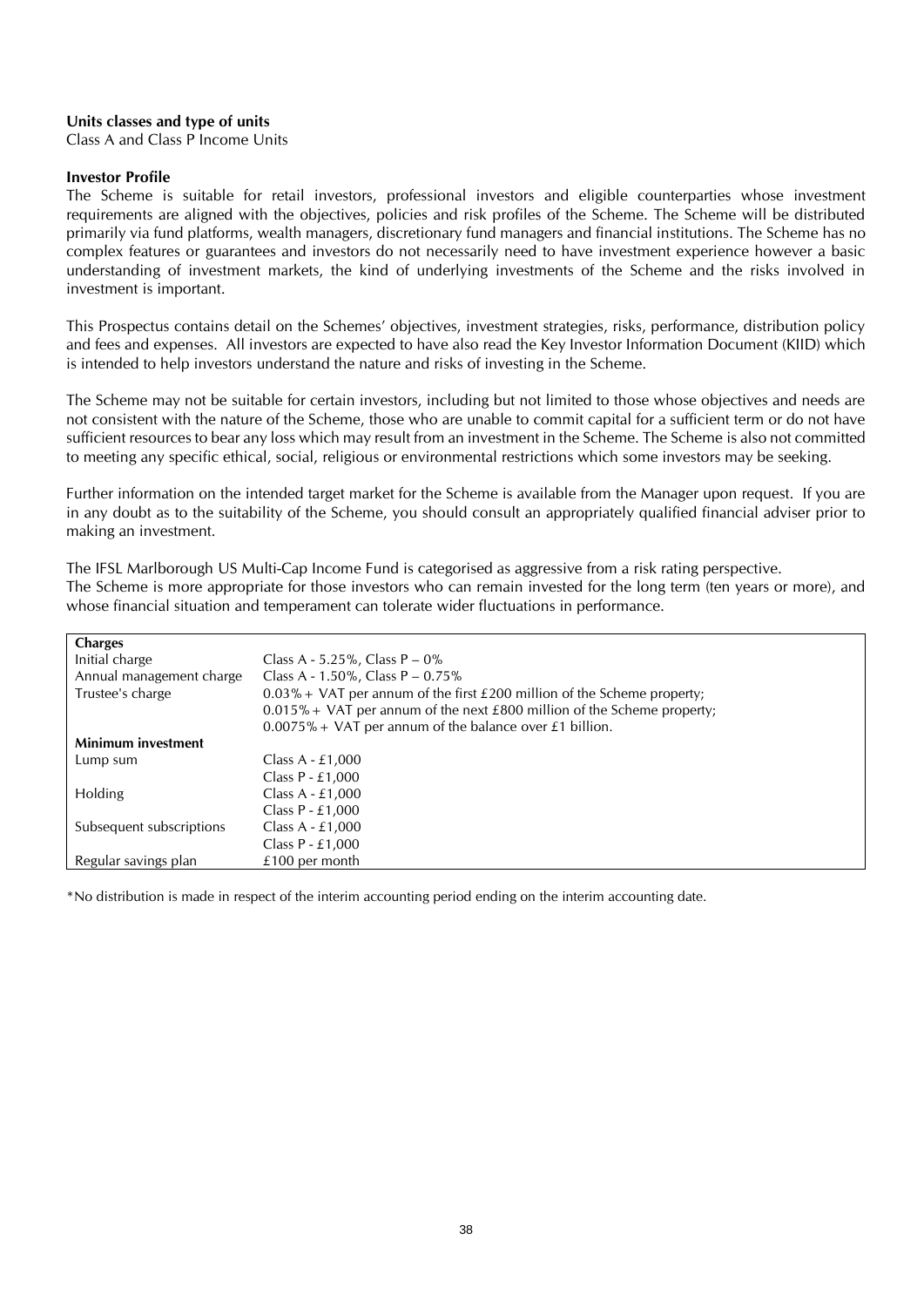### <span id="page-38-0"></span>**Schedule 2 – Investment powers**

#### **1 General investment powers**

Each of the Schemes is a UCITS Scheme.

The property of each Scheme will be invested with the aim of achieving the investment objective of the Scheme but subject to the limits on investment set out in Chapter 5 of the COLL Sourcebook (COLL 5.2 to 5.5) that are applicable to each Scheme and any further restriction as detailed in the relevant Trust Deed.

The Manager's investment policy may mean that at times, where it is considered appropriate, the property of the Scheme will not be fully invested and that prudent levels of liquidity will be maintained.

It is not intended that the Schemes will have an interest in any immovable property or tangible movable property.

#### **2 Prudent spread of risk**

The Manager must ensure that, taking account of the investment objectives and policy of each Scheme as detailed in this Prospectus, the property of each Scheme aims to provide a prudent spread of risk.

#### **3 Treatment of obligations**

Where the COLL Sourcebook allows a transaction to be entered into or an investment to be retained only (for example, investment in warrants and nil and partly paid securities and the general power to accept or underwrite) if possible obligations arising out of the investment transactions or out of the retention would not cause any breach of any limits in COLL 5, it must be assumed that the maximum possible liability of the Scheme under any other of those rules has also to be provided for.

Where a rule in the COLL Sourcebook permits an investment transaction to be entered into or an investment to be retained only if that investment transaction, or the retention, or other similar transactions, are covered:

- the Scheme must also simultaneously satisfy any other obligation relating to cover; and
- no element of cover must be used more than once.

#### **4 Transferable securities**

A transferable security is an investment which is any of the following:

- a share
- a debenture
- a government and public security
- a warrant; or
- a certificate representing certain securities

An investment is not a transferable security if the title to it cannot be transferred, or can be transferred only with the consent of a third party.

In applying the above to an investment which is issued by a body corporate, and which is a share or a debenture, the need for any consent on the part of the body corporate or any members or debenture holders of it may be ignored.

An investment is not a transferable security unless the liability of the holder to contribute to the debts of the issuer is limited to any amount for the time being unpaid by the holder in respect of the investment.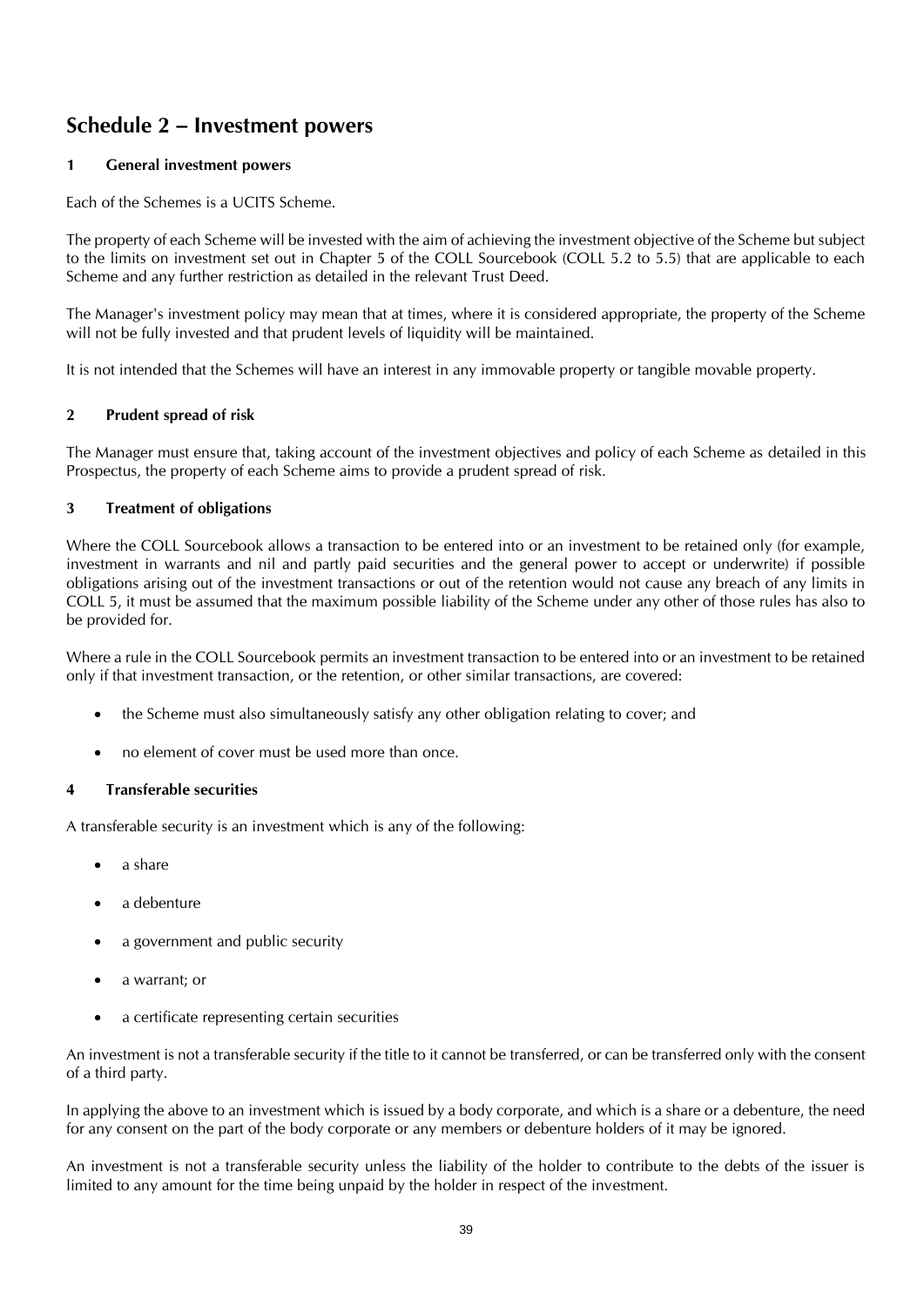#### **5 Investment in transferable securities**

The Schemes may invest in a transferable security only to the extent that the transferable security fulfils the following criteria:

- a) The potential loss which the scheme may incur with respect to holding the transferable security is limited to the amount paid for it;
- b) Its liquidity does not comprise the ability of the authorised fund manager to comply with its obligation to redeem units at the request of any qualifying unit holder;
- c) Reliable valuation is available for it as follows:
	- i. in the case of a transferable security admitted to or dealt in on an eligible market, where there are accurate, reliable and regular prices which are either market prices or prices made available by valuation systems independent from issuers
	- ii. in the case of a transferable security not admitted to or dealt in on an eligible market, where there is a valuation on a periodic basis which is derived from information from the issuer of the transferable security or from competent investment research
- d) Appropriate information is available for it as follows:
	- i. in the case of a transferable security admitted to or dealt in on an eligible market, where there is regular, accurate and comprehensive information available to the market on the transferable security or, where relevant, on the portfolio of the transferable security
	- ii. in the case of a transferable security not admitted to or dealt in on an eligible market, where there is regular and accurate information available to the Manager on the transferable security or, where relevant, on the portfolio of the transferable security;
- e) It is negotiable; and
- f) Its risks are adequately captured by the risk management process of the Manager

Unless there is information available to the Manager that would lead to a different determination, a transferable security which is admitted to or dealt in on a eligible market shall be presumed:

- a) not to compromise the ability of the Manager to comply with its obligation to redeem units at the request of any qualifying unit holder; and
- b) to be negotiable.

#### **6 Closed end funds constituting transferable securities**

A unit in a closed end fund shall be taken to be a transferable security for the purposes of investment by a scheme, provided it fulfils the criteria for transferable securities set out in COLL 5.2.7A R, and either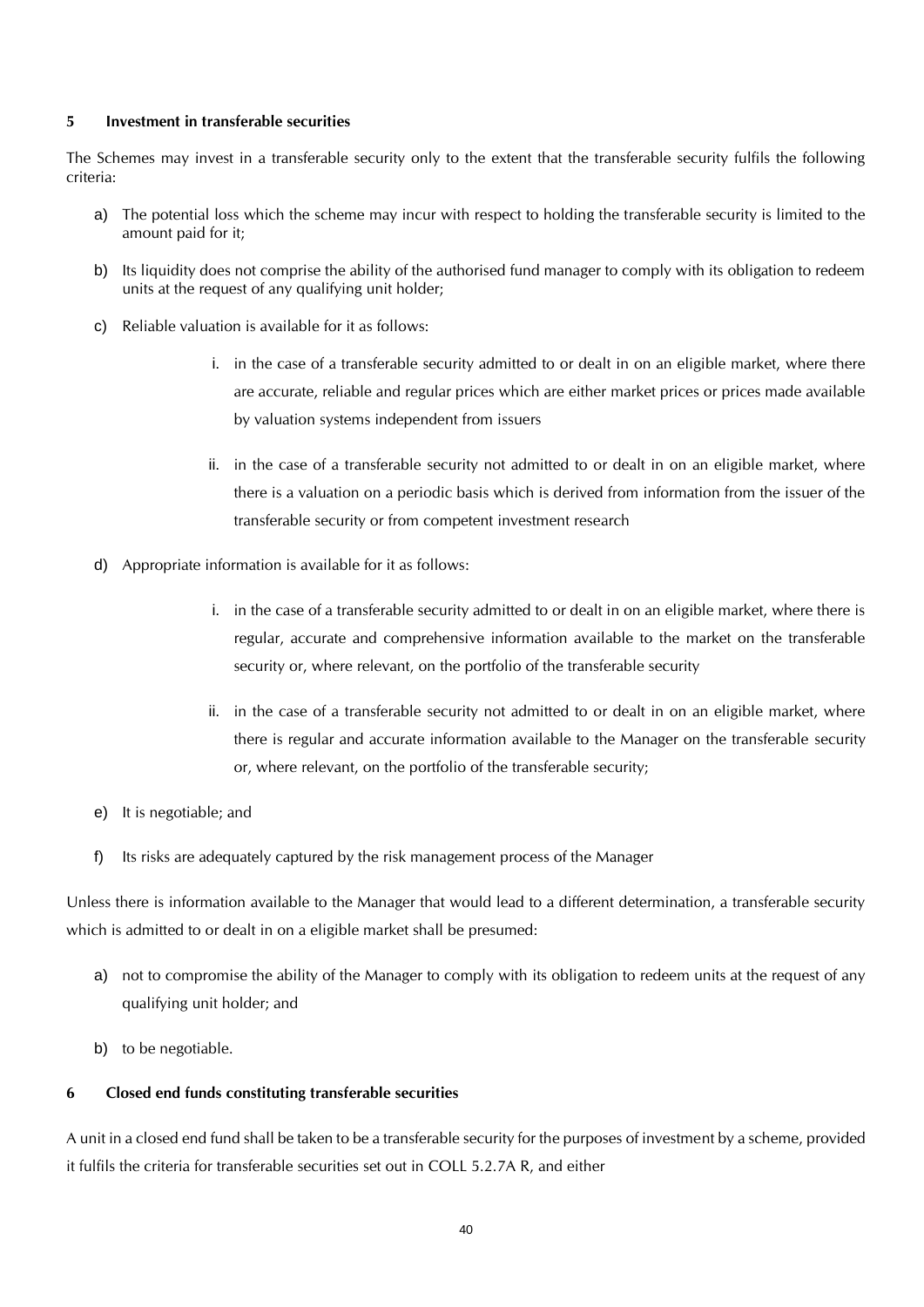- a) Where the closed end fund is constituted as an investment company or a unit trust:
	- i. it is subject to corporate governance mechanisms applied to companies; and
	- ii. where another person carries out asset management activity on its behalf, that person is subject to national regulation for the purposes of investor protection; or
- b) Where the closed end fund is constituted under the law of contract:
	- i. it is subject to corporate governance mechanisms equivalent to those applied to companies; and
	- ii. it is managed by a person who is subject to national regulation for the purpose of investor protection.

#### **7 Transferable securities linked to other assets**

A Scheme may invest in any other investment which shall be taken to be a transferable security for the purpose of investment by a UCITS Scheme provided the investment:

- a) fulfils the criteria for transferable securities set out in COLL 5.2.7A R; and
- b) is backed by or linked to the performance of other assets, which may differ from those in which a UCITS scheme can invest.

Where a transferable security contains an embedded derivative component the requirements of this section with respect to derivatives and forwards will apply to that component.

#### **Part 1- Investment powers**

In addition to the general restrictions set out above, the following limits apply to the Schemes.

#### **1 General**

The property of each Scheme must, subject to its investment objective and policy and except where otherwise provided in COLL 5, consist solely of any or all of:

- transferable securities:
- approved money market instruments;
- deposits:
- units in collective investment schemes; or
- derivatives and forward transactions.

Transferable securities and approved money market instruments held within a Scheme must (subject to the above) be:

- a) admitted to or dealt on an eligible market (as described in section 2 below); or
- b) dealt in on an eligible market as (as described below).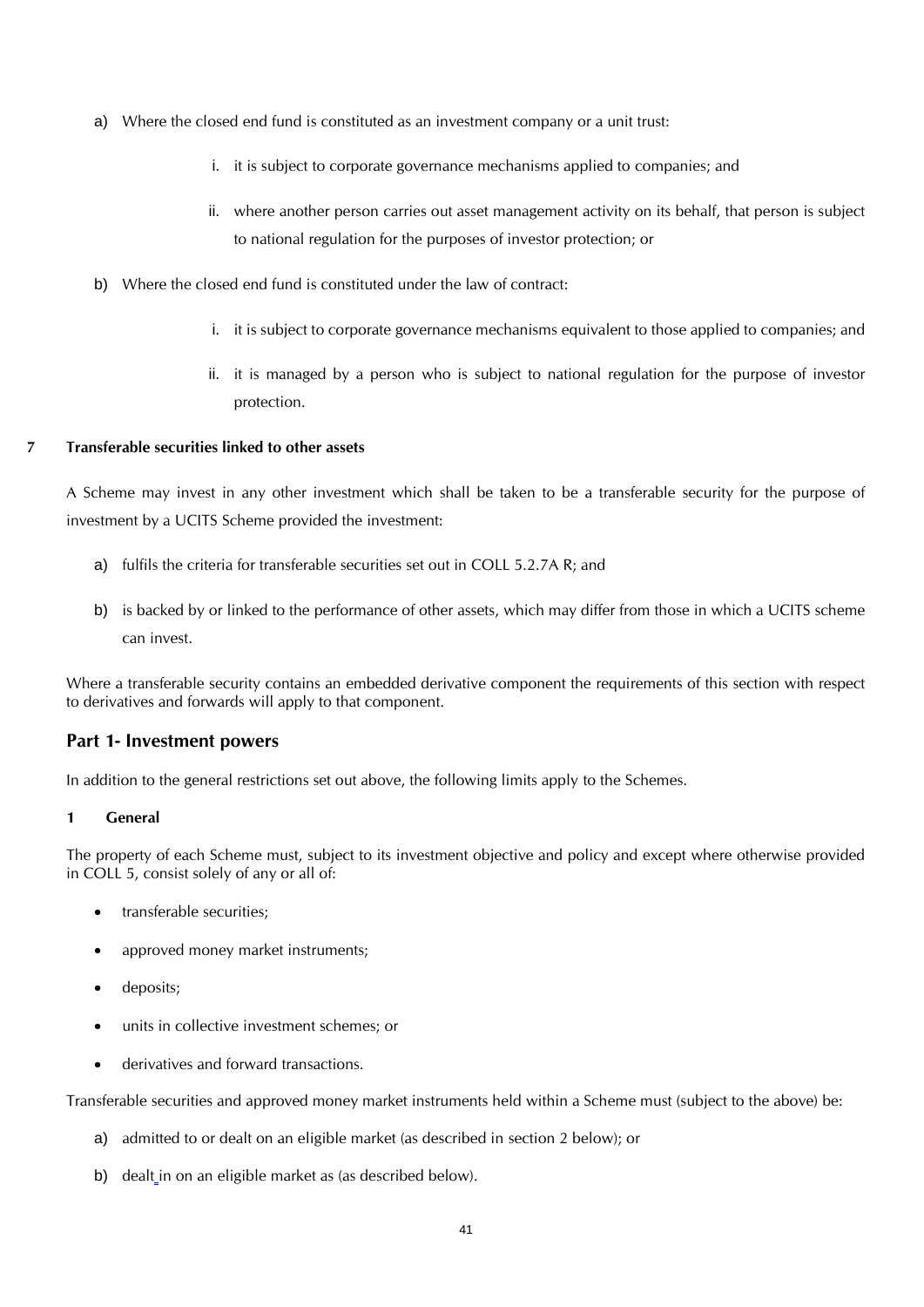- c) for an approved money-market instrument not admitted to or dealt in on an eligible market, within COLL 5.2.10AR(1);
- d) recently issued transferable securities, provided that:
	- i. the terms of issue include an undertaking that application will be made to be admitted to an eligible market; and
	- ii. such admission is secured within a year of issue

A Scheme may invest no more than 10% of the Scheme property of each Scheme in transferable securities or approved money market instruments which do not meet the requirements of section 1.2 above.

#### **2 Eligible markets regime:**

The purpose of the Eligible Markets regime is to protect investors. The markets on which investments of the Scheme are dealt in, or traded on, should be of an adequate quality (eligible) at the time of acquisition of the investment and until it is sold.

Where a market ceases to be eligible, investments on that market cease to be approved securities. The 10% restriction on investing in non-approved securities applies and exceeding this limit because a market ceases to be eligible will generally be regarded as a breach beyond the control of the Manager.

A market is eligible for the purposes of the rules if it is:

- a regulated market;
- a market in an EEA State which is regulated, operates regularly and is open to the public.

A market not falling within the above is eligible for the purposes of COLL 5 if:

- a) the Manager, after consultation with and notification to the Trustee, decides that the market is appropriate for investment of, or dealing in, the scheme property;
- b) the market is included in a list in the Prospectus; and
- c) the Trustee has taken reasonable care to determine that:
	- i. adequate custody arrangements can be provided for the investment dealt in on that market; and
	- ii. all reasonable steps have been taken by the Manager in deciding whether that market is eligible.

In a), the market must not be considered appropriate unless it is regulated; operates regularly; is recognised as a market or exchange or as a self-regulating organisation by an overseas regulator; is open to the public, is adequately liquid and has adequate arrangements for unimpeded transmission of income and capital to, or to the order of, investors.

The eligible markets in which the Schemes may invest are set out in Schedule 3.

#### **3 Spread: general**

Section 3 does not apply to government and public securities.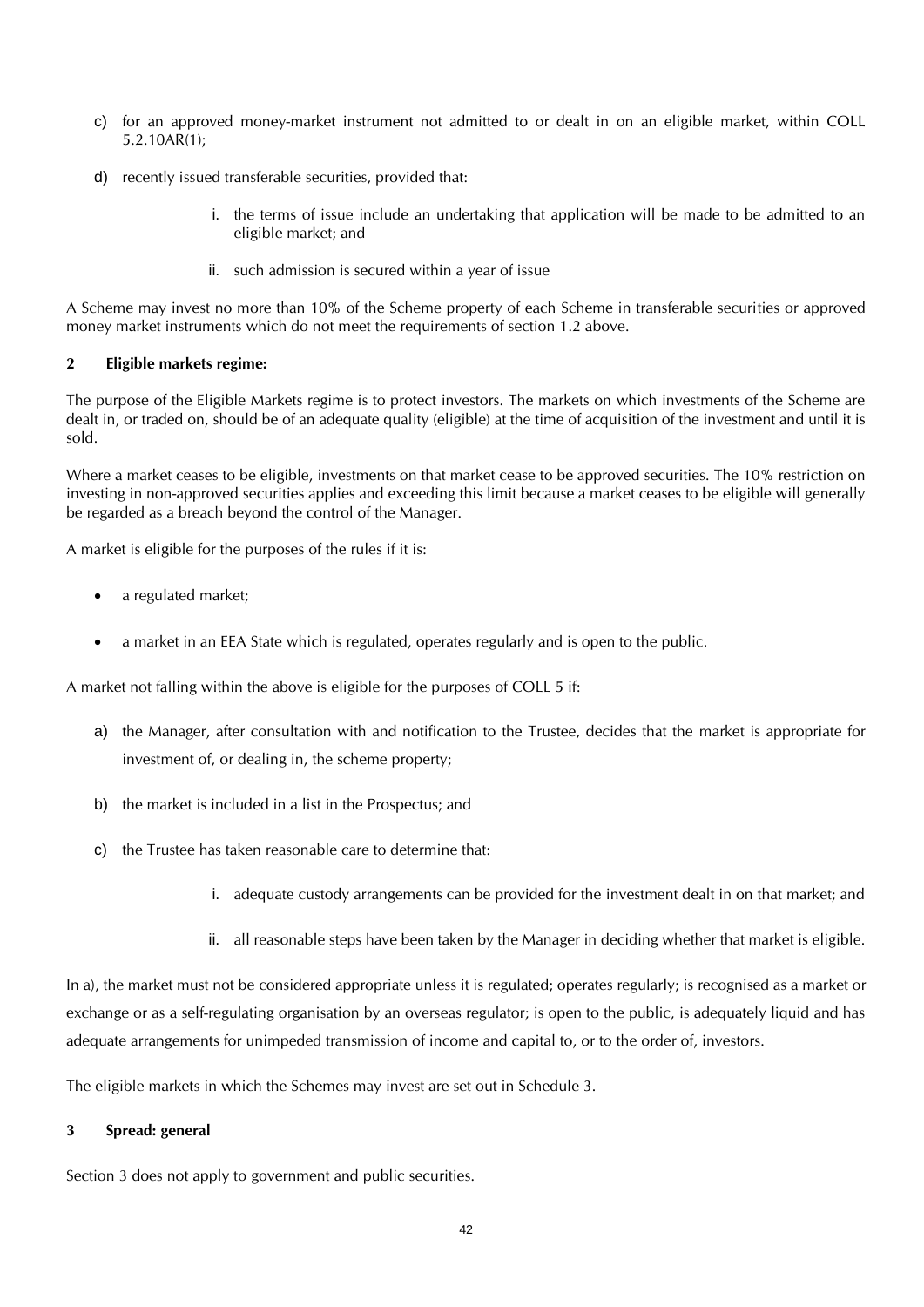For the purposes of this restriction companies included in the same group for the purposes of consolidated accounts as defined in accordance with Directive 83/349/EEC of 13 June 1983 based on Article 54(3)(g) of the Treaty on consolidated accounts or, in the same group in accordance with international accounting standards, are regarded as a single body.

Not more than 20% in value of the Scheme property is to consist of deposits with a single body.

Not more than 5% in value of the Scheme property is to consist of transferable securities or approved money market instruments issued by any single body. This limit may be raised to 10% in respect of up to 40% in value of the Scheme property. Covered bonds need not be taken into account for the purpose of applying the limit of 40%

The limit of 5% above is raised to 25% in value of the scheme property in respect of covered bonds, provided that when a scheme invests more than 5% in covered bonds issued by a single body, the total value of covered bonds held must not exceed 80% in value of the scheme property.

In applying the above certificates representing certain securities are treated as equivalent to the underlying security.

Not more than 20% in value of the scheme property is to consist of transferable securities and approved money market instruments issued by the same group.

Not more than 10% in value of the scheme is to consist of the units of any one collective investment scheme.

Not more than 20% in value of the Scheme property is to consist of any combination of two or more of the following:

- a) transferable securities (including covered bonds) or approved money market instruments issued by;
- b) deposits made with; or
- c) exposures from OTC derivatives transactions made with a single body.

#### **4 Spread: government and public securities**

Section 4 applies to government and public securities only.

Where no more than 35% in value of the Scheme property is invested in such securities issued by any one body, there is no limit on the amount which may be invested in such securities or in any one issue.

A Scheme may invest more than 35% in value of the scheme property in such securities issued by any one body provided that:

- a) the Manager has before any such investment is made, consulted with the Trustee and as a result considers that the issuer of such securities is one which is appropriate in accordance with the investment objectives of the Scheme and the disclosures required by COLL 5.2.11R (4) are made in the Trust Deed and Prospectus;
- b) no more than 30% in value of the Scheme property consists of such securities of any one issue;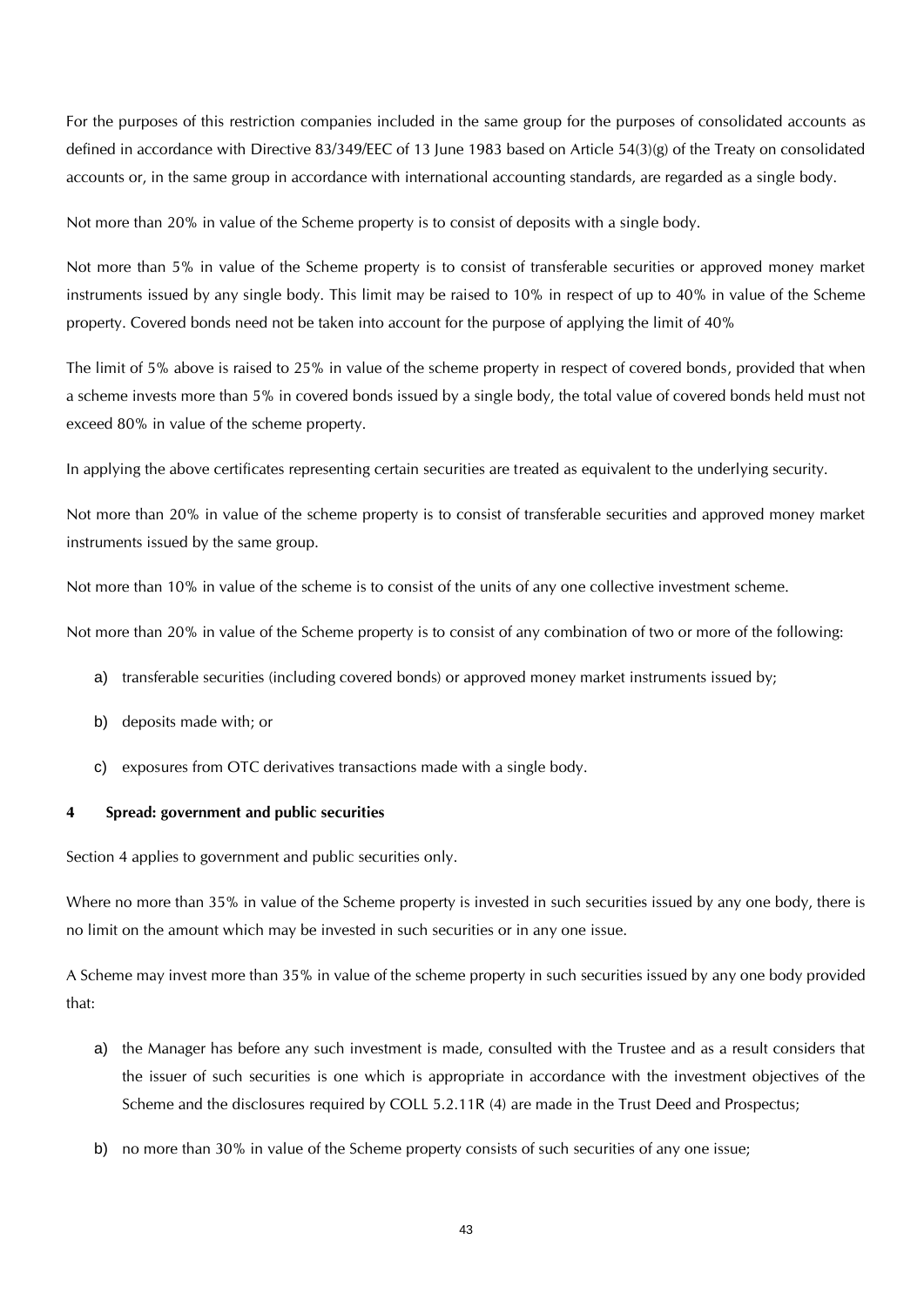c) the Scheme property includes such securities issued by that or another issuer, of at least six different issues.

In relation to such securities:

- a) issue, issued and issuer include guarantee, guaranteed and guarantor; and
- b) an issue differs from another if there is a difference as to repayment date, rate of interest, guarantor or other material terms of the issue.

No Scheme currently invests more than 35% in value in such securities issued by any one body.

In applying the 20% limit with respect to a single body, government and public securities issued by that body shall be taken into account.

#### **5 Investment in collective investment schemes**

Not more than 10% of the scheme property of any Scheme is to consist of units in collective investment schemes.

A Scheme must not invest in units in a collective investment scheme (a second scheme) unless

- a) the second scheme satisfies all of the following conditions and provided that no more than 10% of the value of the scheme is invested in second schemes:
	- i. satisfies the conditions necessary for it to enjoy the rights conferred by the UCITS Directive; or
	- ii. is authorised as a non-UCITS retail scheme (provided the requirements of Article 50 (1)(e) of the UCITS Directive are met); or
	- iii. is recognised under the provisions of section 270 of the Financial Services and Markets Act 2000 (Schemes constituted in designated countries or territories); or
	- iv. is authorised in another EEA State (provided the requirements of article 50(1)(e) of the UCITS Directive are met);
- b) the second scheme must comply, where relevant, with COLL 5.2.15R and COLL 5.2.16R;
- c) the second scheme must have terms which prohibit more than 10% in value of the scheme property consisting of units in collective investment schemes; and
- d) where the second scheme is an umbrella, the provisions in b) and c) and section 3 apply to each sub fund as if it were a separate scheme.

The Schemes must not invest in or dispose of units in another collective investment scheme (the second scheme) if the second scheme is managed or operated by the Manager, or an associate of the Manager, unless: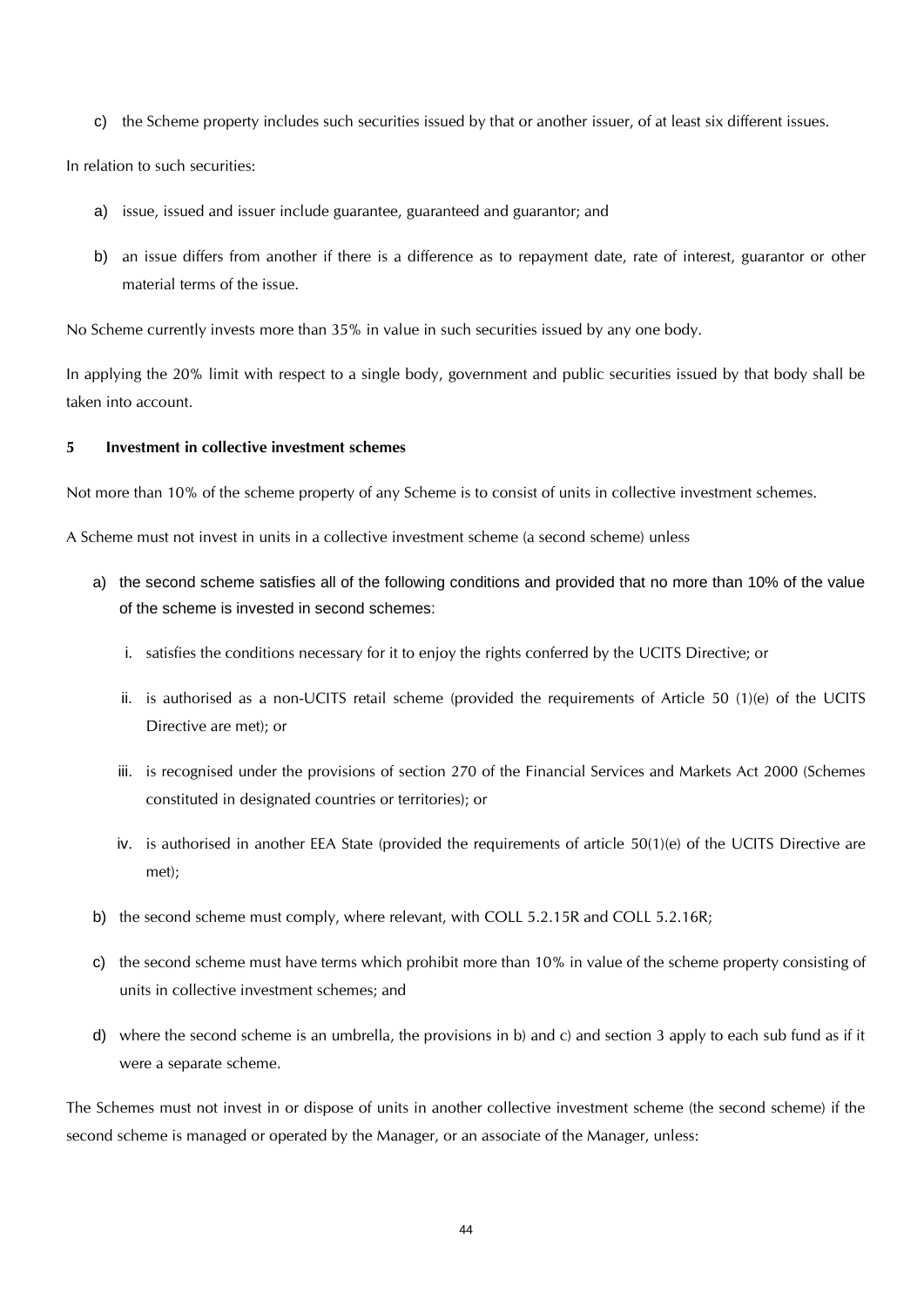- a) the prospectus of the investing scheme clearly states that the property of that investing scheme may include such units; and
- b) the rules in relation to investment in other group schemes is complied with;

The Schemes in this Prospectus may invest or dispose of units in another collective investment scheme (the second scheme) if the second scheme is managed or operated by the Manager, or an associate of the Manager. Where an investment or disposal is made in an associated collective investment scheme or there is a charge in respect of such investment or disposal the Manager making the investment or disposal must pay the UCITS Scheme the amounts referred to below within four business days following the date of the agreement to invest or dispose:

- a) when any investment is made any amount by which the consideration paid by the UCITS Scheme for the units in the second scheme exceeds the price that would have been paid for the benefit of the second scheme had the units been newly issued or sold by it; or
- b) when any investment is made if such price cannot be ascertained by the Manager the maximum amount of any charge permitted to be made by the seller of units in the second scheme
- c) when a disposal is made, the amount is any charge made for the account of the authorised fund manager or operator of the second scheme or an associate of any of them in respect of the disposal
- d) any addition to or deduction from the consideration paid on the acquisition or disposal of units in the second scheme, which is applied for the benefit of the second scheme and is, or is like, a dilution levy made in accordance with the Rules or Stamp Duty Reserve Tax provision made in accordance with the Regulations is to be treated as part of the price of the units and not as part of any charge; and
- e) any charge made in respect of an exchange of units in one sub-fund or separate part of the second scheme for units in another sub-fund or separate part of that scheme is to be included as part of the consideration paid for the units.

#### **6 Investment in warrants and nil and partly paid securities**

A warrant (the proposed warrant) falls within any power of investment only if, on the assumptions that:

- a) there is no change to the scheme property between the acquisition of the proposed warrant and its exercise; and
- b) the rights conferred by the proposed warrant and all other warrants forming part of the scheme property at the time of the acquisition of the proposed warrant will be exercised (whether or not it is intended that they will be).

it is reasonably foreseeable that the right conferred by the proposed warrant could be exercised by the Scheme without contravening the Regulations.

Not more than 5% in value of a Scheme is to consist of warrants.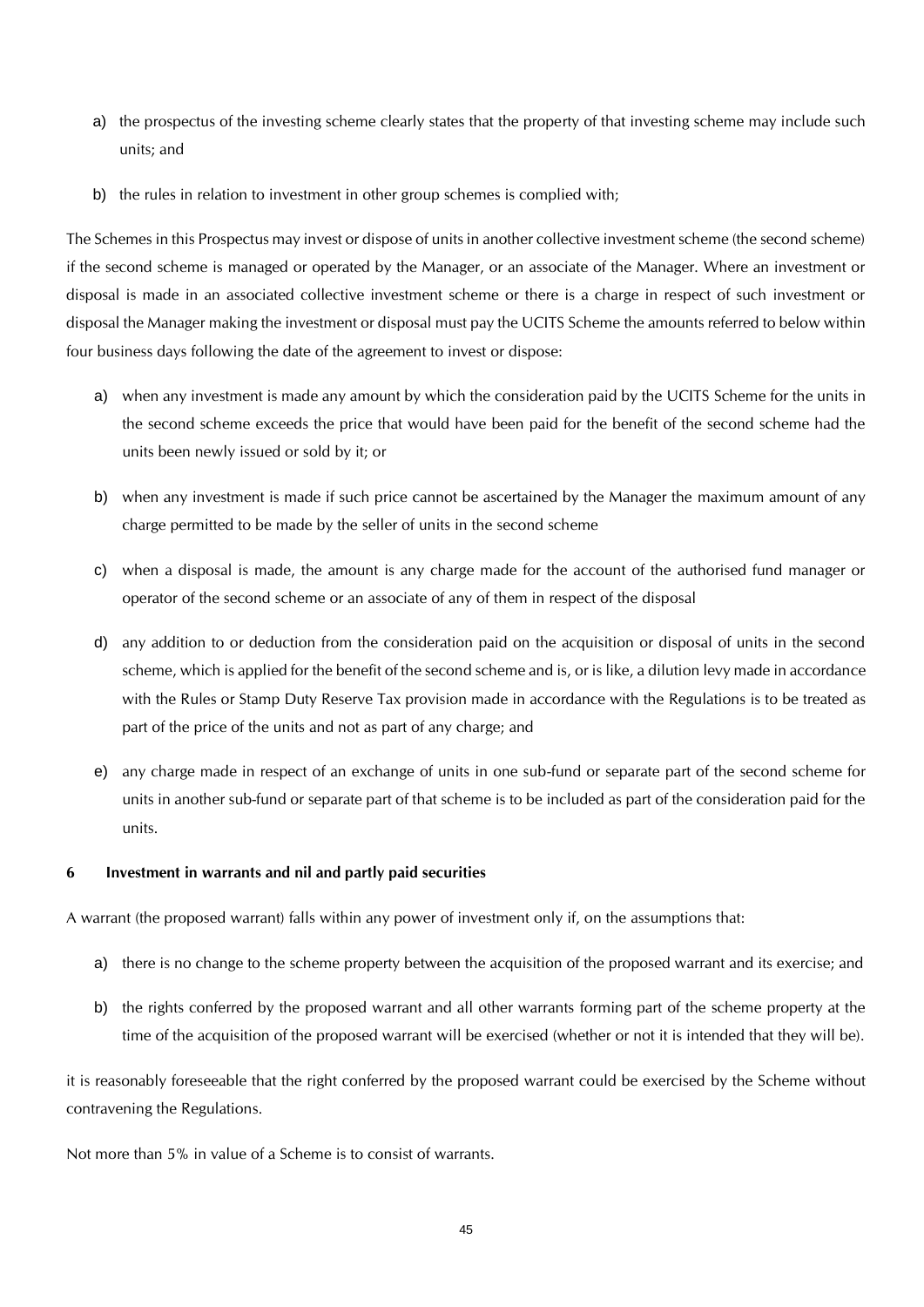A transferable security or an approved money-market instrument on which any sum is unpaid falls within a power of investment only if it is reasonably foreseeable that the amount of any existing and potential call for any sum unpaid could be paid by the Scheme, at the time when payment is required, without contravening the Regulations.

#### **7 Investment in approved money market instruments**

A Scheme may invest in an approved money-market instrument provided the issue or the issuer is regulated for the purpose of protecting investors and savings.

An approved money market instrument is a money market instrument which is normally dealt in on the money market, is liquid and has a value which can be accurately determined at any time.

A money market instrument shall be regarded as normally dealt in on the money market if it:

- a) has a maturity at issuance of up to and including 397 days;
- b) has a residual maturity of up to and including 397 days;
- c) undergoes regular yield adjustments in line with money market conditions at least every 397 days; or
- d) has a risk profile, including credit and interest rate risks, corresponding to that of an instrument which has a maturity as set out in a) and b) or is subject to yield adjustments as set out in c).

A money market instrument shall be regarded as liquid if it can be sold at limited cost in an adequately short time frame, taking into account the obligation of the Manager to redeem units at the request of any qualifying unit holder.

A money market instrument shall be regarded as having a value which can be accurately determined at any time if accurate and reliable valuations systems, which fulfil the following criteria, are available:

- enabling the Manager to calculate a net asset value in accordance with the value at which the instrument held in the portfolio could be exchanged between knowledgeable willing parties in an arm's length transaction; and
- based either on market data or on valuation models including systems based on amortised costs.

A money market instrument that is normally dealt in on the money market and is admitted to or dealt in on an eligible market shall be presumed to be liquid and have a value which can be accurately determined at any time unless there is information available to the Manager which would lead to a different determination.

#### **8 Money market instruments with a regulated issuer**

In addition to instruments admitted to or dealt in on an eligible market a Scheme may invest in an approved money market instrument provided it fulfils the following requirements:

a) the issue or the issuer is regulated for the purpose of protecting investors and savings; and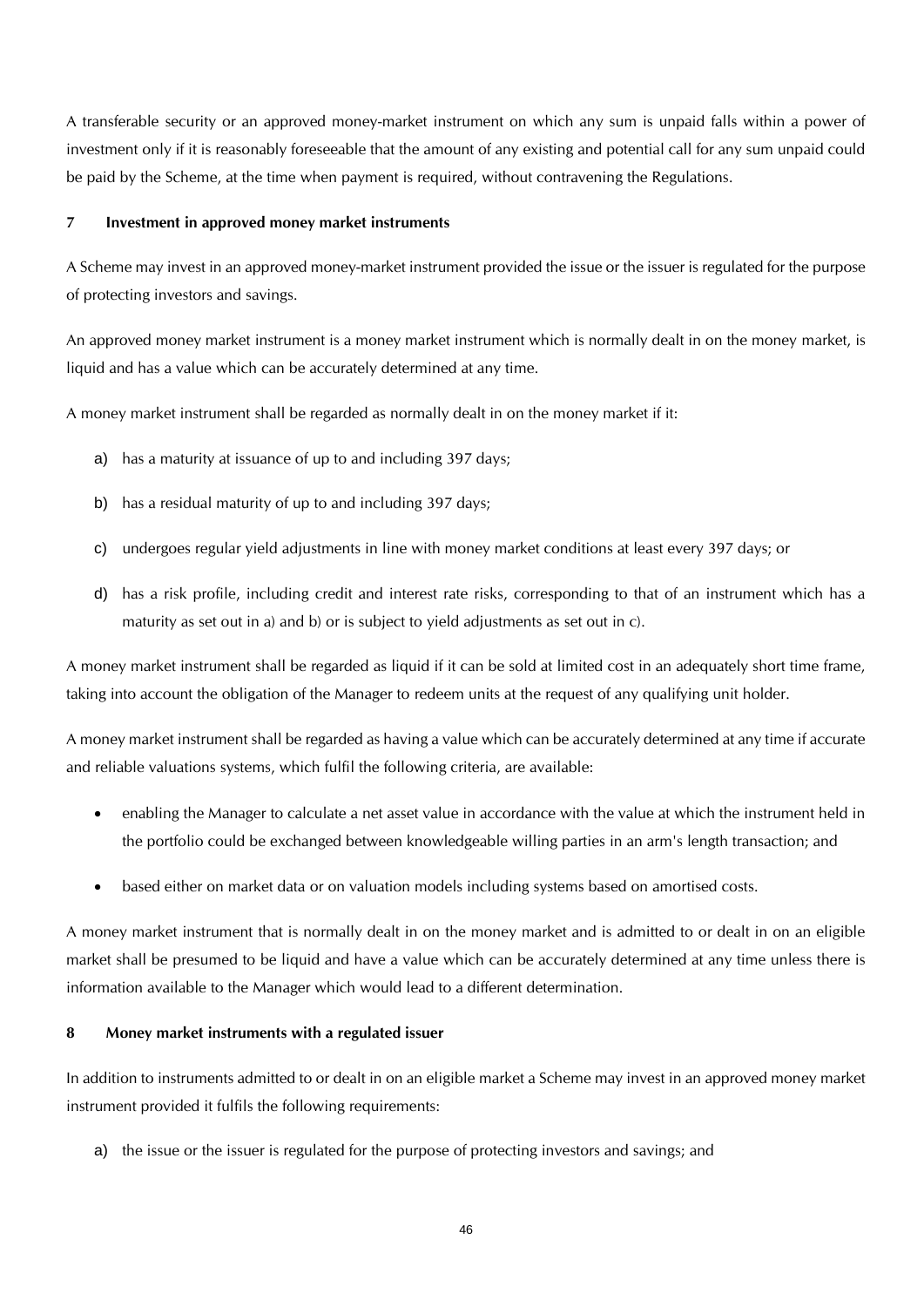b) the instrument is issued or guaranteed in accordance with paragraph 9 below.

The issue or the issuer of a money market instrument, other than one dealt in on an eligible market, shall be regarded as regulated for the purpose of protecting investors and savings if:

- a) the instrument is an approved money market instrument
- b) appropriate information is available for the instrument (including information which allows an appropriate assessment of the credit risks related to investments in it), in accordance with paragraph 10 below;
- c) the instrument is freely transferable.

#### **9 Issuers and guarantors of money market instruments**

A Scheme may invest in an approved money market instrument if it is:

- a) Issued or guaranteed by any one of the following:
	- i. a central authority of the United Kingdom or an EEA State or, if the EEA State is a federal state, one of the members making up the federation;
	- ii. a regional or local authority of the United Kingdom or an EEA State;
	- iii. the Bank of England, the European Central Bank or a central bank of an EEA State;
	- iv. the European Union or the European Investment Bank;
	- v. a non-EEA State or, in the case of a federal state, one of the members making up the federation;
	- vi. a public international body to which the United Kingdom or one or more EEA States belong; or
- b) Issued by a body, any securities of which are dealt in on an eligible market; or
- c) Issued or guaranteed by an establishment which is:
	- i. subject to prudential supervision in accordance with criteria defined by the UK or EU law; or
	- ii. subject to and complies with prudential rules considered by the FCA to be at least as stringent as those laid down by UK or EU law, i.e. it is located in the European Economic Area; it is located in an OECD country belonging to the Group of Ten; it has at least investment grade rating; on the basis of an in-depth analysis of the issuer, it can be demonstrated that the prudential rules applicable to that issuer are at least as stringent as those laid down by UK or EU law.

#### **10 Appropriate information for money-market instruments**

In the case of an approved money-market instrument within COLL 5.2.10BR (1)(b) or issued by a body of the type referred to in COLL 5.2.10EG, or which is issued by an authority within COLL 5.2.10BR (1)(a)(ii) or a public international body within COLL 5.2.10BR (1)(a)(vi) but is not guaranteed by a central authority within COLL 5.2.10BR (1)(a)(i), the following information must be available:

a) information on both the issue or the issuance programme, and the legal and financial situation of the issuer prior to the issue of the instrument, verified by appropriately qualified third parties not subject to instructions from the issuer;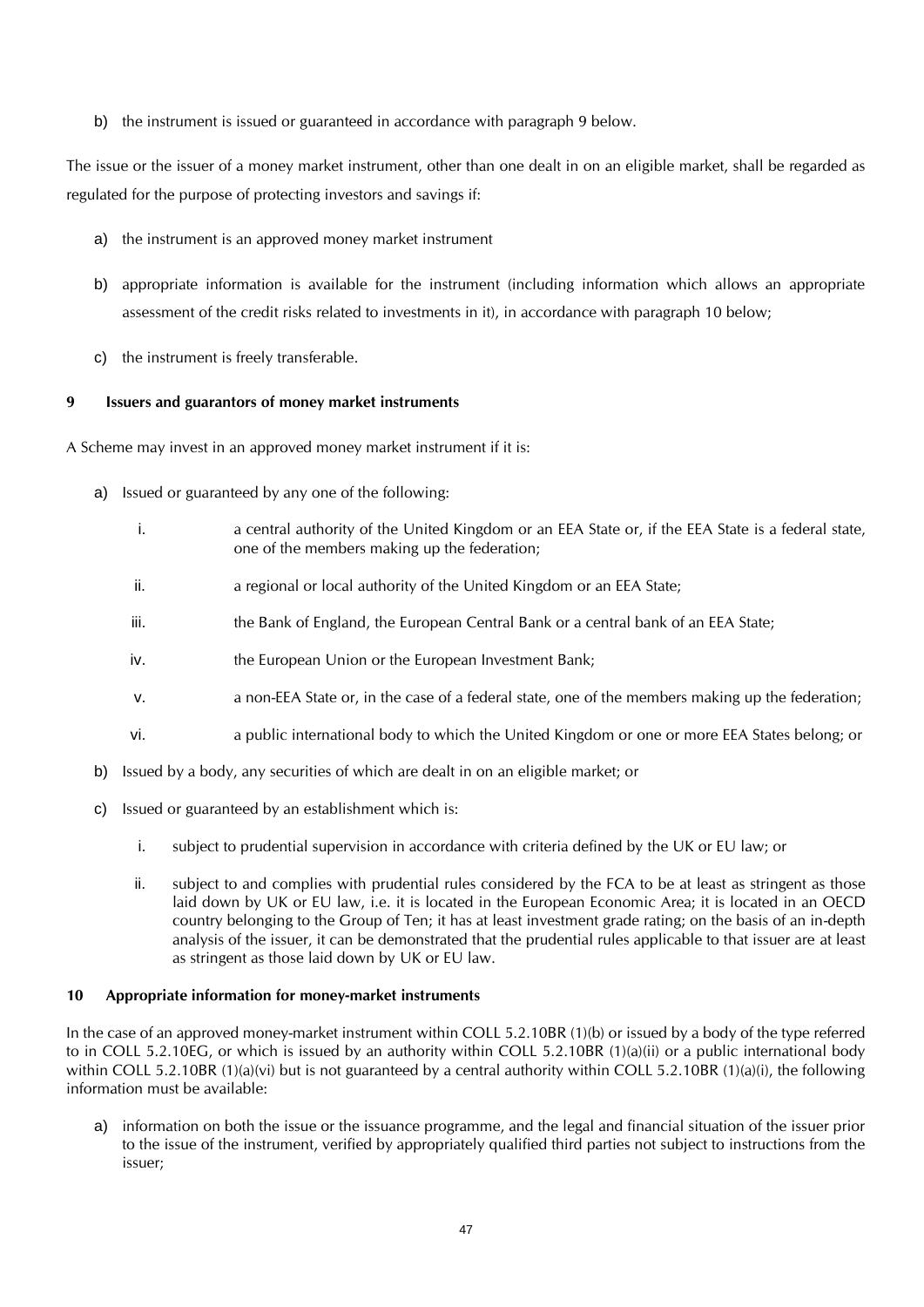- b) updates of that information on a regular basis and whenever a significant event occurs; and
- c) available and reliable statistics on the issue or the issuance programme;

In the case of an approved money-market instrument issued or guaranteed by an establishment within COLL 5.2.10BR (1)(c), the following information must be available:

- a) information on the issue or the issuance programme or on the legal and financial situation of the issuer prior to the issue of the instrument;
- b) updates of that information on a regular basis and whenever a significant event occurs; and
- c) available and reliable statistics on the issue or the issuance programme, or other data enabling an appropriate assessment of the credit risks related to investment in those investments

In the case of an approved money-market instrument within COLL 5.2.10BR  $(1)(a)(i)$ ,  $(iv)$  or  $(v)$ ; or which is issued by an authority within COLL 5.2.10BR (1)(a)(ii) or a public international body within COLL 5.2.10BR (1)(a)(vi) and is guaranteed by a central authority within COLL 5.2.10BR (1)(a)(i); information must be available on the issue or the issuance programme, or on the legal and financial situation of the issuer prior to the issue of the instrument.

Not more than 10% in value of the scheme property of the Scheme may consist of money market instruments which do not fall within the above conditions.

#### **11 Investment in deposits**

A Scheme may invest in deposits only if it

- a) Is with an approved bank;
- b) Is repayable on demand; or has the right to be withdrawn; and
- c) Matures in no more than 12 months.

#### **12 Investment in derivatives**

Each Scheme may use derivatives for the purposes of efficient portfolio management only (see paragraph 22).

#### **13 Significant influence**

The Manager must not acquire, or cause to be acquired for the Schemes, transferable securities issued by a body corporate and carrying rights to vote (whether or not on substantially all matters) at a general meeting of that body corporate if:

- a) immediately before the acquisition, the aggregate of any such securities held for the Scheme, taken together with any such securities held for other authorised unit trusts for which it is also the Manager, gives the Manager power significantly to influence the conduct of business of that body corporate; or
- b) the acquisition gives the Manager that power.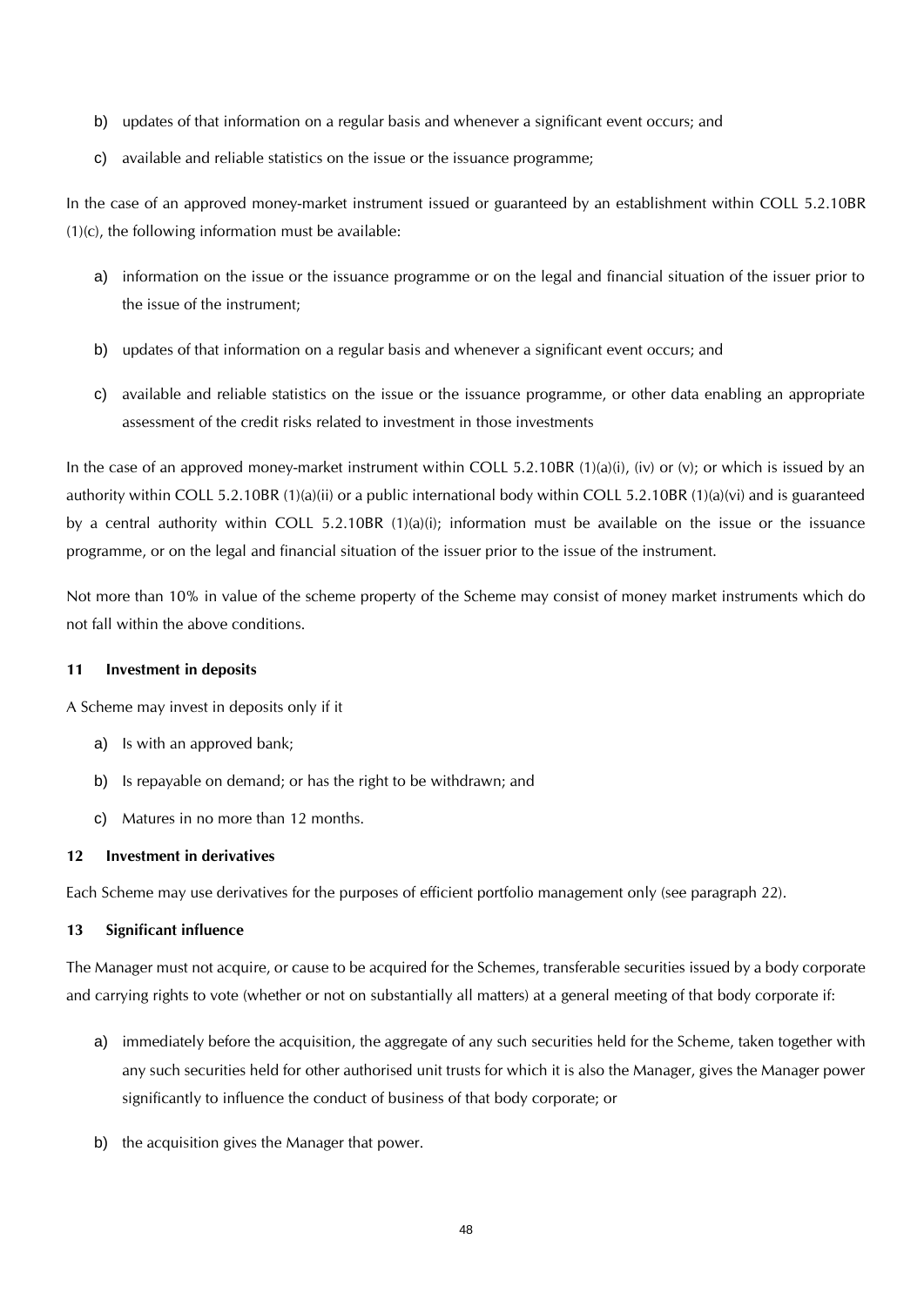For the purpose of a), the Manager is to be taken to have power to significantly to influence the conduct of business of a body corporate if it can, because of the transferable securities held for all of the authorised unit trusts of which it is the Manager, exercise or control the exercise of 20% or more of the voting rights in that body corporate (disregarding for this purpose any temporary suspension of voting rights in respect of the transferable securities of that body corporate).

#### **14 Concentration**

#### Each Scheme:

- a) must not acquire transferable securities (other than debt securities) which:
	- i. do not carry a right to vote on any matter at a general meeting of the body corporate that issued them; and
	- ii. represent more than 10% of those securities issued by that body corporate;
- b) must not acquire more than 10% of the debt securities issued by any single body;
- c) must not acquire more than 25% of the units in a collective investment scheme;
- d) must not acquire more than 10% of the approved money market instruments issued by any single body; and
- e) need not comply with the limits in paragraphs a) to d) if, at the time of acquisition, the net amount in issue of the relevant investment cannot be calculated.

#### **15 Cash and near cash**

Cash and near cash must not be retained in the scheme property except to the extent that, where this may reasonably be regarded as necessary in order to enable:

- a) the pursuit of the Scheme's investment objectives; or
- b) redemption of units; or
- c) efficient management of the Scheme in accordance with its investment objectives; or
- d) other purposes which may reasonably be regarded as ancillary to the investment objectives of the Scheme.

During the period of the initial offer the scheme property may consist of cash and near cash without limitation.

#### **16 General power to borrow**

The Trustee (on the instructions of the Manager) may, in accordance with the Regulations, borrow money for the use of the Scheme on terms that the borrowing is to be repayable out of the Scheme property. This power to borrow is subject to the obligation of the Scheme to comply with any restriction in the Trust Deed.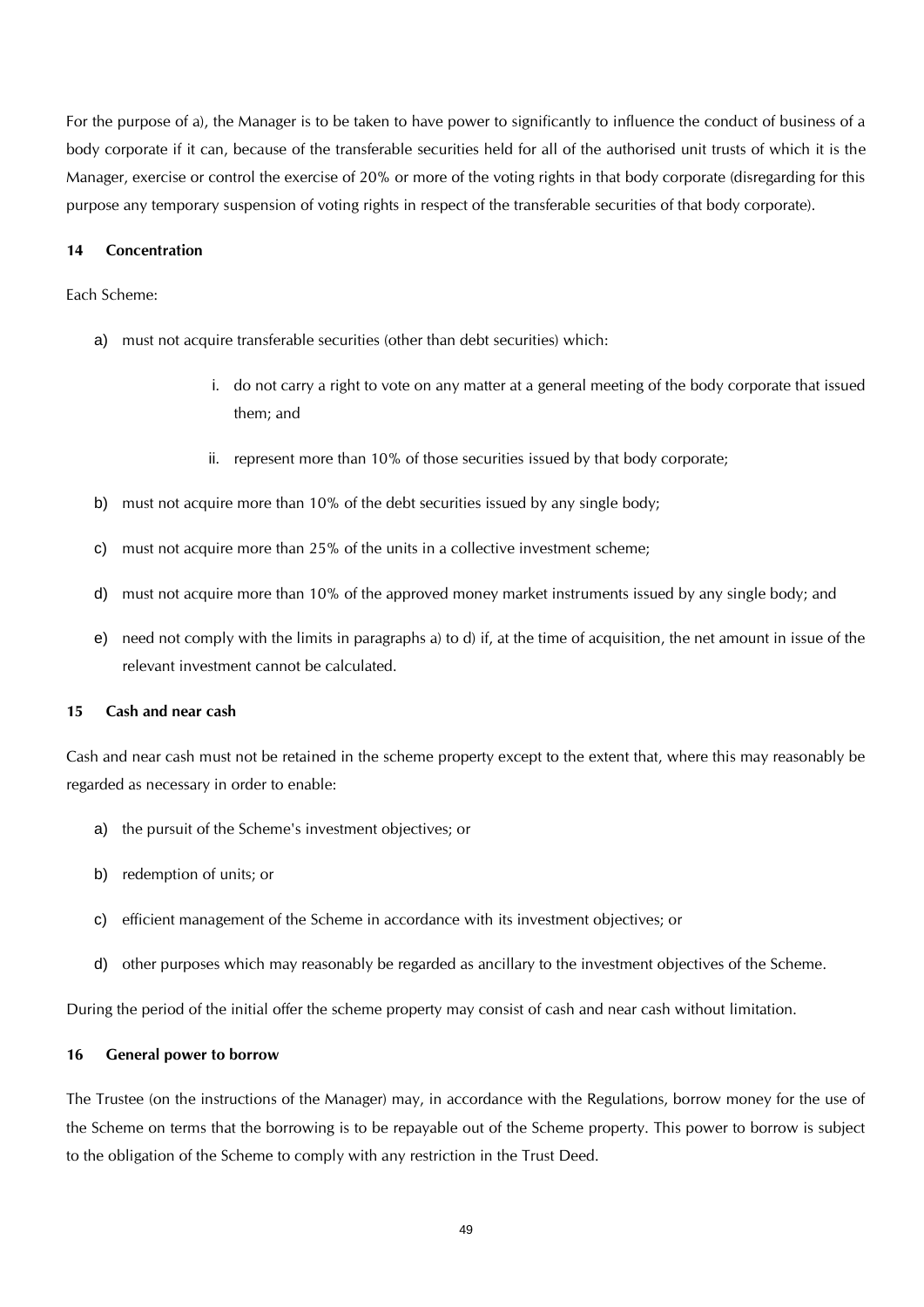The Trustee may borrow under paragraph 16.1 only from an Eligible Institution or an Approved Bank.

The Manager must ensure that any borrowing is on a temporary basis and that borrowings are not persistent, and for this purpose the Manager must have regard in particular to:

- a) the duration of any period of borrowing; and
- b) the number of occasions when borrowing was necessary in any period.

The Manager must ensure that no period of borrowing exceeds three months, without the consent of the Trustee.

These borrowing restrictions do not apply to back to back borrowing for currency hedging purposes.

#### **17 Borrowing limits**

The Manager must ensure that the Scheme's borrowing does not, on any day, exceed 10% of the value of the scheme property.

This rule does not apply to back to back borrowing as described in COLL 5.3.5R.

In this paragraph, borrowing includes, as well as borrowing in a conventional manner, any other arrangement (including a combination of derivatives) designed to achieve a temporary injection of money into the scheme property in the expectation that the sum will be repaid.

#### **18 Restrictions on lending of money**

None of the money in the scheme property of a Scheme may be lent and, for the purposes of this prohibition, money is lent by the Scheme if it is paid to a person (the payee) on the basis that it should be repaid, whether or not by the payee.

Acquiring a debenture is not lending for the purposes of the above; nor is the placing of money on deposit or in a current account.

#### **19 Restrictions on lending of property other than money**

The Scheme property of the Scheme other than money must not be lent by way of deposit or otherwise.

Transactions permitted in Regulations relating to stock lending are not to be regarded as lending for the purposes of the above.

The Scheme property of the Scheme must not be mortgaged.

The restrictions above do not prevent the Trustee at the request of the Manager, from lending, depositing, pledging or charging scheme property for margin requirements where transactions in derivatives or forward transactions (as permitted in paragraph 22) are used for the account of the Scheme in accordance with any other investment restrictions as detailed in this prospectus.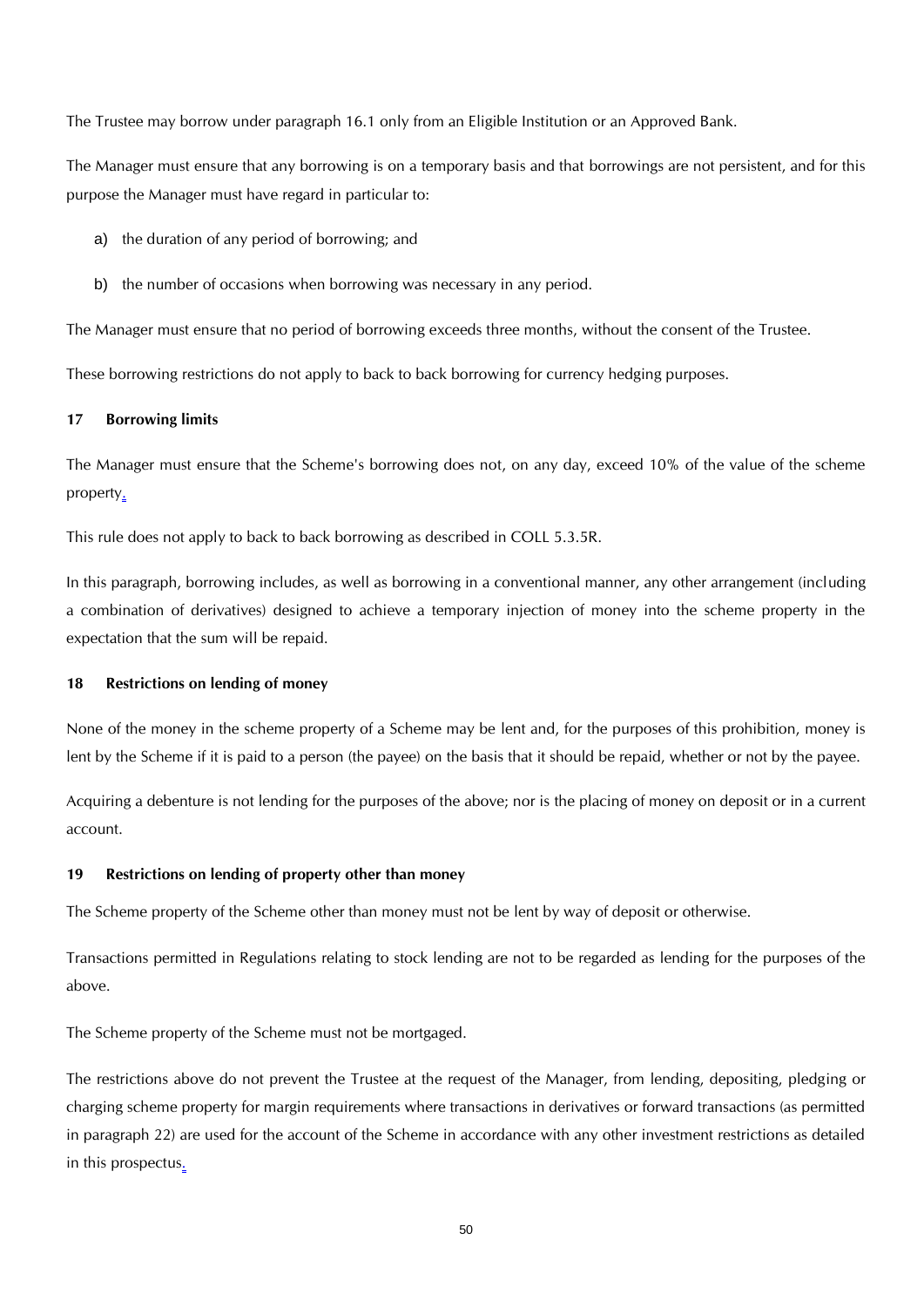#### **20 General power to accept or underwrite placings**

Any power in Chapter 5 of the COLL Sourcebook to invest in transferable securities may be used for the purpose of entering into transactions to which this section applies, subject to compliance with any restriction in the Trust Deed.

- 20.1 This section applies, subject to paragraph 20.2, to any agreement or understanding which:
	- a) is an underwriting or sub-underwriting agreement; or
	- b) contemplates that securities will or may be issued or subscribed for or acquired for the account of the Schemes.
- 20.2 Paragraph 20.1 does not apply to:
	- a) an option; or
	- b) a purchase of a transferable security which confers a right to:
		- i. subscribe for or acquire a transferable security; or
		- ii. convert one transferable security into another.

The exposure of the Scheme to agreements and understandings within paragraph 20.1 must, on any day be:

- a) covered under COLL 5.3.3 AR (Cover for transactions in derivatives and forward transactions); and
- b) such that, if all possible obligations arising under them had immediately to be met in full, there would be no breach of any limit in Chapter 5 of the COLL Sourcebook.

#### **21 Guarantees and indemnities**

The Trustee for the account of the Schemes must not provide any guarantee or indemnity in respect of the obligation of any person.

None of the Scheme property of the Schemes may be used to discharge any obligation arising under a guarantee or indemnity with respect to the obligation of any person.

The above do not apply to:

- a) any indemnity or guarantee given for margin requirements where the derivatives or forward transactions are being used in accordance with section 22 – Efficient Portfolio Management, or
- b) an indemnity given to a person winding up a body corporate or other scheme in circumstances where these assets are becoming part of the Scheme property by way of a unitisation.

#### **22 Efficient portfolio management**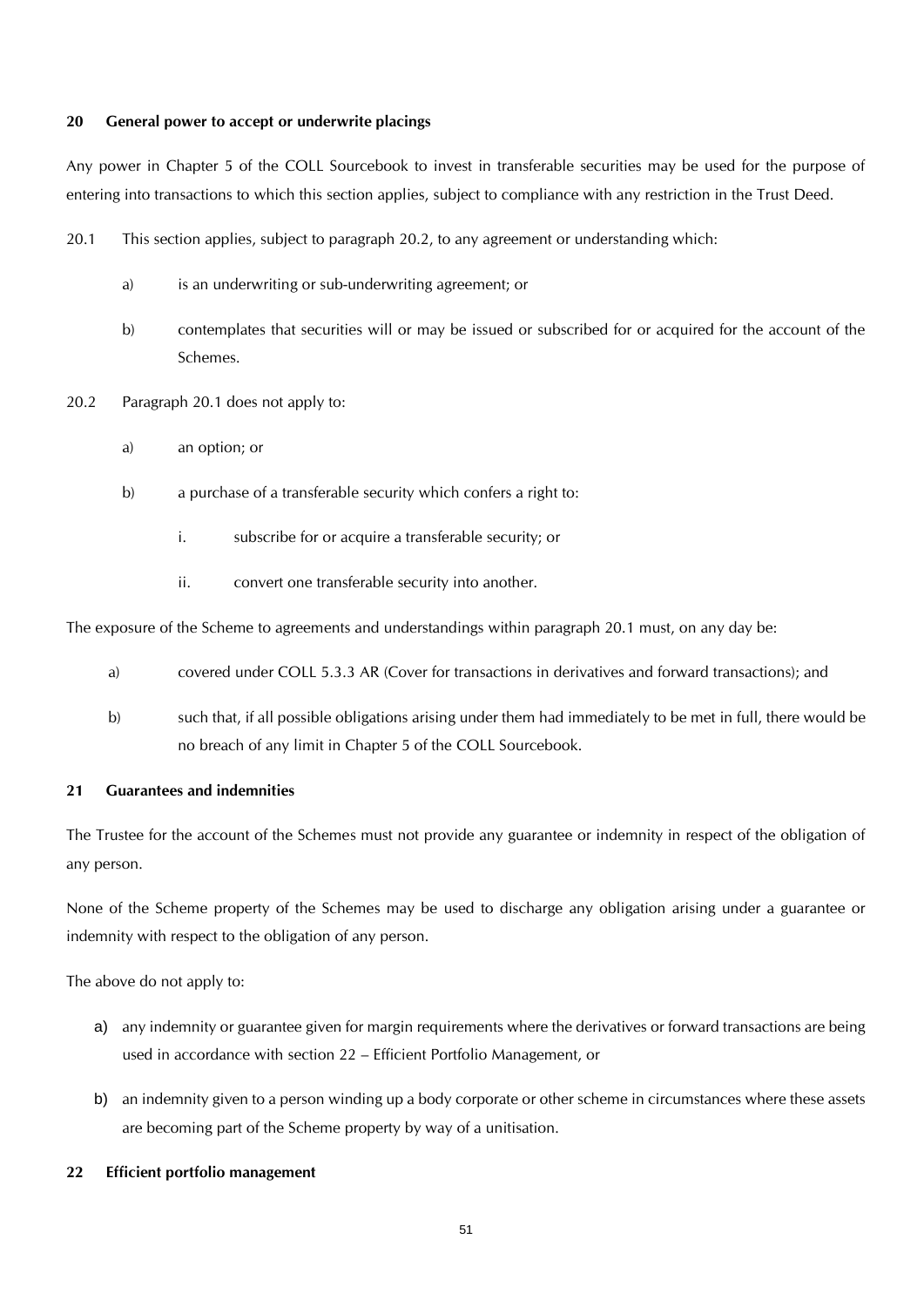The Regulations enable the Manager to enter into certain transactions for the purpose of efficient portfolio management (including hedging) and to provide protection against exchange rate and price movements. Efficient portfolio management is the use of techniques and instruments which relate to transferable securities and approved money market instruments, and which are economically appropriate in that they are realised in a cost efficient way, and must be for the purpose of the reduction of relevant risks and/or the reduction of relevant costs and/ or the generation of additional capital or income for a Scheme with a risk profile which is consistent with the risk profile of the relevant scheme and the risk diversification rules in COLL. The transactions must be fully covered by cash or other property sufficient to meet any obligations that could arise. Examples of these techniques include the following:

- currency loans, currency options or futures or forward transactions in currencies to hedge exchange rates.
- the use of options or futures to hedge against price movements in respect of property held in the Schemes.
- the use of derivatives to acquire or dispose of property held in the Schemes at an advantageous price.
- the writing of call or put options on property held in the Scheme.

Where a Scheme is permitted to employ derivatives for efficient portfolio management purposes (including hedging) it is the Manager's intention that the use of derivatives in this way will not alter or change the risk profile of the relevant Scheme.

A Scheme may enter into approved derivatives transactions on eligible derivatives markets. Eligible derivatives markets are derivatives markets which the Manager, after consultation with the Trustee, has decided are appropriate for the purpose of investment or dealing in the Scheme property with regard to the relevant criteria set out in the FCA Regulations and the guidance on eligible markets issued by the FCA (as amended from time to time).

Any forward transaction must be with an approved counterparty. A derivatives or forward transaction which would or could lead to delivery of Scheme Property to the Trustee is respect of a Scheme may be entered into only if such Scheme Property can be held by the Scheme and the Manager reasonably believes that delivery of the property pursuant to the transaction will not lead to a breach of the FCA Regulations.

#### **Permitted Transactions (derivatives and forwards)**

Derivatives transactions must either be in approved derivatives (being a derivative which is traded or dealt in on an eligible derivatives market) or an over the counter derivative with an approved counterparty in accordance with COLL.

A transaction in a derivative must not cause a Scheme to diverge from its investment objectives as stated in the Trust Deed and the most recently published version of this prospectus. The underlying assets of a transaction in a derivative may only consist of any one or more of the following:

- transferable securities;
- approved money market instruments;
- deposits;
- derivatives;
- collective investment schemes;
- financial indices;
- interest rates;
- foreign exchange rates; and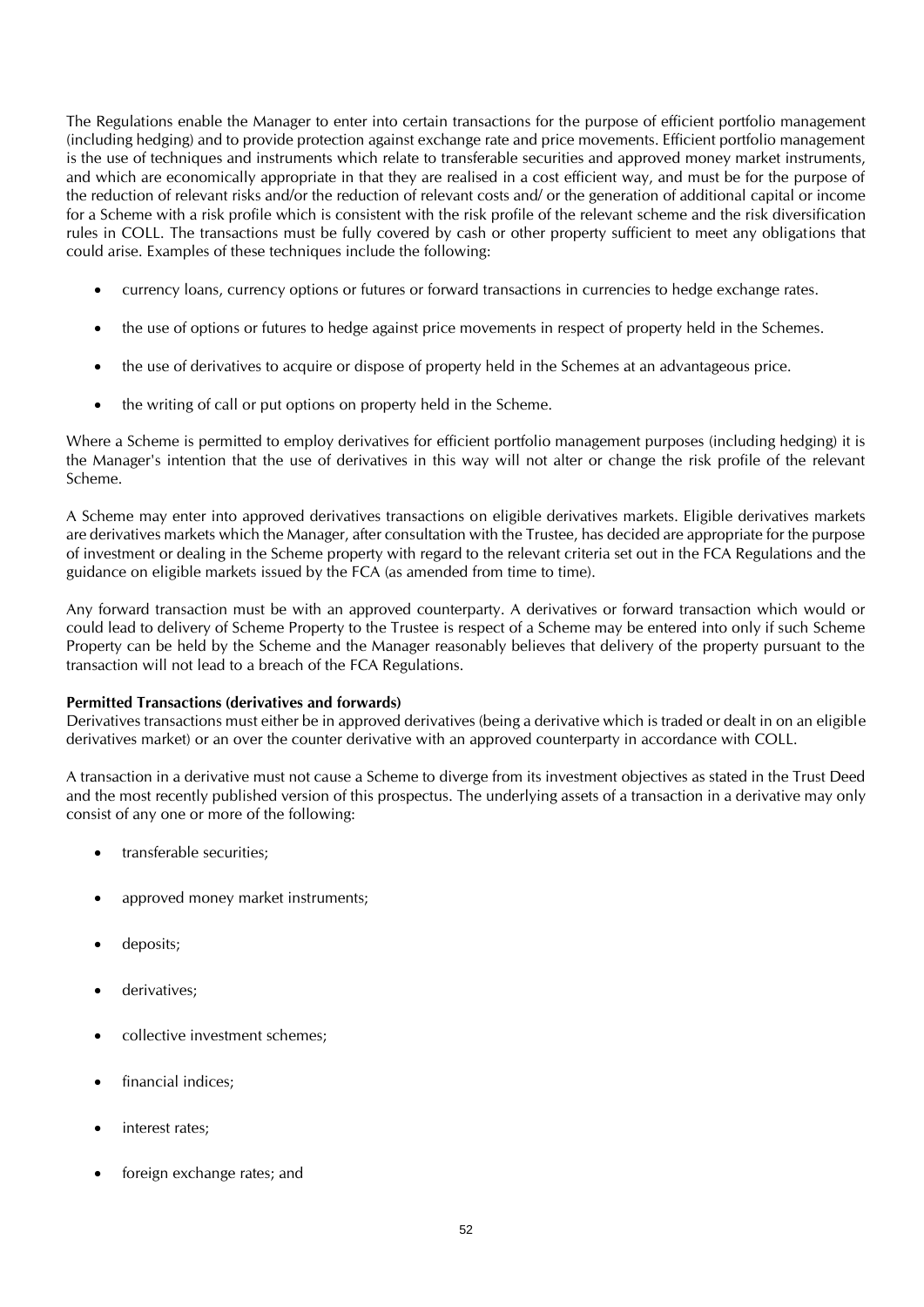currencies.

A transaction in a derivative must not be entered into if the intended effect is to create the potential for an uncovered sale of one or more transferable securities, approved money market instruments, units in collective investment schemes or derivatives provided that a sale is not to be considered as uncovered if the conditions in the section on requirements to cover sales are satisfied.

Any forward transaction must be made with an eligible institution or an approved bank in accordance with COLL.

A derivative or forward transaction which will or could lead to the delivery of property for the account of a Scheme may be entered into only if:

- a) that property can be held for the account of a Scheme; and
- b) the Manager having taken reasonable care determines that delivery of the property under the transaction will not occur or will not lead to a breach of COLL.

#### **Requirement to cover sales**

No agreement by or on behalf of a Scheme to dispose of property or rights may be made unless:

- a) the obligation to make the disposal and any other similar obligations could immediately be honoured by the Scheme by delivery of property or the assignment of rights (or, in Scotland, assignation), and the property; and
- b) rights above are owned by the Scheme at the time of the agreement.

The requirement does not apply to a deposit. FCA guidance states that the requirement set out at a) above can be met where:

- a) the risks of the underlying financial instrument of a derivative can be appropriately represented by another financial instrument which is highly liquid;
- b) the Manager or the Trustee has the right to settle the derivative in cash, and cover exits within the scheme property which falls within one of the following asset classes:
	- (i) cash;
	- (ii) liquid debt instruments (e.g. government bonds of first credit rating) with appropriate safeguards (in particular, haircuts); or
	- (iii) other highly liquid assets having regard to their correlation with the underlying of the financial derivative instrument, subject to appropriate safeguards (haircuts where relevant).

In the asset classes referred to above, an asset may be considered as liquid where the instrument can be converted into cash in no more than seven Business Days at a price closely corresponding to the current valuation of the financial instrument on its own market.

#### **Over-the-counter ("OTC") transaction in derivatives**

Any transaction in an OTC derivative must be: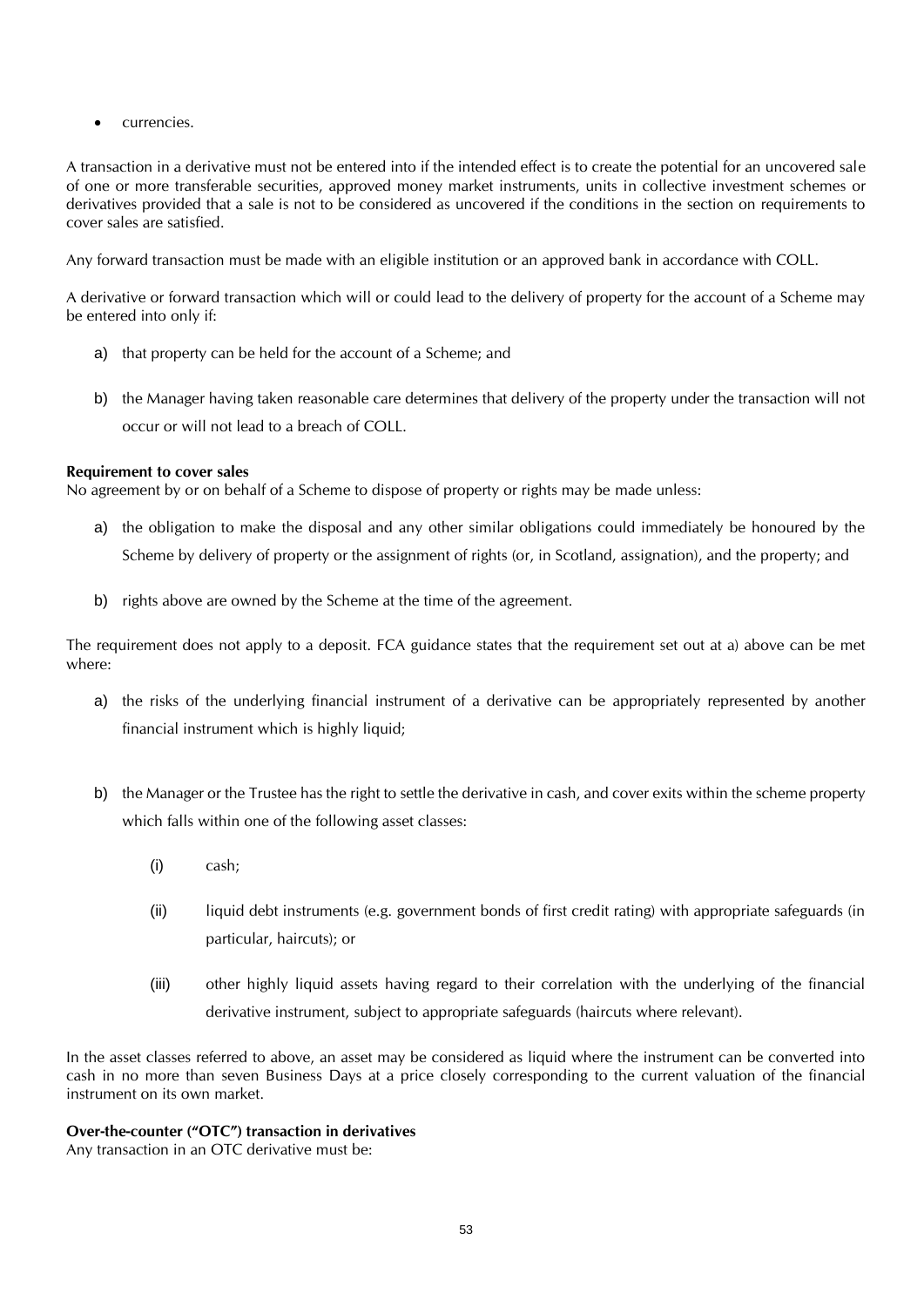- a) with an approved counterparty: A counterparty to a transaction in derivatives is approved only if the counterparty is an eligible institution or an approved bank or a person whose permission (including any requirements or limitations) as published in the FCA register, or whose home state authorisation, permits it to enter into such transactions as principal off exchange;
- b) on approved terms: The terms of a transaction in derivatives are approved only if the Manager:
	- (i) carries out at least daily a reliable and verifiable valuation in respect of that transaction corresponding to its fair value and which does not rely only on market quotations by the counterparty; and
	- (ii) can enter into one or more further transactions to sell, liquidate or close out that transaction at any time, at its fair value;
- c) capable of reliable valuation: A transaction in derivatives is capable of reliable valuation only if the Manager having taken reasonable care determines that, throughout the life of the derivative (if the transaction is entered into), it will be able to value the investment concerned with reasonable accuracy:
	- (i) on the basis of an up-to-date market value which the Manager and the Trustee have agreed is reliable; or
	- (ii) if the value referred to in (i) is not available, on the basis of a pricing model which the Manager and the Trustee have agreed uses an adequate recognised methodology; and
- d) subject to verifiable valuation: A transaction in derivatives is subject to verifiable valuation only if, throughout the life of the derivative (if the transaction is entered into) verification of the valuation is carried out by:
	- (i) an appropriate third party which is independent from the counterparty of the derivative, at an adequate frequency and in such a way that the Manager is able to check it; or
	- (ii) a department within the Manager which is independent from the department in charge of managing the scheme property and which is adequately equipped for such a purpose.

For the purposes of paragraph b) above, "fair value" is the amount for which an asset could be exchanged, or a liability settled, between knowledgeable, willing parties in an arms' length transaction.

The Trustee must take care to ensure that the Manager has systems and controls that are adequate to ensure compliance with a) to d) above.

For the purposes of paragraph b) the Manager must: (a) establish, implement and maintain arrangements and procedures which ensure appropriate, transparent and fair valuation of the exposure of the Scheme to OTC derivatives; and (b) ensure that the fair value of OTC derivatives is subject to adequate, accurate and independent assessment. Such arrangements and procedures must be adequate and proportionate to the nature and complexity of the OTC derivative concerned and adequately documented.

#### **Derivative exposure**

A Scheme may invest in derivatives and forward transactions only where the exposure to which the Scheme is committed by that transaction itself is suitably covered from within the scheme property. Exposure will include any initial outlay in respect of that transaction.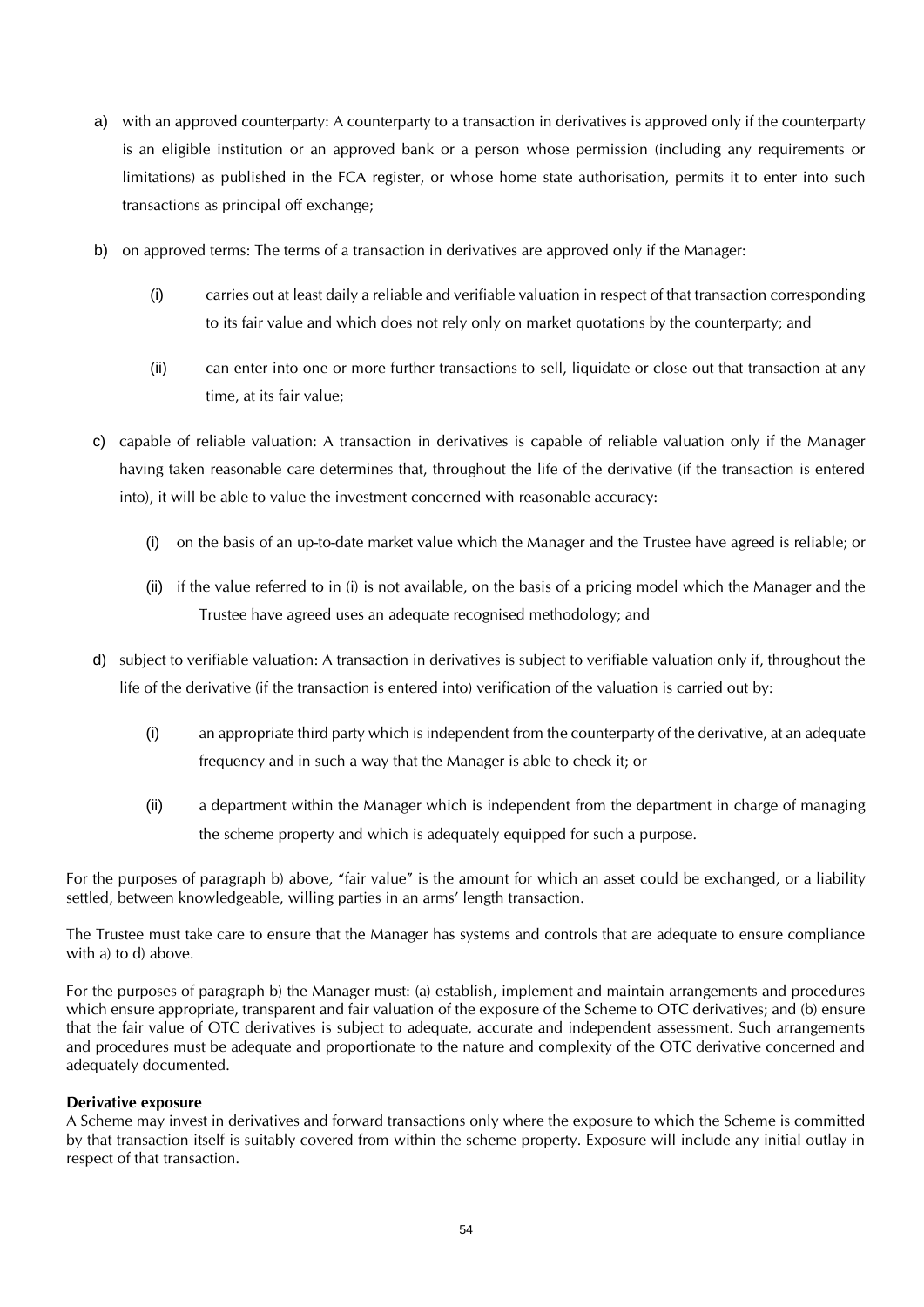Cover ensures that a Scheme is not exposes to the risk of loss of property, including money, to an extent greater than the net value of the Scheme's property. Therefore, a Scheme must hold property sufficient in value or amount to match the exposure arising from a derivative obligation to which the Scheme is committed. The detailed requirements for cover of a Scheme are set out below.

Cover used in respect of one transaction in derivatives or forward transactions should not be used for cover in respect of another transaction in derivatives or a forward transaction.

#### **Cover for transactions in derivatives and forward transactions**

Global exposure relating to derivatives and forward transactions held in a Scheme must not exceed the net value of the property. Global exposure of a Scheme must be calculated on an at least daily basis, and must take into account the current value of the underlying assets, the counterparty risk, future market movements and the time available to liquidate the positions and includes underwriting commitments.

Property the subject of a transaction under COLL 5.4 (stock lending) is only available for cover if the Manager has taken reasonable care to determine that it is obtainable (by return or reacquisition) in time to meet the obligation for which cover is required.

The global exposure of a Scheme must be calculated either as (i) the incremental exposure and leverage generated through the use of derivatives and forward transactions (including embedded derivatives), which may not exceed 100% of the net value of the scheme property; or (ii) the market risk of the scheme property (being the risk of loss of the Scheme resulting from the fluctuation in the market value of positions in the Scheme's portfolio attributable to changes in market variable, such as interest rates, foreign exchange rates, equity and commodity prices or an issuer's credit worthiness).

#### **The commitment approach**

The global exposure of a Scheme is calculated by using the commitment approach in accordance with COLL. The Manager must ensure that it applies this approach to all derivative and forward transactions (including embedded derivatives), whether used as part of the Scheme's investment policy, for the purposes of risk reduction or for the purposes of efficient portfolio management and convert each derivative or forward transaction into the market value of an equivalent position in the underlying asset of that derivative or forward (the "standard commitment approach").

The Manager may apply other calculation methods which are equivalent to the standard commitment approach. The Manager may also take account of netting and hedging arrangements when calculating the global exposure of a Scheme, where such arrangements do not disregard obvious and material risks, and result in a clear reduction of risk exposure.

Where the use of derivatives or forward transactions does not generate incremental exposure for a Scheme, the underlying exposure need not be included in the commitment calculation.

Where the commitment approach is used, temporary borrowing arrangements entered into on behalf of a Scheme need not form part of the global exposure calculation.

#### **Risk Management**

The Manager uses a risk management process enabling it to monitor and measure at any time the risk of a Scheme's positions and their contribution to the overall risk profile of a Scheme.

The following details of the risk management process must be regularly notified by the Manager to the FCA (and at least on an annual basis):

- a) the methods for estimating risks in derivative and forward transactions; and
- b) a true and fair view of the types of derivatives and forward transactions to be used within a Scheme together with their underlying risks and any relevant quantitative limits.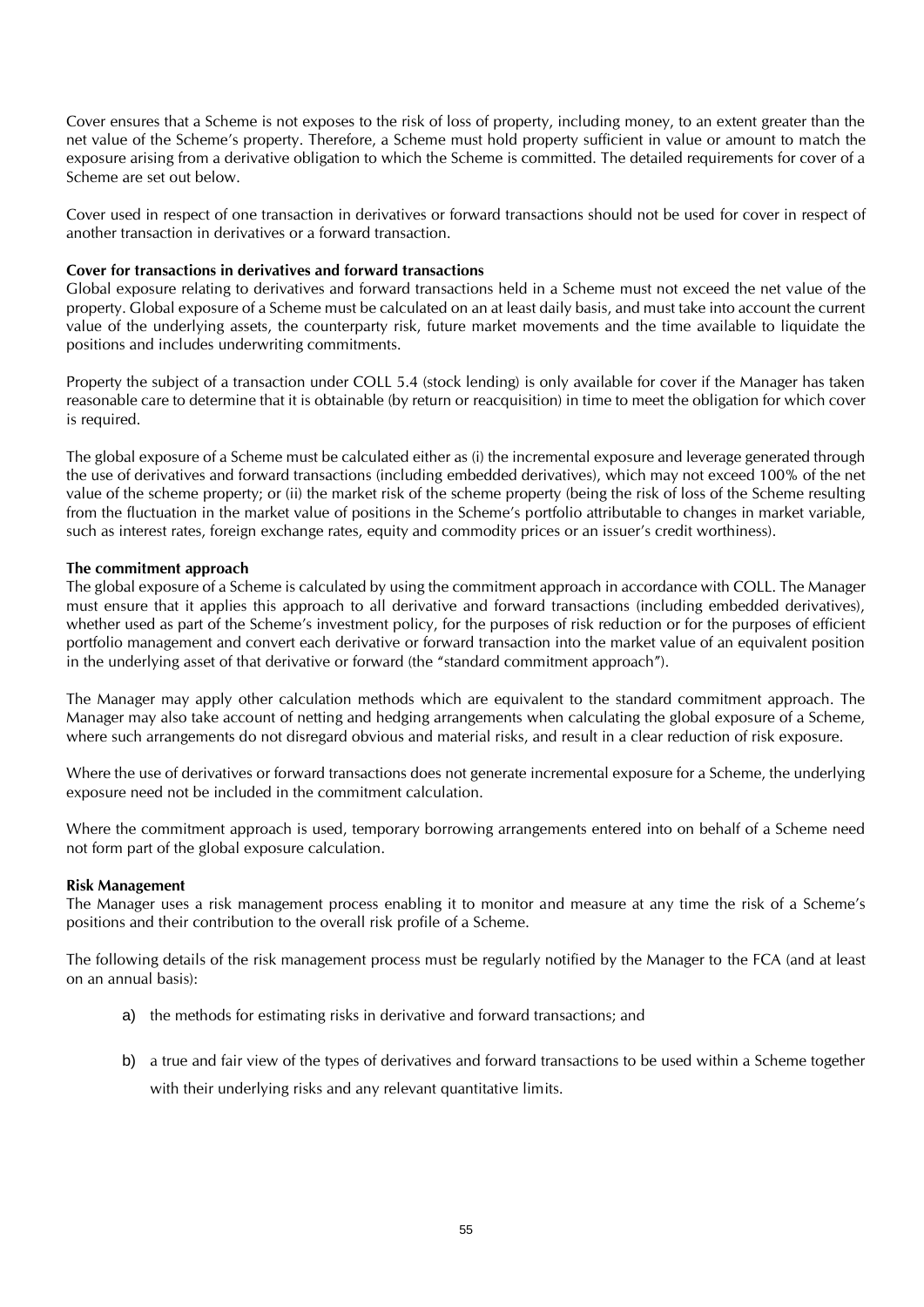In accordance with COLL the Manager maintains a written risk management policy which identifies the risks a Scheme is or might be exposed to, and contains procedures which are intended to enable the Manager to assess and manage the exposure of a Scheme to material risks.

#### **23 Stock lending**

The property of each of the Schemes may be used in stock lending arrangements or repo contracts in accordance with the Regulations if it reasonably appears to the Manager to be appropriate to do so with a view to generating additional income for the scheme with an acceptable degree of risk, but only if the restrictions detailed in the FCA rules in relation to requirements and collateral are complied with.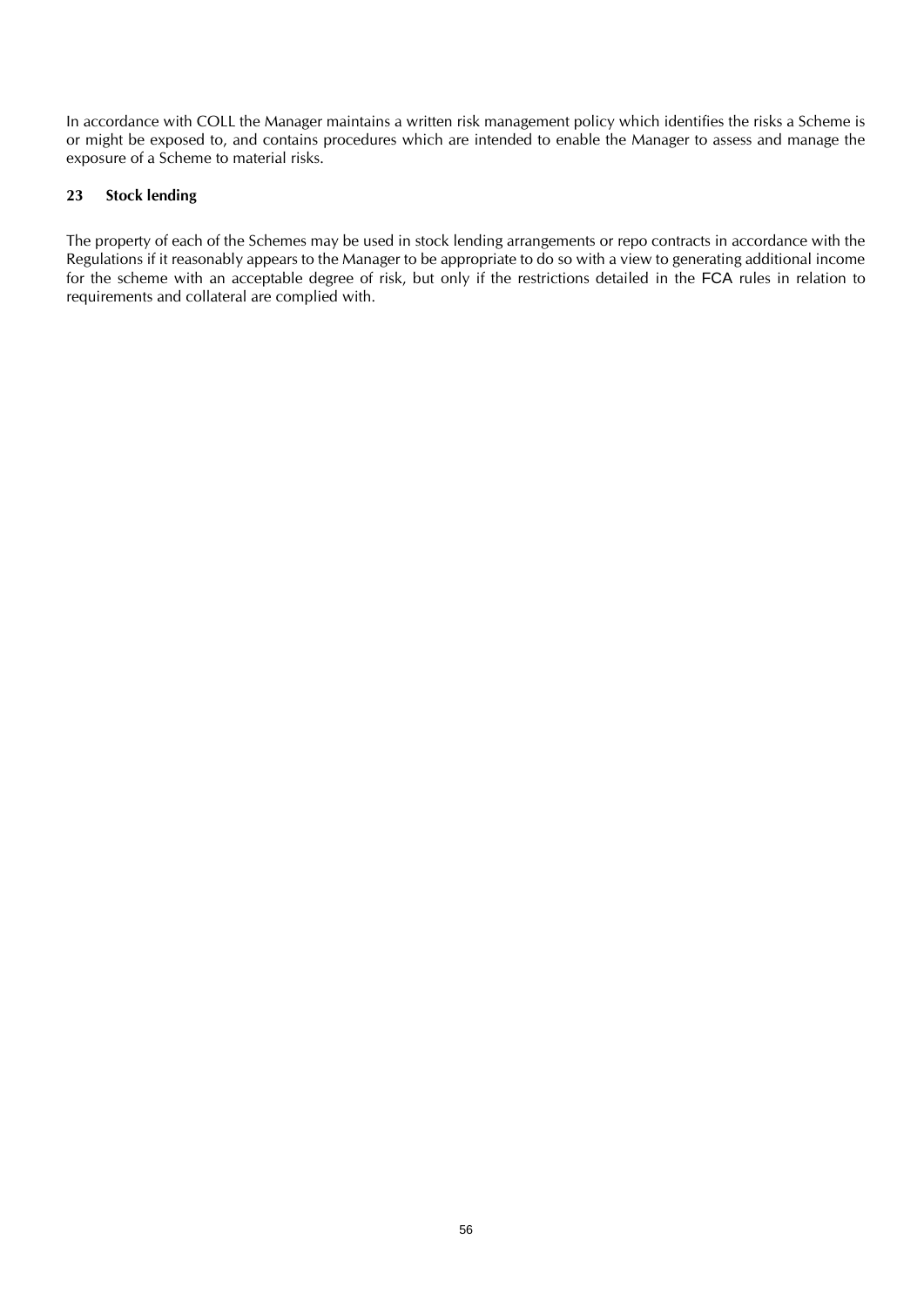### <span id="page-56-0"></span>**Schedule 3 – Eligible markets**

#### **1 Securities markets**

**IFSL Marlborough European Special Situations Fund** Markets in the European Union and the EEA London Stock Exchange The Alternative Investment Market (AIM) SIX Swiss Exchange

#### **IFSL Marlborough US Multi-Cap Income Fund**

London Stock Exchange The Alternative Investment Market (AIM) NYSE MKT NASDAQ OMX BX Chicago Stock Exchange NYSE NASDAQ Stock Exchange National Stock Exchange NYSE ARCA

# **IFSL Marlborough Emerging Markets Trust [no longer available]**

Markets in the European Union and the EEA London Stock Exchange The Alternative Investment Market (AIM) Amman Stock Exchange Casablanca Stock Exchange Buenos Aires Stock Exchange Bolsa de Valores de Colombia Bolsa de Valores de Lima Bolsa de Valores, Mercadorias & Futuros de Sao Paulo Santiago Stock Exchange The Stock Exchange of Hong Kong Shanghai Stock Exchange Shenzhen Stock Exchange Singapore Exchange Philippine Stock Exchange Prague Stock Exchange Egyptian Exchange Budapest Stock Exchange Bombay Stock Exchange Tel Aviv Stock Exchange Borsa Istanbul Pakistan Stock Exchange Korea Exchange Bursa Malaysia Berhad Bolsa Mexicana de Valores Johannesburg Stock Exchange Stock Exchange of Thailand NASDAQ Tallinn Indonesian Stock Exchange Taiwan Stock Exchange **NYSE** NASDAQ Stock Exchange National Stock Exchange of India

#### **2 Derivatives Markets**

The Manager has also investigated and agreed with the Trustee that the following derivative market can be regarded as being eligible for all schemes (excluding the IFSL Marlborough Emerging Markets Trust [no longer available]):

ICE Future Europe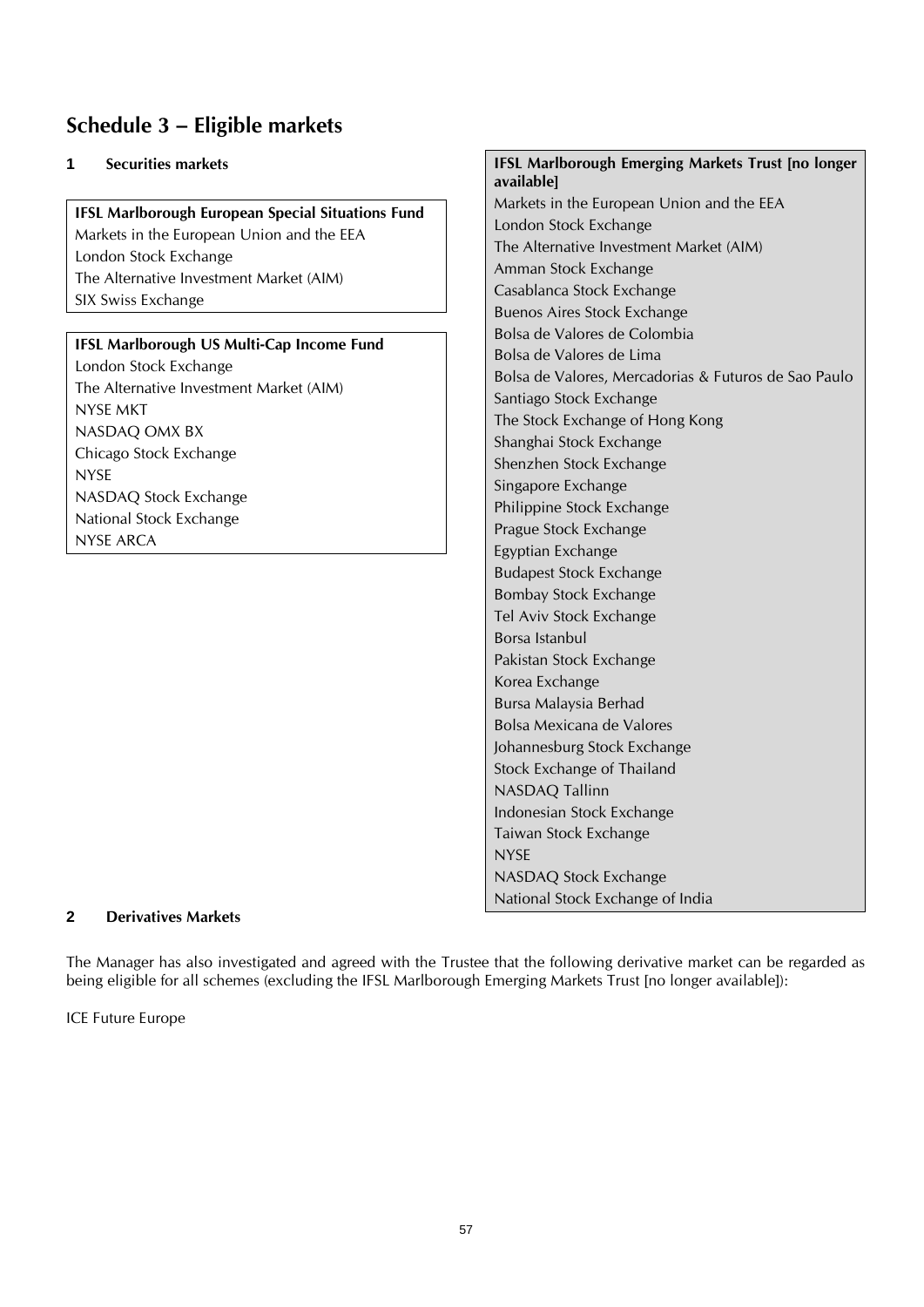### <span id="page-57-0"></span>**Schedule 4 – Valuation of the property of each of the Schemes**

This Schedule is additional to, but subject to the requirements of, the COLL Sourcebook. Any part of the property of the Scheme which is not an investment (as defined in the COLL Sourcebook Glossary) shall be valued at a fair value.

The value of the property of the Scheme shall be the value of its assets less the value of its liabilities determined in accordance with the following provisions:

- 1. All the property of the Scheme (including receivables) is to be included, subject to the following provisions.
- 2. Property which is not cash (or other assets dealt with in paragraph 3 below) or a contingent liability transaction shall be valued as follows and the prices used shall (subject as follows) be the most recent prices which it is practicable to obtain:
	- a. units or shares in a collective investment scheme:
		- i. if a single price for buying and selling units or shares is quoted, at that price; or
		- ii. if separate buying and selling prices are quoted, at the average of the two prices provided the buying price has been reduced by any initial charge included therein and the selling price has been increased by any exit or redemption charge attributable thereto; or
	- iii. iii. if, in the opinion of the Manager, the price obtained is unreliable or no recent traded price is available or if no recent price exists, at a value which, in the opinion of the Manager, is fair and reasonable;
	- b. any other transferable security:
		- i. if a single price for buying and selling the security is quoted, at that price; or
		- ii. if separate buying and selling prices are quoted, at the average of the two prices; or
	- iii. if, in the opinion of the Manager, the price obtained is unreliable or no recent traded price is available or if no price exists, at a value which, in the opinion of the Manager, is fair and reasonable;
	- c. property other than that described in (a) and (b) above: at a value which, in the opinion of the Manager, represents a fair and reasonable mid-market price.
- 3. Cash and amounts held in current and deposit accounts and in other time-related deposits shall be valued at their nominal values.
- 4. Property which is a contingent liability transaction shall be treated as follows: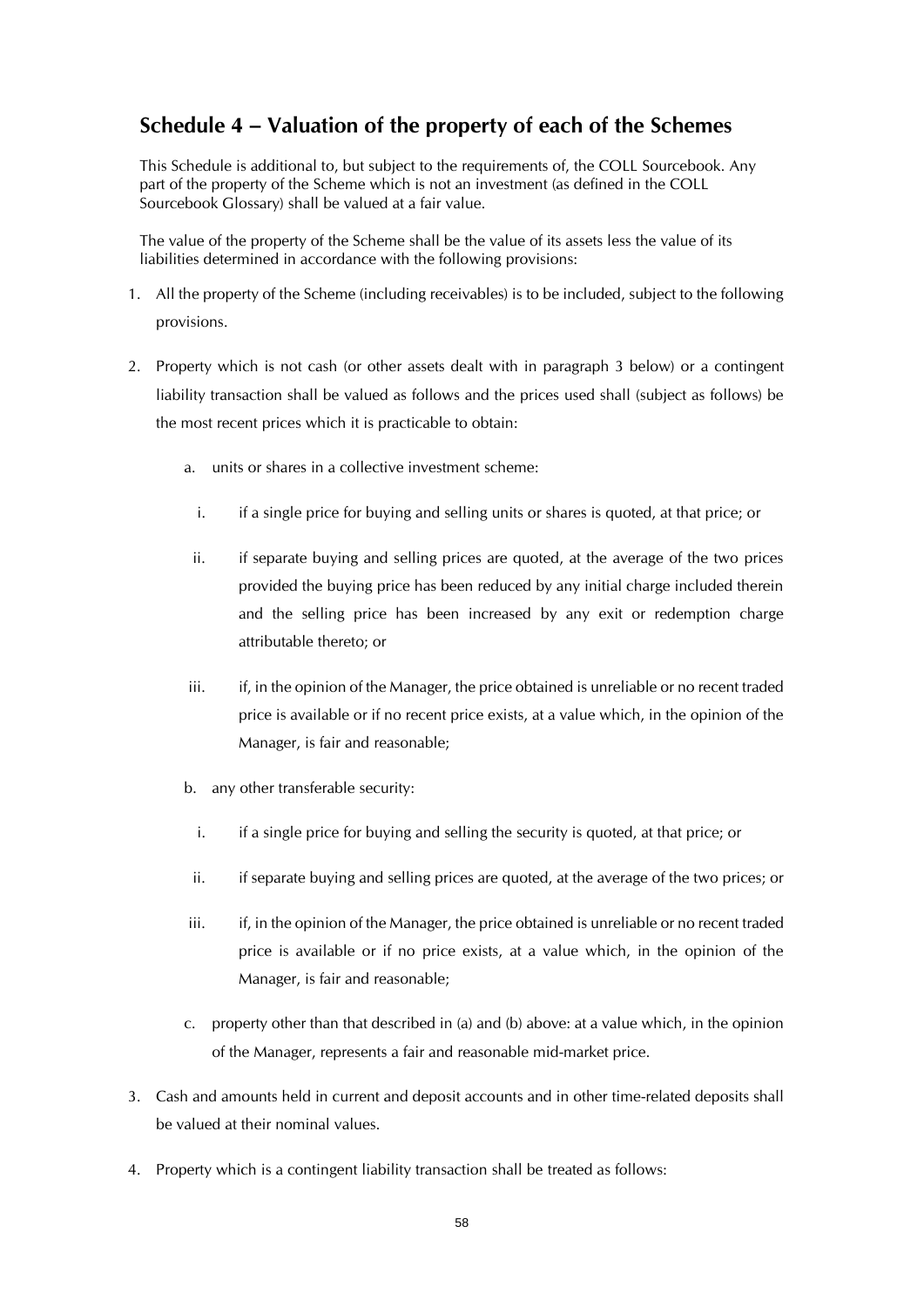- a. if a written option (and the premium for writing the option has become part of the scheme property) deduct the amount of the net valuation of premium receivable. If the property is an off-exchange derivative the method of valuation shall be agreed between the Manager and the Trustee;
- b. if an off-exchange future, include at the net value of closing out in accordance with a valuation method agreed between the Manager and the Trustee;
- c. if any other form of contingent liability transaction, include at the net value of margin on closing out (whether as a positive or negative value). If the property is an offexchange derivative, the method of valuation shall be agreed between the Manager and the Trustee.
- 5. In determining the value of the scheme property, all instructions given to issue or cancel units shall be assumed to have been carried out (and any cash paid or received) whether or not this is the case.
- 6. ject to paragraphs 7 and 8 below, agreements for the unconditional sale or purchase of property which are in existence but uncompleted shall be assumed to have been completed and all consequential action required to have been taken. Such unconditional agreements need not be taken into account if made shortly before the valuation takes place and, in the opinion of the Manager, their omission shall not materially affect the final net asset amount.
- 7. Futures or contracts for differences, which are not yet due to be performed and unexpired and unexercised written or purchased options, shall not be included under paragraph 6.
- 8. All agreements are to be included under paragraph 6 which are, or ought reasonably to have been, known to the person valuing the property.
- 9. An estimated amount for anticipated tax liabilities at that point in time including (as applicable and without limitation) capital gains tax, income tax, corporation tax and advance corporation tax, VAT, stamp duty and SDRT shall be deducted.
- 10. An estimated amount for any liabilities payable out of the property of the Scheme and any tax thereon treating periodic items as accruing from day to day shall be deducted.
- 11. The principal amount of any outstanding borrowings whenever payable and any accrued but unpaid interest on borrowings shall be deducted.
- 12. An estimated amount for accrued claims for tax of whatever nature which may be recoverable shall be added.
- 13. Any other credits or amounts due to be paid into the property of the Scheme shall be added.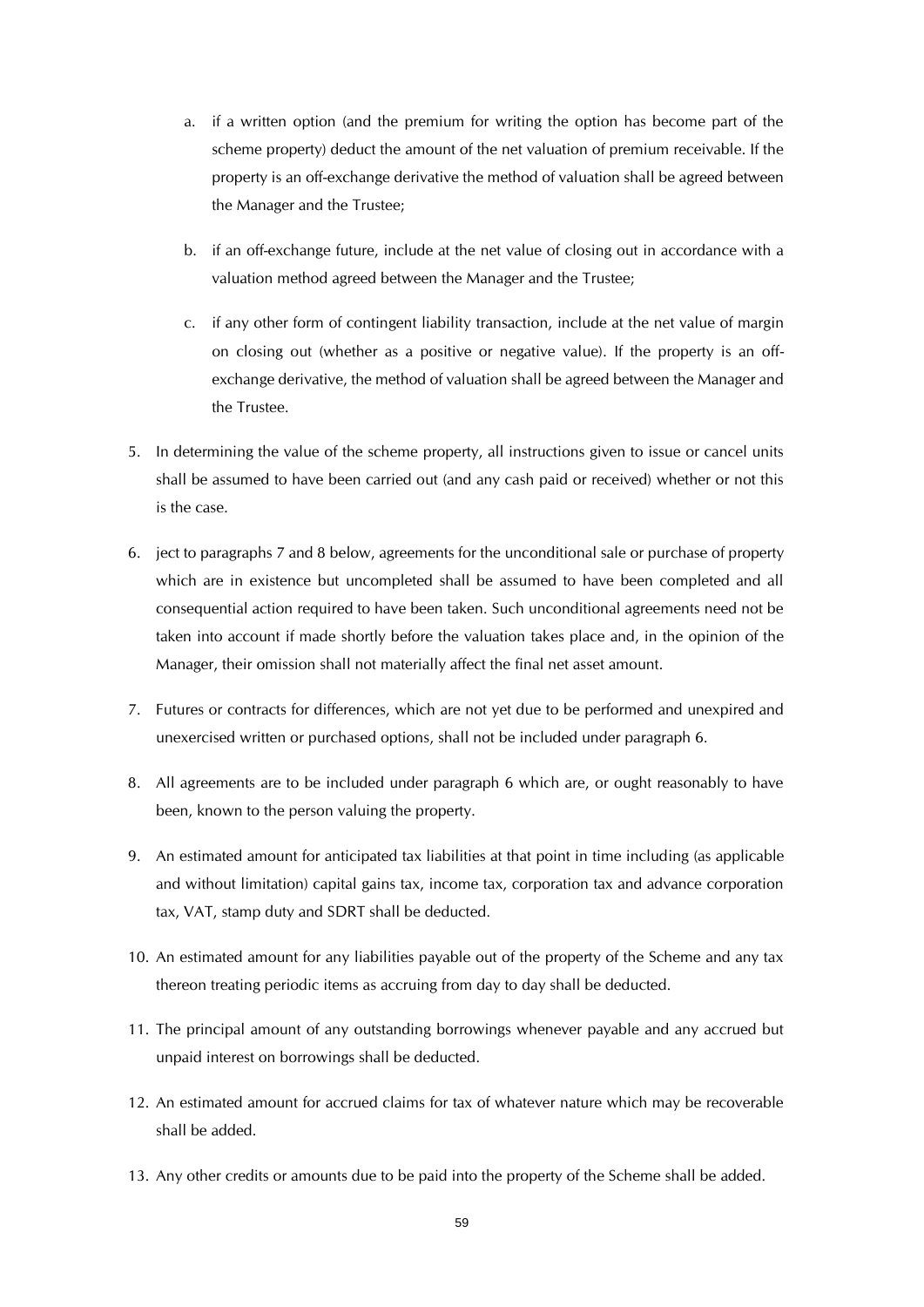- 14. A sum representing any interest or any income accrued due or deemed to have accrued but not received shall be added.
- 15. Currencies or values in currencies other than base currency shall be converted at the relevant valuation point at a rate of exchange that is not likely to result in any material prejudice to the interests of Unitholders or potential Unitholders.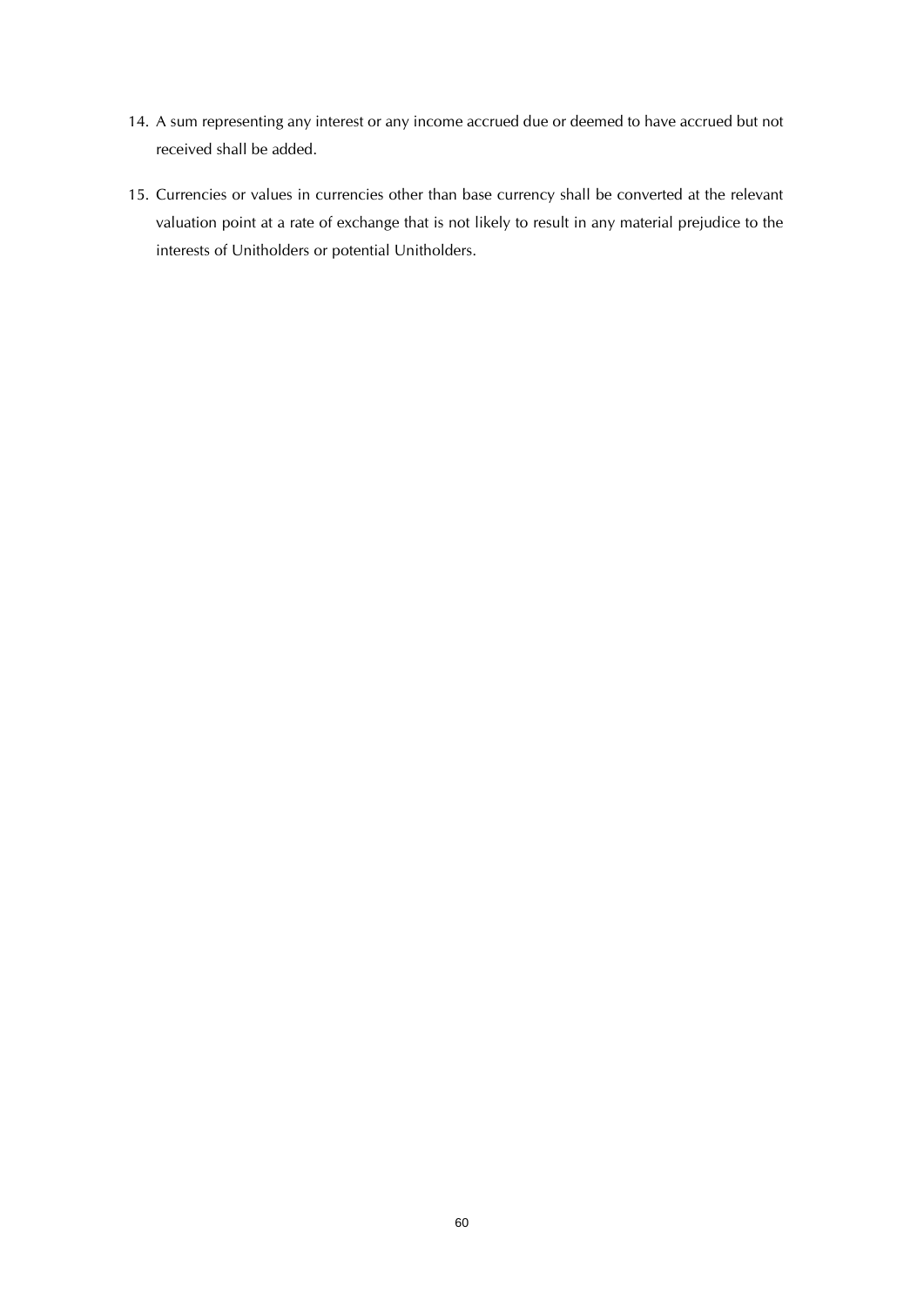### <span id="page-60-0"></span>**Schedule 5 – Past performance tables for all Schemes**

|                                  | 01.04.17 to | 01.04.18 to | 01.04.19 to | 01.04.20 to | 01.04.21 to |
|----------------------------------|-------------|-------------|-------------|-------------|-------------|
| <b>Fund Name</b>                 | 31.03.18    | 31.03.19    | 31.03.20    | 31.03.21    | 31.03.22    |
|                                  |             |             |             |             |             |
|                                  | $%$ Chg     | $%$ Chg     | $%$ Chg     | $%$ Chg     | % $Chg$     |
| <b>IFSL Marlborough Emerging</b> |             |             |             |             |             |
| Markets Trust Class A Inc        |             |             |             |             |             |
| [no longer available]            | 4.34        | $-5.40$     | $-17.75$    | 40.90       | 2.29        |
| IFSL Marlborough European        |             |             |             |             |             |
| Special Situations Fund Class    |             |             |             |             |             |
| A Inc                            | 7.97        | $-7.70$     | $-11.93$    | 82.30       | 12.54       |
| IFSL Marlborough US Multi-       |             |             |             |             |             |
| Cap Income Fund Class A Inc      | 0.14        | 14.94       | 13.53       | 20.46       | 17.52       |

Performance is shown in % terms of each discrete year and is based on a single price of the trusts with no allowance being made for the Manager's initial charge.

Allowance has been made where appropriate for re-investment of any distributions.

Past performance should not be taken as a guide to future performance.

This information was up to date at the time of publication. Current information can be obtained on request from the Manager at its address set out above.

Source: Morningstar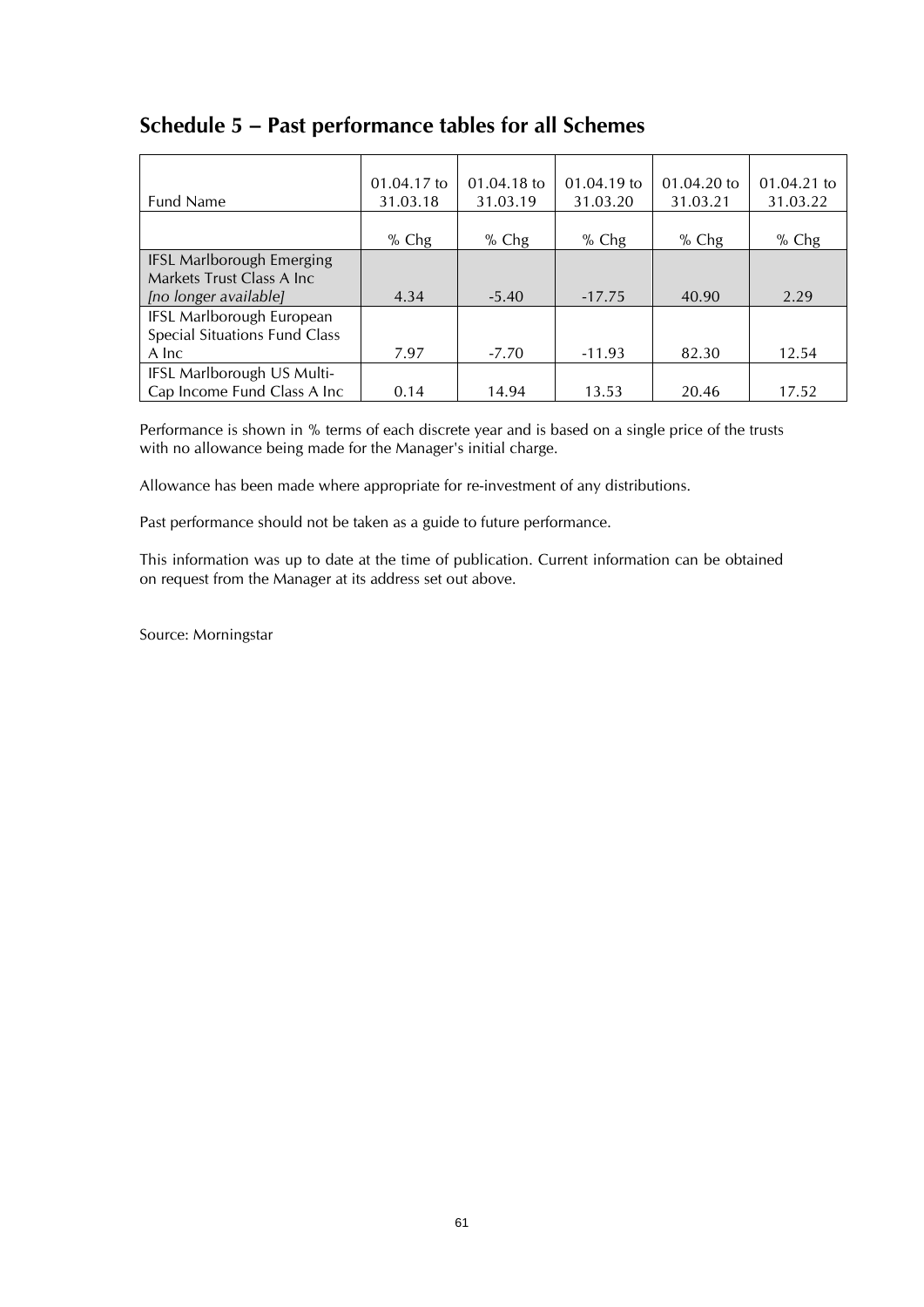### <span id="page-61-0"></span>**Schedule 6 – Further Information**

Investment Fund Services Limited acts as authorised corporate director or authorised unit trust manager in respect of the following OEICs and unit trusts:

- **ACUMEN OEIC**
- **IFSL AMR OEIC**
- IFSL Avellemy OEIC
- IFSL Avellemy Multi-Manager OEIC
- IFSL Bowland Fund
- **IFSL CAF Investment Fund**
- IFSL Equilibrium OEIC
- IFSL Hathaway Fund
- IFSL James Hambro Umbrella Fund
- IFSL Marlborough Balanced Fund
- IFSL Marlborough Bond Income Fund
- IFSL Marlborough Cautious Fund
- IFSL Marlborough Emerging Markets Trust *[no longer available]*
- IFSL Marlborough European Special Situations Fund
- IFSL Marlborough Extra Income Fund
- IFSL Marlborough Global Bond Fund
- IFSL Marlborough Global Fund
- IFSL Marlborough Global Innovation Fund
- IFSL Marlborough High Yield Fixed Interest Fund
- IFSL Marlborough Multi-Asset OEIC
- IFSL Marlborough Multi-Cap Growth Fund
- IFSL Marlborough No2 OEIC
- IFSL Marlborough OEIC
- IFSL Marlborough Special Situations Fund
- IFSL Marlborough UK Micro-Cap Growth Fund
- IFSL Marlborough US Multi-Cap Income Fund
- IFSL Optima Fund
- **IFSL Ravenscroft OEIC**
- **IFSL RC Brown OEIC**
- IFSL Rockhold OEIC
- IFSL Sanlam OEIC
- IFSL Signia OEIC
- IFSL SIM Junior Gold & Silver Miners Fund
- IFSL Tilney Bestinvest Multi Asset Portfolio
- IFSL Tilney Bestinvest Multi Asset Portfolio Series II
- IFSL Trade Union Unit Trust
- IFSL YOU Asset Management Funds
- Mazarin OEIC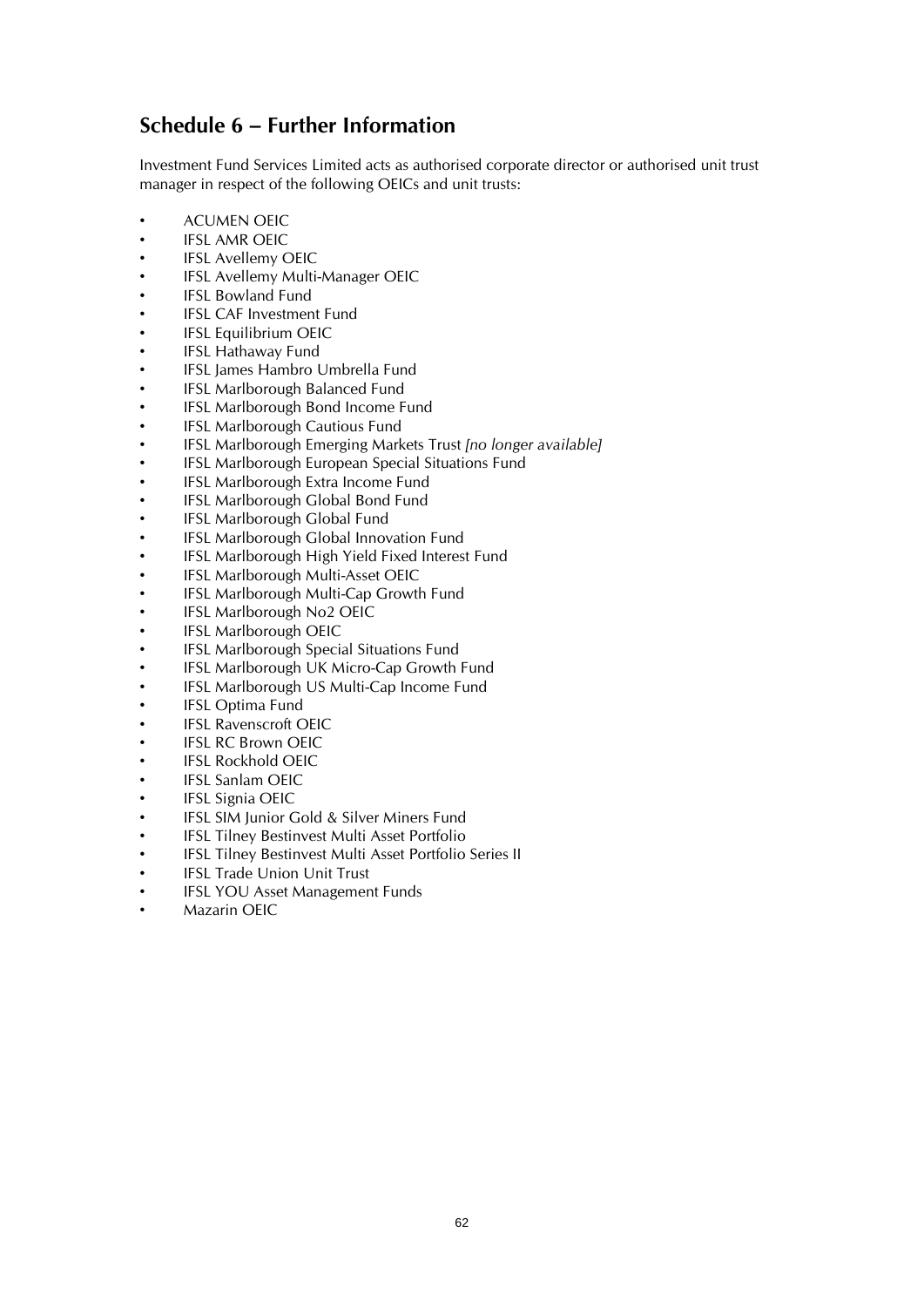#### **The directors of Investment Fund Services Limited are:**

#### **Allan Hamer**

Also a director of Marlborough Group Holdings Limited, Marlborough Fund Managers Limited, MFM Unit Trust Managers Limited, IFSL Professional Services Limited, IFSL Administration Limited and Marlborough International Fund PCC Limited.

#### **Helen Redmond**

Also a director of IFSL Professional Services Limited.

#### **Helen Derbyshire**

Also a director of Marlborough Group Holdings Limited and Marlborough Fund Managers Limited,.

**Guy Sears** - Non-executive director – Also a non-executive director of Marlborough Fund Managers Limited

**Sarah Peaston** - Non-executive director – Also a non-executive director of Marlborough Fund Managers Limited and IFSL Administration Limited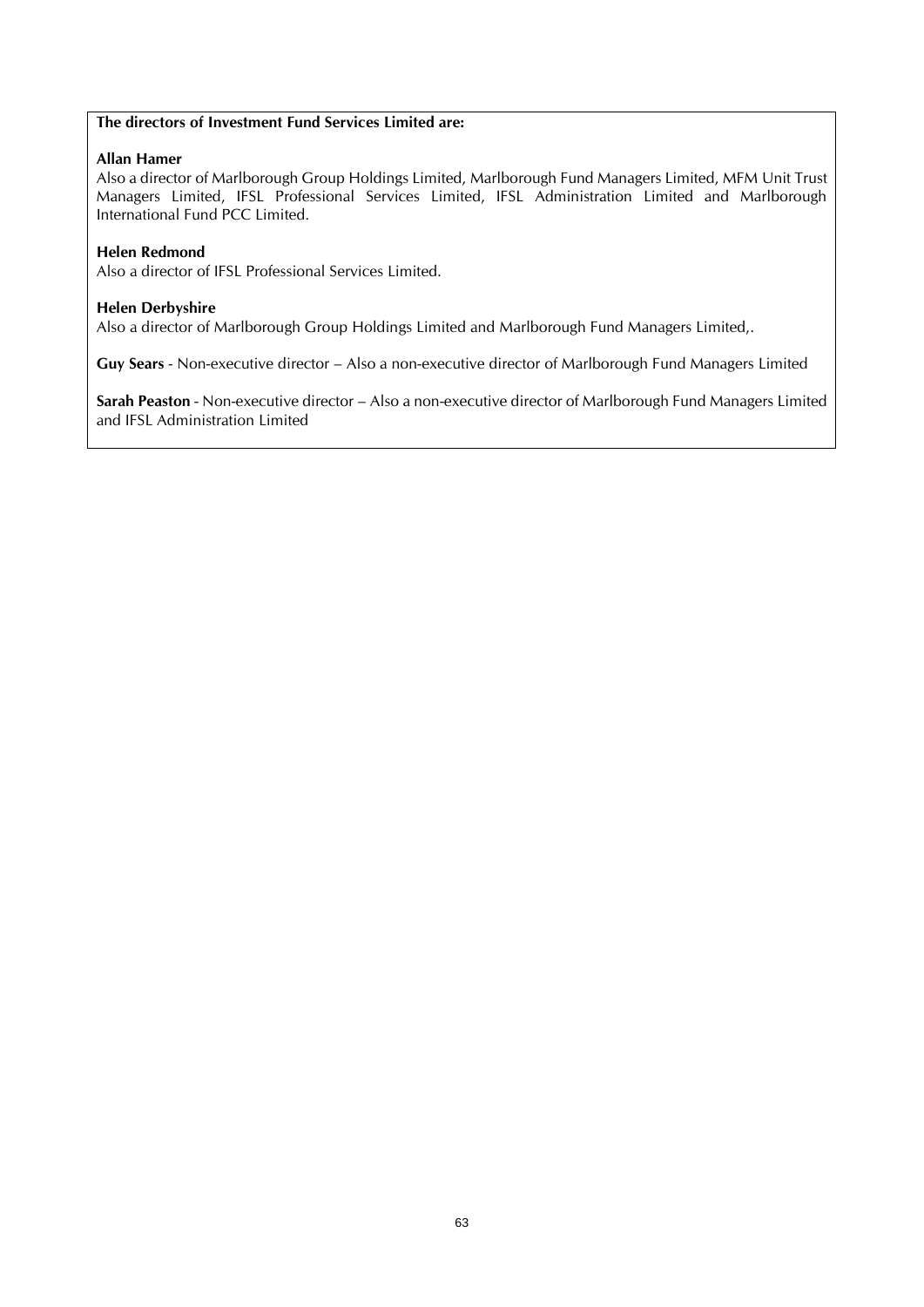| <b>Trustee Delegates</b> |                                                               |  |  |
|--------------------------|---------------------------------------------------------------|--|--|
| Argentina                | HSBC Bank Argentina SA * Restricted Market                    |  |  |
| Austria                  | HSBC Trinkaus & Burkhardt AG                                  |  |  |
| Belgium                  | <b>BNP Paribas Securities Services (Belgium)</b>              |  |  |
| Belgium                  | Euroclear Bank S.A./N.V.                                      |  |  |
| <b>Brazil</b>            | <b>Banco Bradesco SA</b>                                      |  |  |
| <b>Bulgaria</b>          | UniCredit Bulbank AD                                          |  |  |
| Chile                    | <b>Banco Santander Chile</b>                                  |  |  |
| China                    | HSBC Bank (China) Ltd                                         |  |  |
| Colombia                 | Itau Securities Services Colombia S.A. Sociedad Fiduciara     |  |  |
| Costa Rica               | Banco Nacional De Costa Rica                                  |  |  |
| Croatia                  | Privredna Banka Zagreb                                        |  |  |
| Cyprus                   | HSBC France, Athens Branch                                    |  |  |
| Czech Republic           | Ceskoslovensak Obchodni Banka                                 |  |  |
| Denmark                  | Skandinaviska Enskilda Banken AB (publ), Copenhagen Branch    |  |  |
| Egypt                    | <b>HSBC Bank Egypt SAE</b>                                    |  |  |
| Estonia                  | AS SEB Pank                                                   |  |  |
| Finland                  | Skandinaviska Enskilda Banken AB (publ.), Helsinki Branch     |  |  |
| France                   | <b>CACEIS Bank</b>                                            |  |  |
| Germany                  | <b>HSBC Trinkaus &amp; Burkhardt</b>                          |  |  |
| Greece                   | HSBC France, Athens Branch                                    |  |  |
| Hong Kong                | The Hongkong and Shanghai Banking Corporation Ltd (HK)        |  |  |
| Hungary                  | Unicredit Bank Hungary Zrt                                    |  |  |
| India                    | The Hongkong and Shanghai Banking Corporation Ltd (India)     |  |  |
| Indonesia                | The Hongkong and Shanghai Banking Corporation Ltd (Indonesia) |  |  |
| Ireland                  | <b>HSBC Bank Plc</b>                                          |  |  |
| Israel                   | Bank Leumi Le-Israel BM                                       |  |  |
| Italy                    | <b>BNP Paribas Securities Services (Italy)</b>                |  |  |
| Jordan                   | Bank of Jordan                                                |  |  |
| Latvia                   | AS SEB Banka                                                  |  |  |
| Lithuania                | SEB Bankas                                                    |  |  |

# <span id="page-63-0"></span>**Schedule 7 – List of Trustee Delegates**